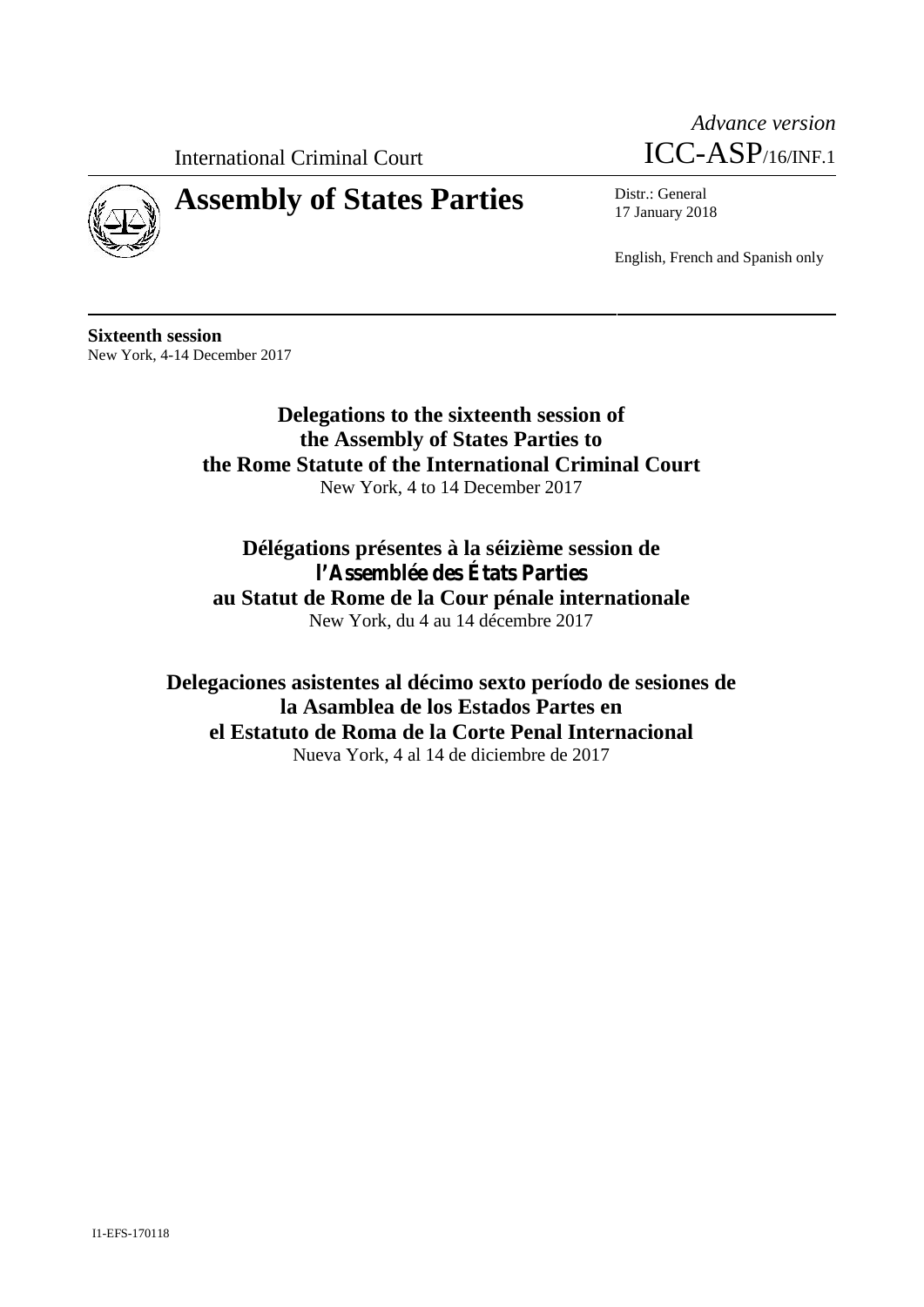# *Content / Table des matières / Índice*

|                | Page                                                                                                                                                                                                                |  |
|----------------|---------------------------------------------------------------------------------------------------------------------------------------------------------------------------------------------------------------------|--|
| $\mathbf{I}$ . | States Parties to the Rome Statute of the International Criminal Court /<br>États Parties au Statut de Rome de la Cour pénale internationale /                                                                      |  |
| II.            | <b>Observer States</b> /<br>Etats observateurs /                                                                                                                                                                    |  |
| III.           | States invited to be present during the work of the Assembly /<br>Les États invités à se faire représenter aux travaux de l'Assemblée /<br>Los Estados invitados a que asistieran a los trabajos de la Asamblea  51 |  |
| IV.            | Entities, intergovernmental organizations and other entities /<br>Entités, organisations intergouvernementales et autres entités /<br>Entidades, Organizaciónes intergubernamentales y otras entidades  52          |  |
| V.             | Non-governmental organizations /<br>Organisations non gouvernementales /                                                                                                                                            |  |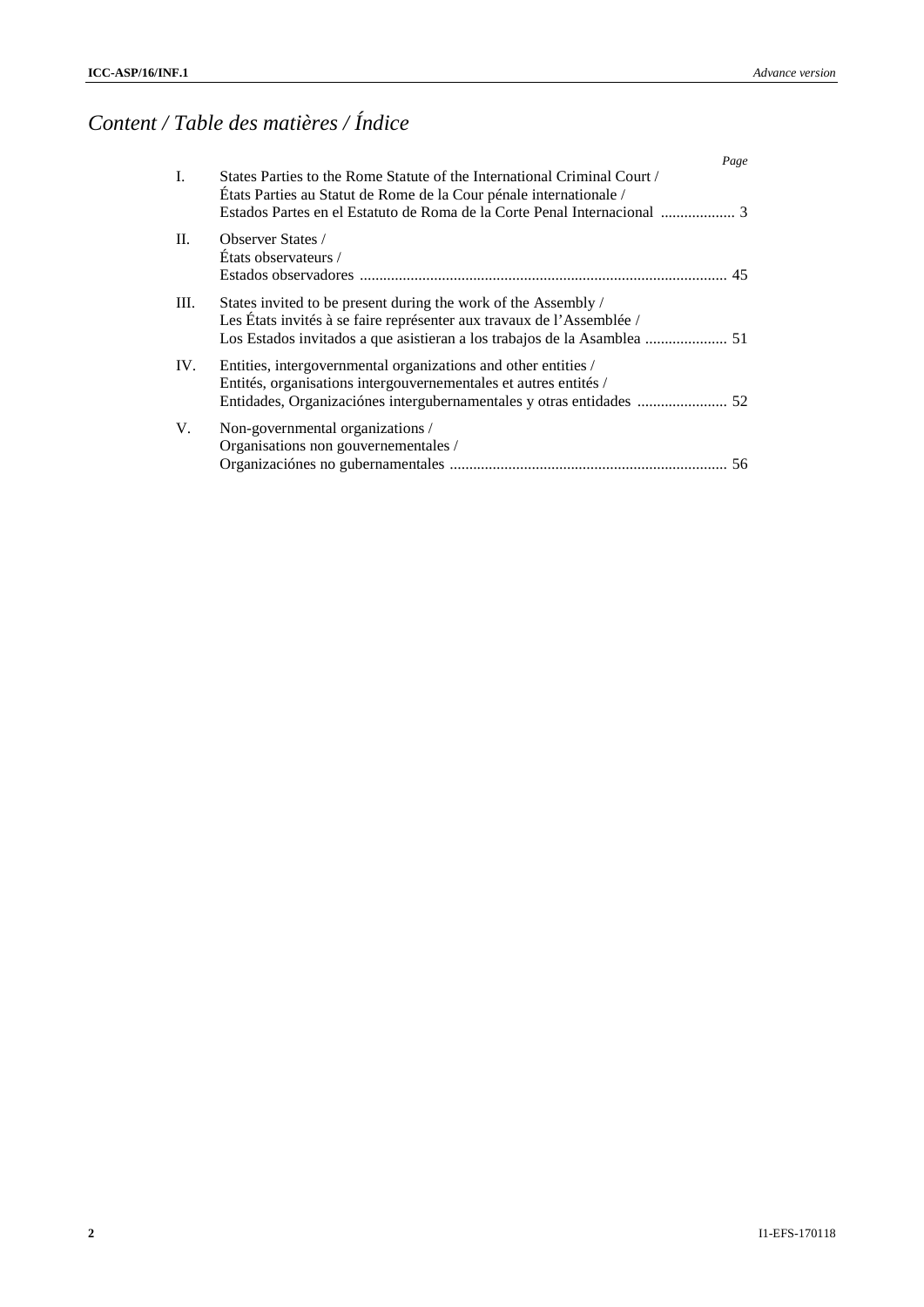## **I. States Parties to the Rome Statute of the International Criminal Court / États Parties au Statut de Rome de la Cour pénale internationale / Estados Partes en el Estatuto de Roma de la Corte Penal Internacional**

## **AFGHANISTAN**

Representative H.E. Mr. Mahmoud Saikal *Ambassador, Permanent Representative, Permanent Mission to the United Nations, New York*

Alternate Mr. Mohammad Youssof Ghafoorzai *Counsellor, Permanent Mission to the United Nations, New York*

Adviser Mr. Masoud Sultani *Second Secretary, Permanent Mission to the United Nations, New York*

## **ALBANIA**

---

## **ANDORRA**

Représentant S.E. Mme Elisenda Vives Balmaña *Ambassadrice, Représentante permanente auprès des Nations Unies, New York*

Suppléant M. Joan Josep López Lavado *Représentant permanent adjoint auprès des Nations Unies, New York*

Mme Carla Llorens Barrera *Conseiller, Représentation permanente auprès des Nations Unies, New York*

#### **ANTIGUA AND BARBUDA**

Representative H.E. Mr. Walton Aubrey Webson *Permanent Representative, Permanent Mission to the United Nations, New York*

Alternate Mr. Tumasie Blair *Counsellor, Permanent Mission to the United Nations, New York*

#### **ARGENTINA**

#### Representante

S.E. Sr. Martín García Moritán *Embajador, Representante Permanente, Misión Permanente ante la Organización de las Naciones Unidas, Ministerio de Relaciones Exteriores y Culto*

Consejero

S.E. Sr. José Luis Fernández Valoni *Ministro, Misión Permanente ante la Organización de las Naciones Unidas, Ministerio de Relaciones Exteriores y Culto*

Sr. Fernando Andrés Marani *Consejero, Misión Permanente ante la Organización de las Naciones Unidas, Ministerio de Relaciones Exteriores y Culto*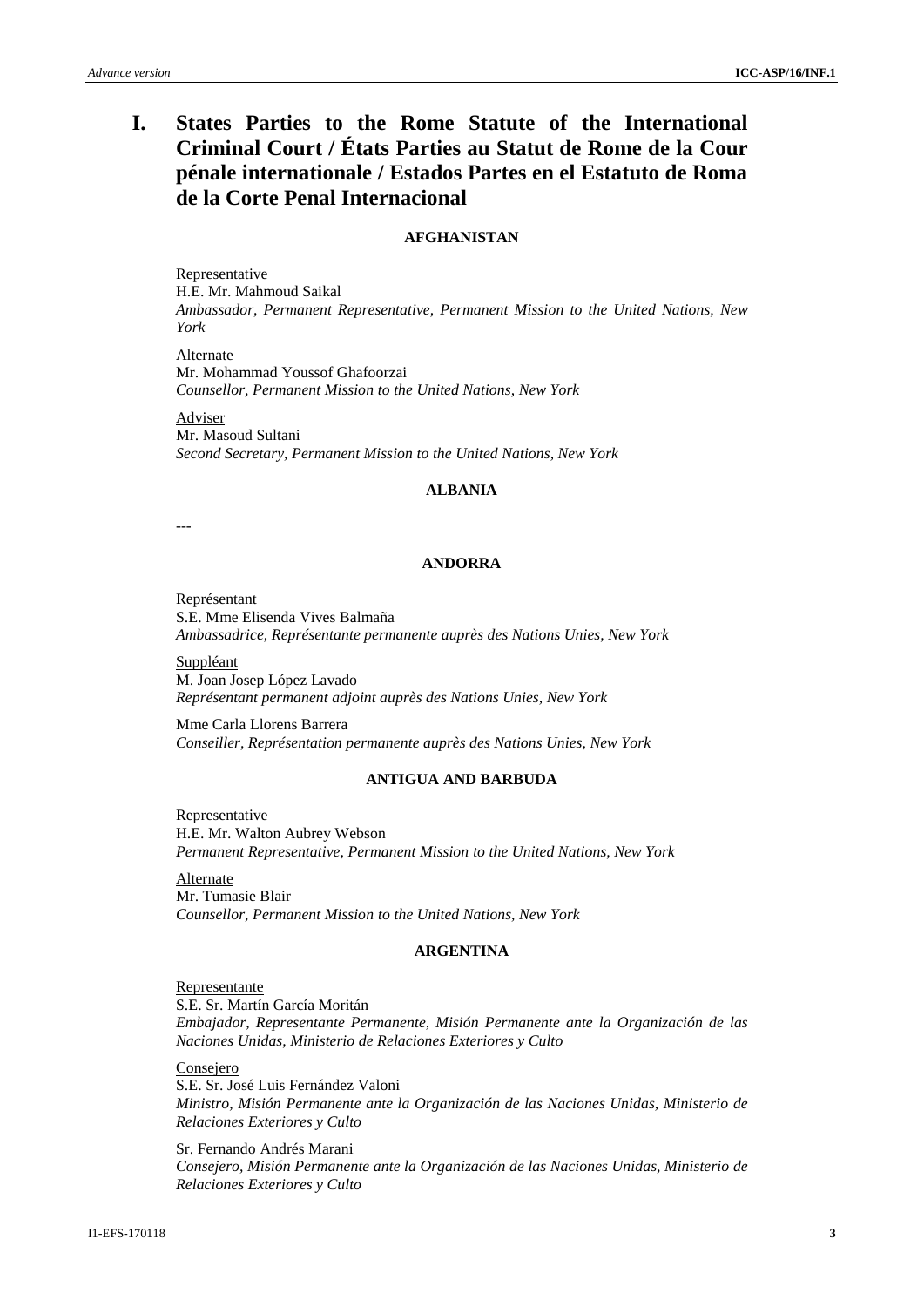Sr. Guido Crilchuk *Secretario, Misión Permanente ante la Organización de las Naciones Unidas, Ministerio de Relaciones Exteriores y Culto*

Sra. Natalia Virginia Babio *Secretaria, Misión Permanente ante la Organización de las Naciones Unidas, Ministerio de Relaciones Exteriores y Culto*

## **AUSTRALIA**

Representative Mr. Michael Edward Bliss *Legal Adviser, International Legal Branch, Department of Foreign Affairs & Trade*

Alternate H.E. Ms. Gillian Bird *Ambassador, Permanent Representative*, *Permanent Mission to the United Nations, New York*

Ms. Caitlin Wilson *Deputy Permanent Representative, Permanent Mission to the United Nation, New York*

**Adviser** Mr. Jesse Clarke *Assistant Secretary, Office of International Law, Attorney-General's Department*

Ms. Katrina McColl *Director, Counter-Proliferation and Arms Control, Department of Defence*

Ms. Chantelle Peterson *Counsel, Operations and Security Law, Department of Defence*

Ms. Kate Smith *First Secretary, Legal Adviser, Permanent Mission to the United Nations, New York*

Ms. Christina Hey-Nguyen *Second Secretary, Legal Adviser, Embassy, The Hague*

Ms. Sephora Sultana *Senior Legal Officer, Office of International Law, Attorney-General's Department*

Mr. Peter Stone *Elections Officer, Permanent Mission to the United Nations, New York*

Ms. Virginia Tanchez *Executive Officer, Permanent Mission to the United Nations, New York*

Ms. Christiana Muratidi *Research Officer, Permanent Mission to the United Nations, New York*

## **AUSTRIA**

Representative Mr. Konrad Bühler *Representative, Federal Ministry for Europe, Integration and Foreign Affairs*

Alternate Ms. Nadia Kalb *Counsellor, Permanent Mission to the United Nations, New York*

Adviser Mr. George-Wilhelm Gallhofer *Counsellor, Permanent Mission to the United Nations, New York*

Ms. Laura Katholnig *Legal Adviser, Permanent Mission to the United Nations, New York*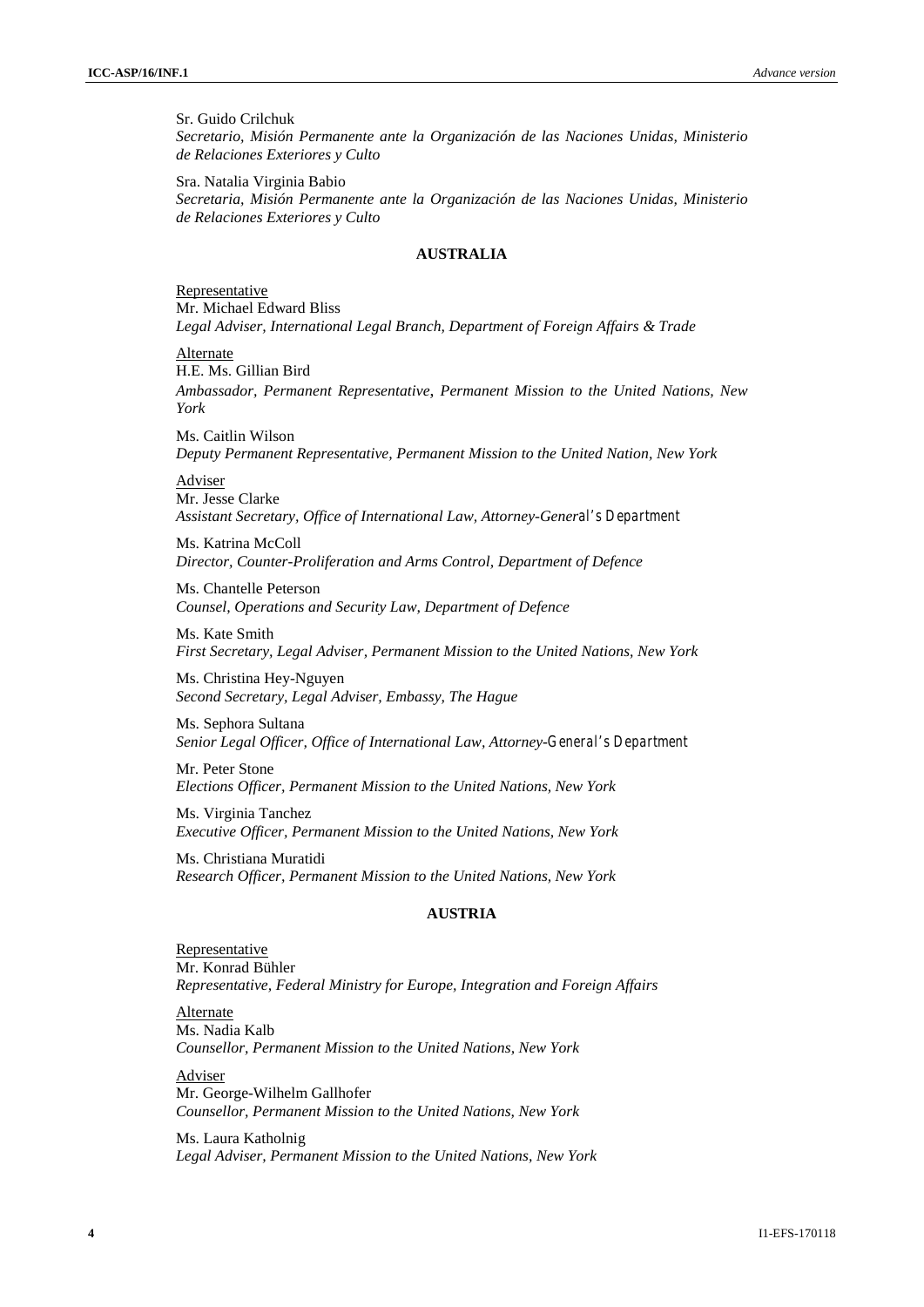Ms. Katharina Kofler *Legal Adviser, Embassy, The Hague*

Ms. Jasmin Wanner *Adviser, Permanent Mission to the United Nations, New York*

Ms. Cornelia Banerji *Adviser, Permanent Mission to the United Nations, New York*

Ms. Astrid Reisinger-Coracini *Adviser, University of Salzburg*

#### **BANGLADESH**

Representative H.E. Mr. Sheikh Mohammed Belal *Ambassador, Embassy, The Hague*

**Alternate** Mr. Tareq Md. Ariful Islam *Deputy Permanent Representative, Permanent Mission to the United Nations, New York*

Mr. Faiyaz Murshid Kazi *Counsellor, Permanent Mission to the United Nations, New York*

Mr. Mohammad Humayun Kabir *First Secretary, Permanent Mission to the United Nations, New York*

Mr. Muhammad Ziadul Islam Chowdhury *Assistant Secretary for the United Nations, Ministry of Foreign Affairs*

Mr. Mohammad Rashadul Quasar Bhuiyan *Assistant Private Secretary to the Minister*, *Ministry of Law, Justice and Parliamentary Affairs*

#### **BARBADOS**

**Representative** H.E. Mr. Keith Marshall *Permanent Representative, Permanent Mission to the United Nations, New York*

Adviser Ms. Donna C.B. Babb-Agard *Director, Public Prosecutions*

Ms. Juliette Babb-Riley *Deputy Permanent Representative, Permanent Mission to the United Nations, New York*

Ms. Kereeta Whyte *First Secretary, Permanent Mission to the United Nations, New York*

Ms. Nicole Parris *First Secretary, Permanent Mission to the United Nations, New York*

## **BELGIUM**

Représentant S.E. M. Koen Geens *Ministre de la Justice*

Suppléant

S.E. M. Yves Haesendonck *Ambassadeur, Directeur général adjoint, Affaires multilatérales et de la mondialisation, Service public fédéral, Coordinateur fédéral Affaires étrangères, Commerce extérieur et Coopération au Développement*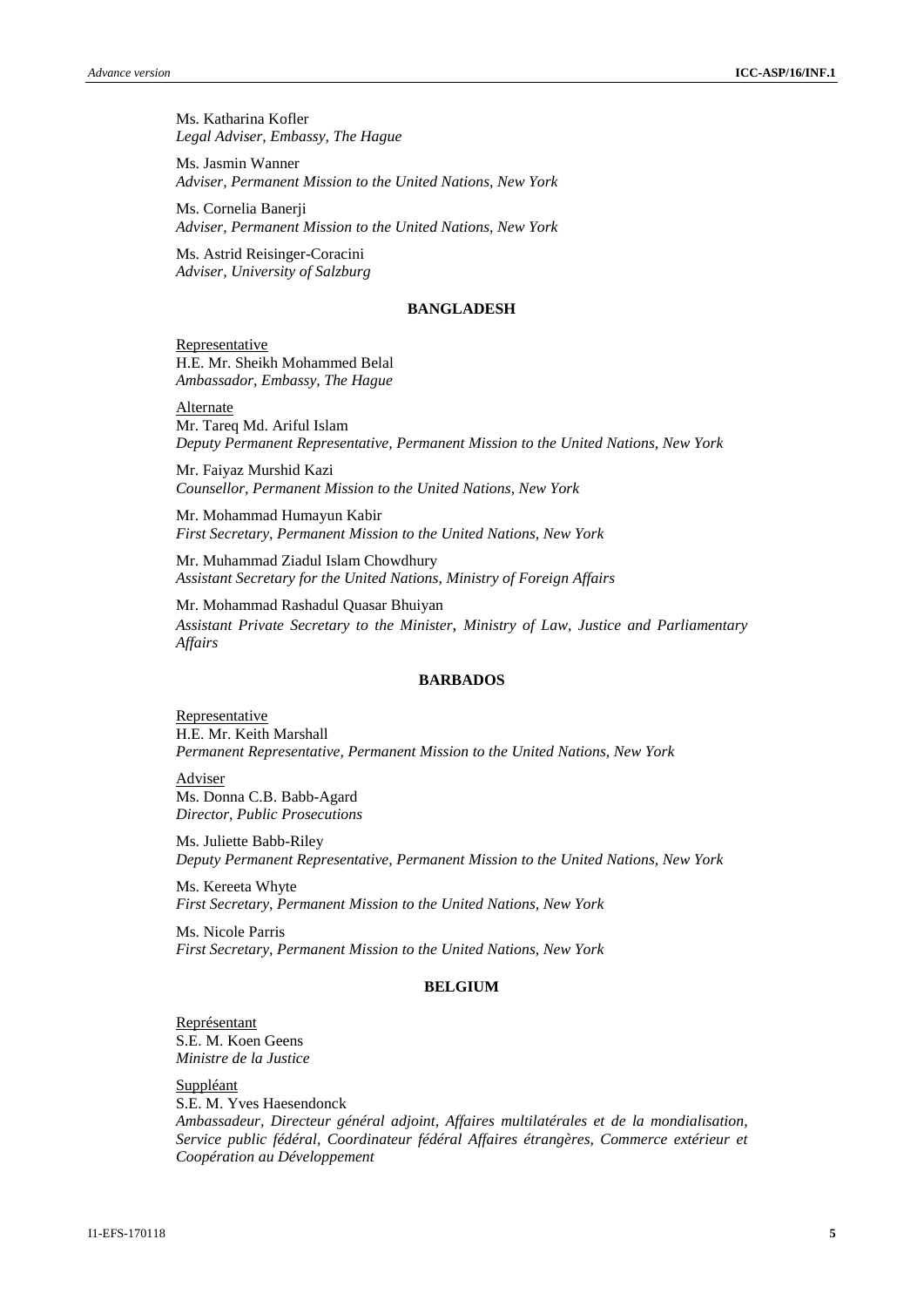S.E. M. Marc Pecsteen de Buytswerve *Ambassadeur, Représentant permanent, Représentation permanente auprès des Nations Unies, New York*

Mme Kristel Stouffs *Conseiller, Cabinet du Ministre de la Justice*

M. Antoine Misonne *Premier Secrétaire, Ambassade, Service public fédéral affaires étrangères, Commerce extérieur et Coopération au Développement*

M. Nicolas Fierens Gevaert *Premier Secrétaire, Ambassade, Représentation permanente auprès des Nations Unies, New York*

Mme Valérie Delcroix *Attaché, Service public fédéral affaires étrangères, Commerce extérieur et Coopération au Développement*

M. Jonas Perilleux *Attaché, Service public fédéral Justice*

M. Hendrik Denys *Attaché, Représentation permanente auprès des institutions internationales, La Haye*

#### **BELIZE**

**Representative** H.E. Ms. Lois M. Young *Ambassador, Permanent Representative, Permanent Mission to the United Nations, New York*

H.E. Mrs. Janine Coye-Felson *Ambassador, Deputy Permanent Representative, Permanent Mission to the United Nations, New York*

Ms. Paulette Elrington *Minister Counsellor, Permanent Mission to the United Nations, New York*

Ms. Tasha Young *First Secretary, Permanent Mission to the United Nations, New York*

## **BENIN**

Représentant S.E. M. Jean-Claude do Rego *Ambassadeur, Représentant permanent auprès des Nations Unies, New York*

Suppléant S.E. Mme Zelma Yollande Nobre-Fassinou *Ambassadeur, Représentant permanent adjoint auprès des Nations Unies*, *New York*

Conseiller M. Akpé Cocou Marius Loko *Deuxième Conseiller, Mission permanente auprès des Nations Unies, New York*

## **BOLIVIA (PLURINATIONAL STATE OF)**

Representante S.E. Sr. Héctor Arce *Ministro de Justicia y Transparencia Institucional*

Suplente S.E. Sr. Eduardo Rodríguez Veltzé *Embajador, Embajada, La Haya*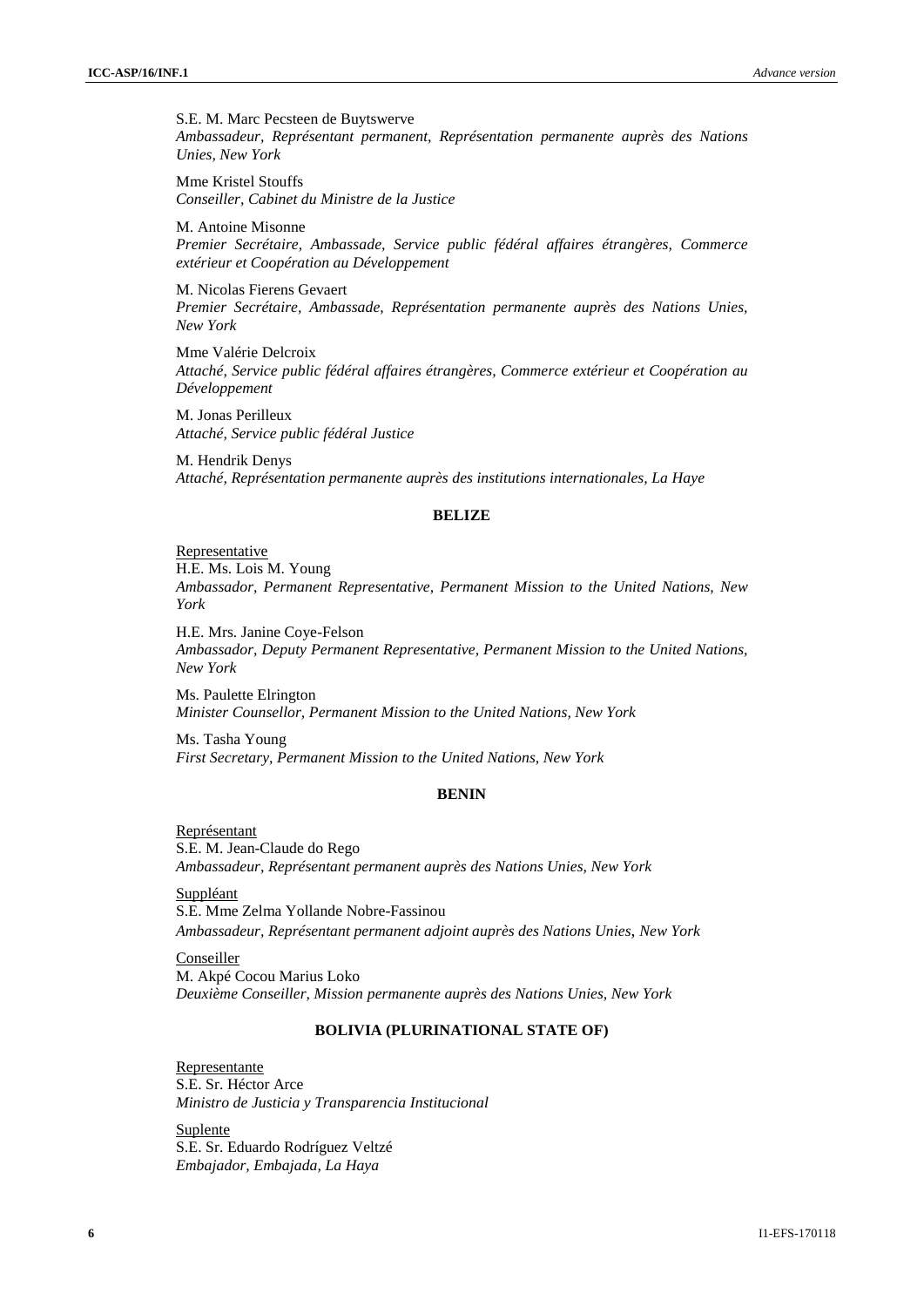S.E. Sr. Sacha Llorenti *Representante Permanente ante la Organización de las Naciones Unidas, Nueva York*

Consejero Sr. Luis Rojas *Ministro Consejero, Embajada, La Haya*

Sr. Ricardo Miranda *Consejero, Misión Permanente ante la Organización de las Naciones Unidas, Nueva York*

## **BOSNIA AND HERZEGOVINA**

Representative H.E. Mr. Josip Grubeša *Minister of Justice*

Alternate H.E. Mr. Miloš Vukašinović *Ambassador, Permanent Representative, Permanent Mission to the United Nations, New York*

Ms. Sejla Durbuzovi *Minister Counsellor, Permanent Mission to the United Nations, New York*

Ms. Ljilja Grgi Stojanovi *First Secretary, Permanent Mission to the United Nations, New York*

Adviser Mr. Dragomir Vukoje *Judge*

Ms. Medina Džerahovi *Adviser, Judge*

Ms. Vlatka Martinovi *Interpreter*

Mr. Ante Prskalo *Interpreter*

#### **BOTSWANA**

Representative H.E. Mr. Charles T. Ntwaagae *Ambassador, Permanent Representative, Permanent Mission to the United Nations, New York*

**Advisers** Ms. Segakweng Tsiane *Permanent Secretary, Ministry of Defence, Justice and Security*

Ms. Stella Moroka *Secretary, Legislative Drafting, Ministry of Defence, Justice and Security*

Mr. Edgar Sisa *Counsellor, Permanent Mission to the United Nations, New York*

Ms. Lorato Motsumi *First Secretary, Permanent Mission to the United Nations, New York*

## **BRAZIL**

Representative H.E. Mr. Mauro Luiz Iecker Vieira *Ambassador, Permanent Representative, Permanent Mission to the United Nations, New York*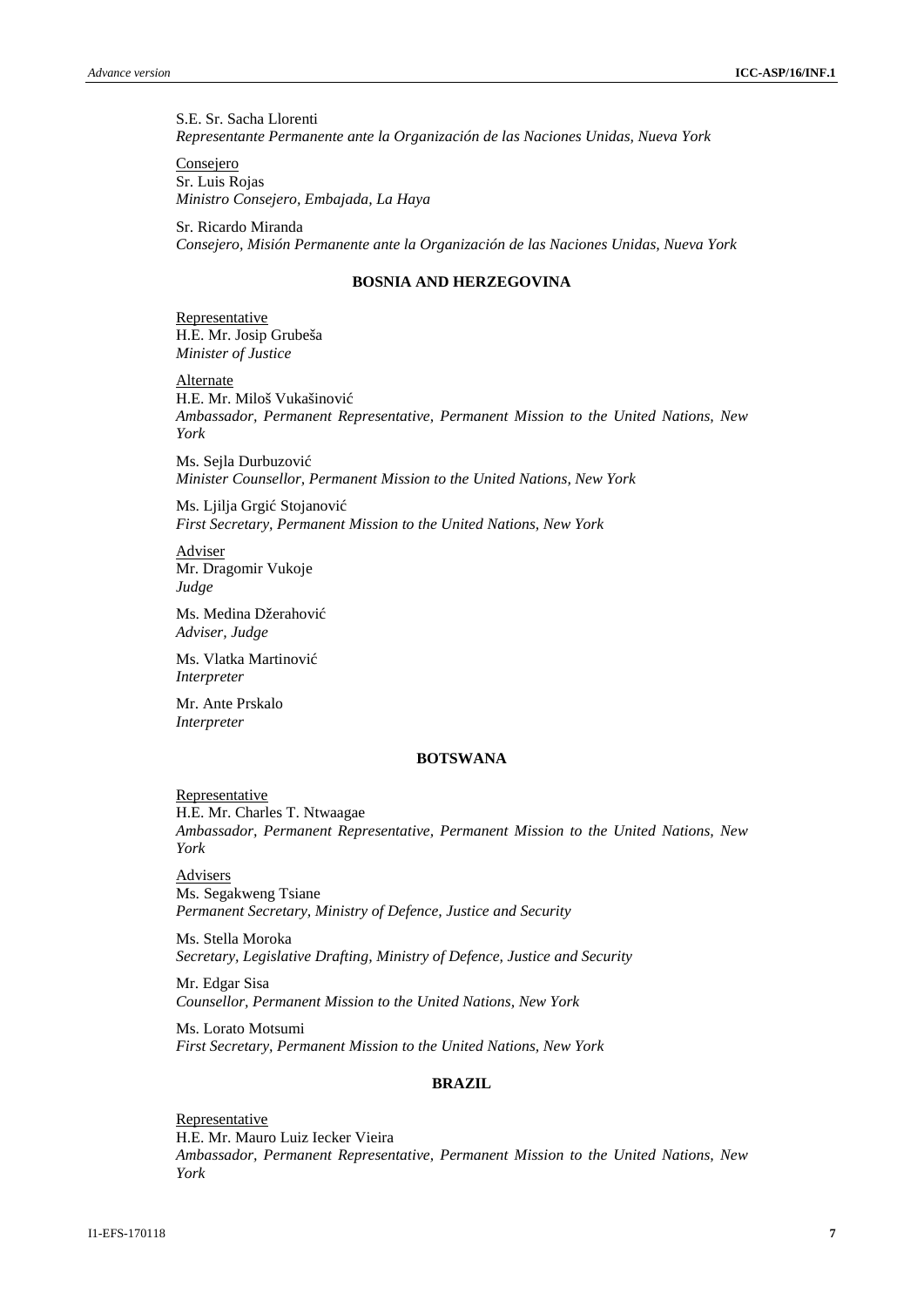## **Alternate**

H.E. Mr. Federico Salomão Duque Estrada Meyer *Ambassador, Deputy Permanent Representative, Permanent Mission to the United Nations, New York*

Adviser Mr. Alex Giacomelli da Silva *Minister Counsellor, Permanent Mission to the United Nations, New York*

Mr. Patrick Luna *Second Secretary, Permanent Mission to the United Nations, New York*

#### **BULGARIA**

#### Representative

Ms. Boyana Trifonova *Head, International Law Department, International Law and Law of the European Union Directorate, Ministry of Foreign Affairs*

Alternate

Mr. Hristo Yovchevski *Second Secretary, International Law and Law of the European Union Directorate, Ministry of Foreign Affairs*

Mr. Yavor Ivanov *Attach*e*, Permanent Mission to the United Nations, New York*

#### Adviser

Mr. Georgi Minkov *Junior Expert, International Law and Law of the European Union Directorate, Ministry of Foreign Affairs*

## **BURKINA FASO**

#### Représentant

S.E. M. Eric Tiare *Ambassadeur, Représentant permanent, Mission permanente auprès des Nations Unies, New York*

Conseiller

S.E. Mme Miriam Fofana *Ambassadeur, Représentant permanent adjointe, Mission permanente auprès des Nations Unies, New York*

M. Dié Millogo *Deuxième Conseiller, Mission permanente auprès des Nations Unies, New York*

M. Théophile Sawadogo *Magistrat, Secrétaire Général, Ministère de la Justice, des Droits Humains et de la Promotion Civique*

M. Wendpanga Jean Didier Ramde *Conseiller, Direction Général des Affaires Juridiques et Consulaires, Ministère des Affaires Etrangères, de la Coopération et de l'Extérieur*

## **CABO VERDE**

**Representative** H.E. Mr. José Luis Fialho Rocha *Ambassador, Permanent Representative to the United Nations, New York*

Alternate Ms. Edna Filomena Alves Barreto *Minister, Permanent Mission to the United Nations, New York*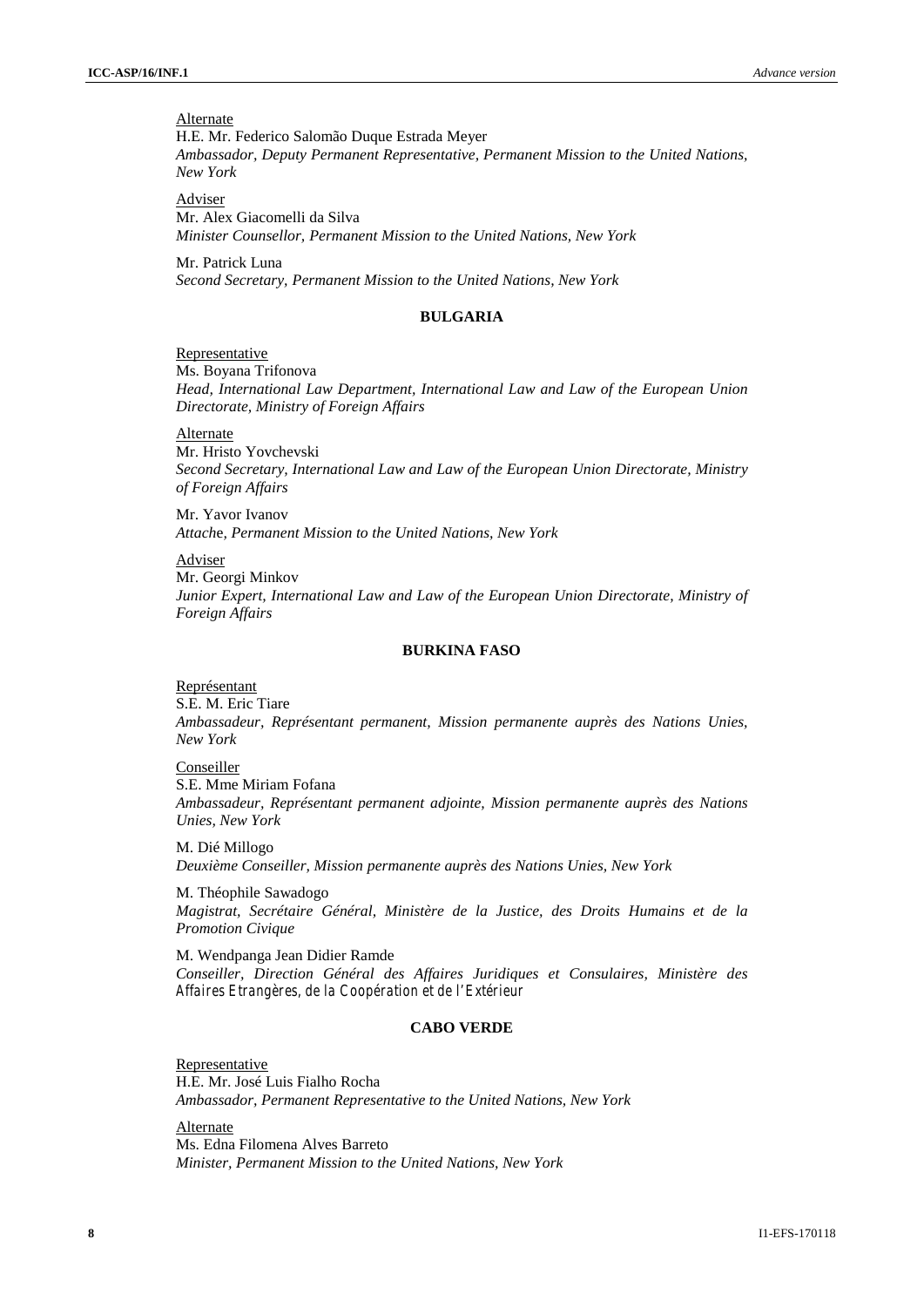Mr. José Carlos Mendonça *Counsellor, Permanent Mission to the United Nations, New York*

#### **CAMBODIA**

Representative H.E. Mr. Ry Tuy *Ambassador, Permanent Representative to the United Nations, New York*

Alternate Mr. Sambo Has *Counsellor, Permanent Mission to the United Nations, New York*

#### **CANADA**

Representative H.E. Mr. Alan Kessel *Assistant Deputy Minister, Legal Affairs, Legal Adviser, Global Affairs*

Alternate H.E. Mr. Marc-André Blanchard *Ambassador, Permanent Mission to the United Nations, New York*

H.E. Ms. Sabine Nolke *Ambassador, Embassy, The Hague*

Mr. Roland Legault *Director, United Nations Human Rights and Economic Law Division, Global Affairs*

Adviser

H.E. Mr. Michael Douglas Grant *Ambassador, Deputy Permanent Representative, Permanent Mission to the United Nations*, *New York*

H.E. Ms. Louise Blais *Ambassador, Deputy Permanent Representative, Permanent Mission to the United Nations, New York*

Ms. Catherine Boucher *Counsellor, Legal Adviser, Permanent Mission to the United Nations, New York*

Ms. Guylène Le Clair, *Legal Officer, United Nations Human Rights and Humanitarian Law Section, Global Affairs*

Ms. Neelu Shanker *Second Secretary, Embassy, The Hague*

Ms. Annemieke Holthuis *Counsel, Criminal Law policy, Department of Justice*

Mr. Paul Frost *Lieutenant-Colonel, Director, Directorate of International and Operational Law, Office of the Judge Advocate General, Armed Forces*

Ms. Melanie Bejzyk *Legal Officer, Directorate of International and Operational Law, Office of the Judge Advocate General, Armed Forces*

Ms. Kimberly Prost *Candidate for Judge for the International Criminal Court*

## **CENTRAL AFRICAN REPUBLIC**

#### ---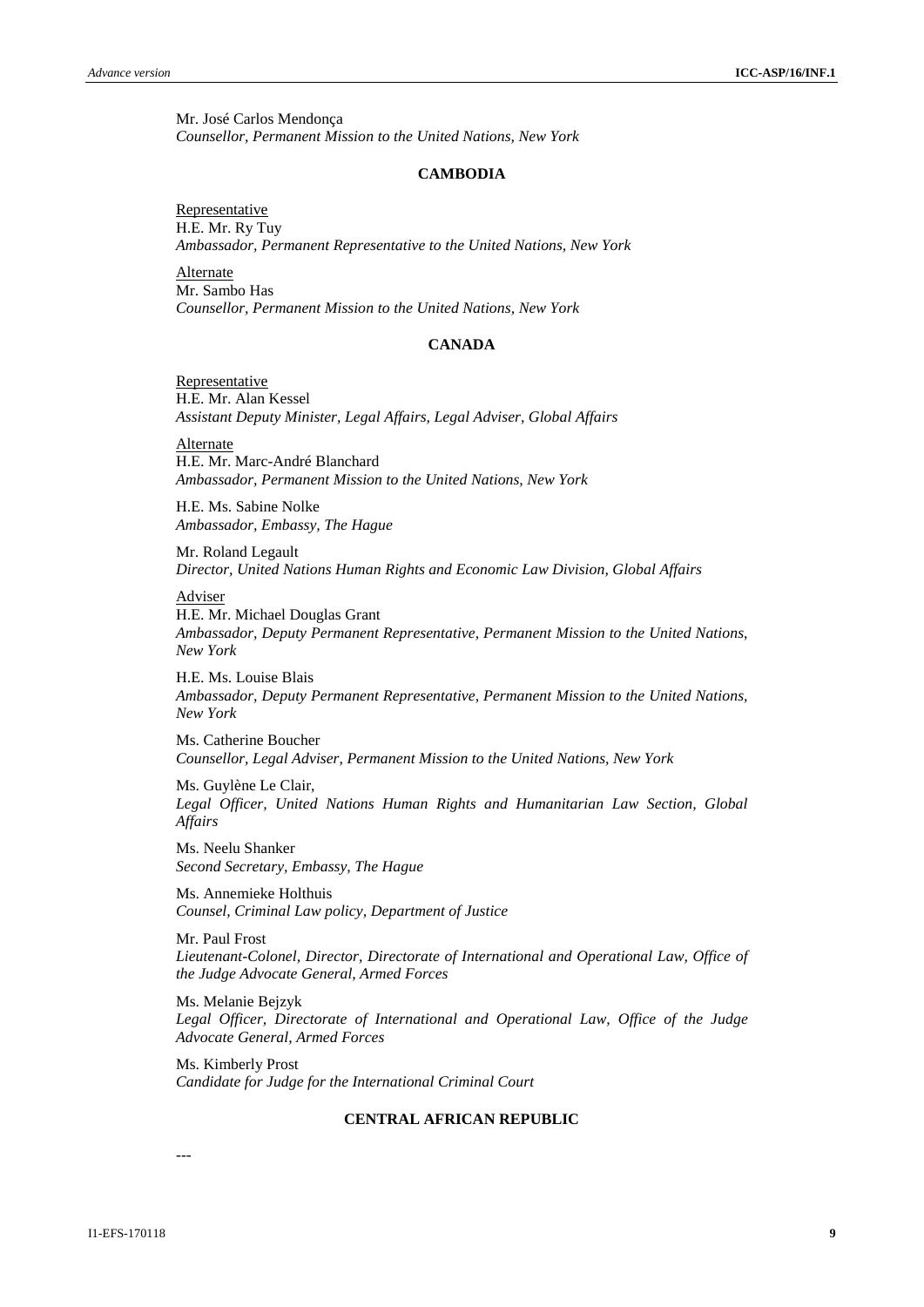## **CHAD**

---

#### **CHILE**

Representante S.E. Sr. Cristián Barros Melet *Embajador, Representante Permanente ante la Organización de las Naciones Unidas, Nueva York*

Suplente S.E. Sra. María Teresa Infante Caffi *Embajadora, Embajada, La Haya*

Sr. Álvaro Arévalo Cunich *Subdirector de Asuntos Jurídicos, Ministerio de Relaciones Exteriores*

Consejero

Sr. Javier Gorostegui Obanoz *Segundo Secretario, Misión Permanente ante la Organización de las Naciones Unidas, Nueva York*

Sra. Valentina Monasterio Gálvez *Abogada, Dirección de Asuntos Jurídicos, Ministerio de Relaciones Exteriores*

#### **COLOMBIA**

#### Representante

S.E. Sra. María Emma Mejía Velez *Embajadora, Representante Permanente ante la Organización de las Naciones Unidas, Nueva York*

Consejero S.E. Sr. Juan José Quintana *Embajador, Embajada, La Haya*

S.E. Sr. Carlos Arturo Morales Lopez *Embajador, Representante Permanente Alterno ante la Organización de las Naciones Unidas, Nueva York*

Sr. Juan Cuellar Torres *Segundo Secretario, Misión Permanente ante la Organización de las Naciones Unidas, Nueva York*

Sr. Juan Camilo Díaz Reina *Segundo Secretario, Misión Permanente ante la Organización de las Naciones Unidas, Nueva York*

Sr. Miguel Ángel González Ocampo *Segundo Secretario, Embajada, La Haya*

Sr. Juan Manuel Morales Caicedo *Asesor, Dirección de derechos Humanos y de Derecho Internacional Humanitario, Ministerio de Relaciones Exteriores*

## **COMOROS**

---

#### **CONGO**

Représentant S.E. M. Raymond Serge Bale *Ambassadeur, Représentant permanent auprès des Nations Unies, New York*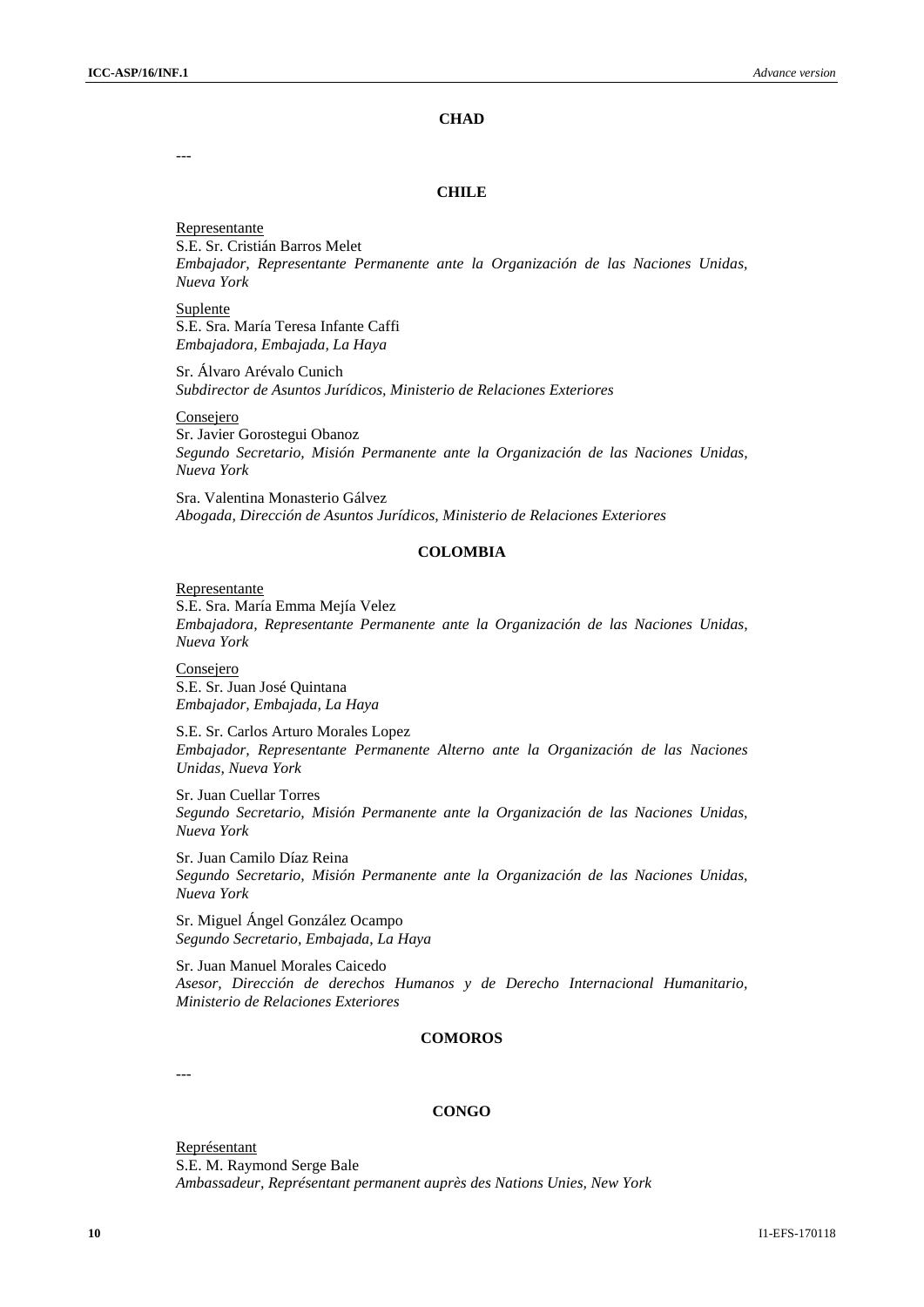#### **Conseiller** M. Gaston Kimpolo *Conseiller, Mission permanente auprès des Nations Unies, New York*

M. Maurice Gatien Makiza *Conseiller, Mission permanente auprès des Nations Unies, New York*

#### **COOK ISLANDS**

**Representative** Ms. Erin Morriss *Deputy Head of Mission, Embassy, The Hague*

Alternate Ms. Kate Neilson *Second Secretary, Permanent Mission to the United Nations, New York*

Ms. Sarah McDowell *Second Secretary, Permanent Mission to the United Nations, New York*

#### **COSTA RICA**

Representante S.E. Sr. Juan Carlos Mendoza García *Embajador, Misión Permanente ante la Organización de las Naciones Unidas, Nueva York*

**Suplente** S.E. Sr. Sergio Ugalde Godínez *Embajador, Embajada, La Haya*

S.E. Sr. Rolando Castro Córdoba *Embajador Alterno, Misión Permanente ante la Organización de las Naciones Unidas, Nueva York*

Consejero S.E. Sr. Norman Lizano Ortiz *Embajador, Asesor del Derecho Internacional Humanitario, Direccion General de Politica Exterior*

Sra. Shara Duncan Villalobos *Ministro Consejero, Misión Permanente ante la Organización de las Naciones Unidas, Nueva York*

Sra. Verónica García Gutiérrez *Ministro Consejero, Misión Permanente ante la Organización de las Naciones Unidas, Nueva York*

Sra. Adelaida León Murillo *Ministro Consejero, Misión Permanente ante la Organización de las Naciones Unidas, Nueva York*

Sra. Rita El Zaghloul Ramia *Ministro Consejero, Misión Permanente ante la Organización de las Naciones Unidas, Nueva York*

Sra. Juliana Borbón Beeche *Ministro Consejero, Misión Permanente ante la Organización de las Naciones Unidas, Nueva York*

Sr. Diego Padilla Durán *Ministro Consejero, Misión Permanente ante la Organización de las Naciones Unidas, Nueva York*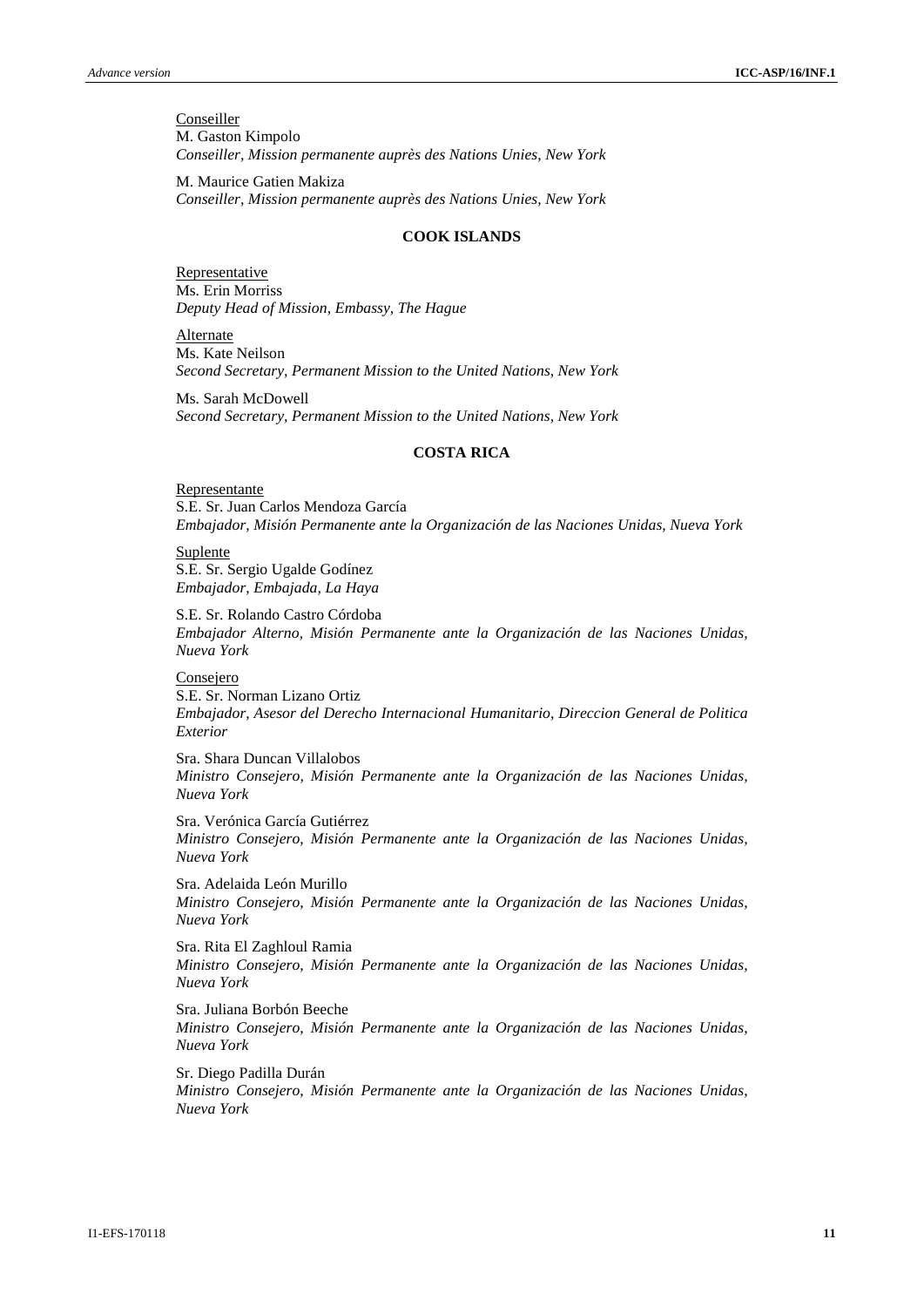#### **C TE D'IVOIRE**

Représentant S.E. M. Sansan Kambile *Ministre de la Justice et des Droits de l'Homme*

Suppléant S.E. M. Bernard Tanoh-Boutchoue *Ambassadeur, Mission permanente auprès des Nations Unies, New York*

Conseiller S.E. M. Bernard Kouassi N'Guessan *Directeur de Cabinet adjoint, Point focal de la Cour Pénale Internationale*

Mme Anick Bidia épouse Zadi *Directeur des Affaires Juridiques, consulaires et humanitaires, Ministère des Affaires Etrangères*

Mme Assita Sakanoko née Cisse *Sous-directeur des Affaires Juridiques et du Contentieux, Ministère des Affaires Etrangères*

M. Narcisse Kouassi Date *Conseiller, Mission permanente auprès des Nations Unies, New York*

## **CROATIA**

#### **Representative**

H.E. Mr. Vladimir Drobnjak

*Ambassador, Permanent Representative, Permanent Mission to the United Nations, New York*

Alternate

Mr. Andrej Dogan *Minister, Deputy Permanent Representative, Permanent Mission to the United Nations, New York*

Ms. Vesna Baus *Minister, Deputy Permanent Representative, Permanent Mission to the United Nations, New York*

Ms. Maja Šimunić *Second Secretary, Permanent Mission to the United Nations, New York*

## **CYPRUS**

Representative H.E. Mr. Kornelios Korneliou *Ambassador, Permanent Representative, Permanent Mission to the United Nations, New York*

**Alternate** Mr. Menelaos Menelaou *First Counsellor, Deputy Permanent Representative, Permanent Mission to the United Nations, New York*

Mr. Vasiliki Krasa *Attaché, Permanent Mission to the United Nations, New York*

## **CZECH REPUBLIC**

Representative Mr. Petr Válek *Director, International Law Department, Ministry of Foreign Affairs*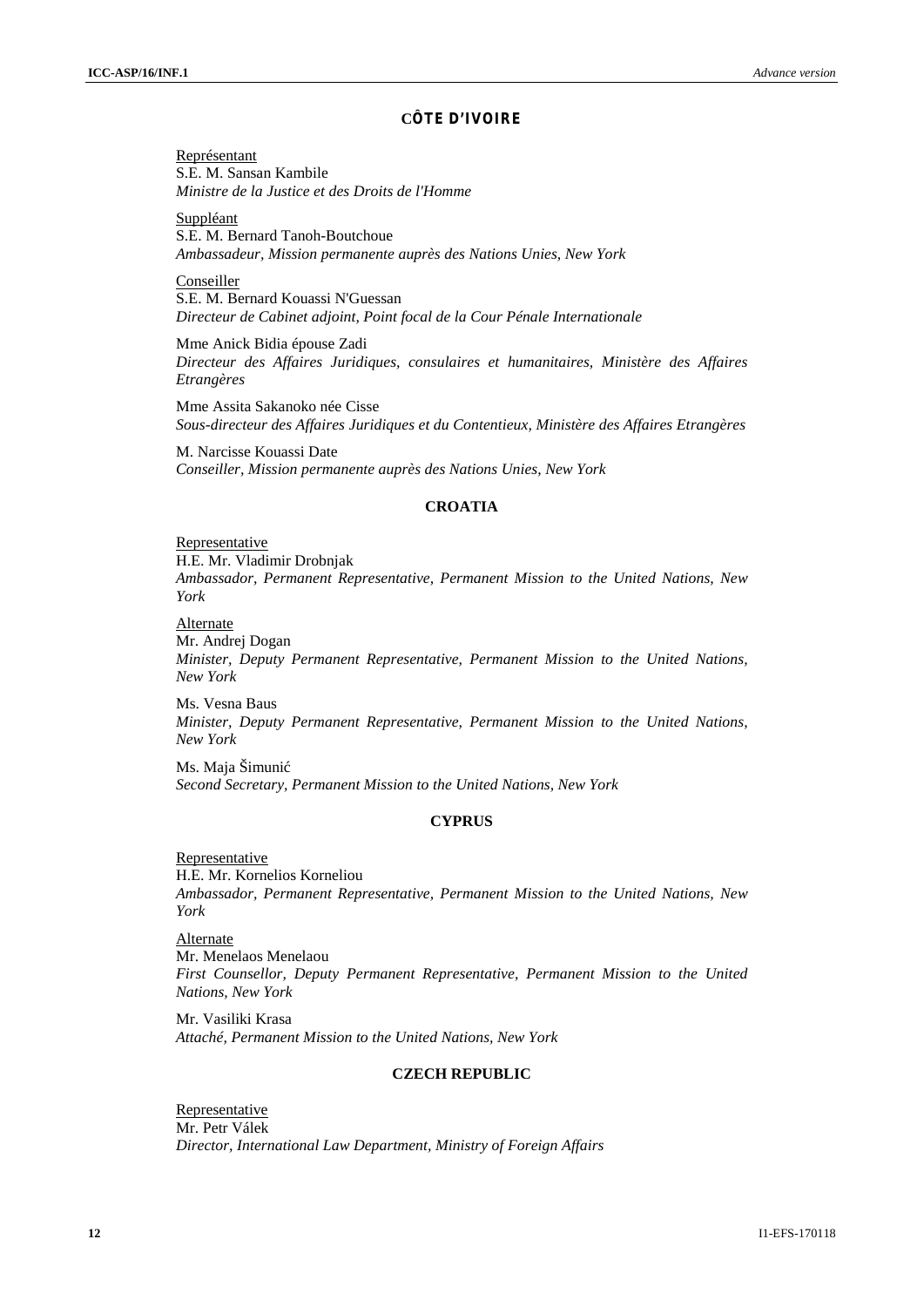**Alternate** H.E. Ms. Marie Chatardová *Ambassador, Permanent Representative, Permanent Mission to the United Nations, New York*

Adviser Ms. Petra Benešová *International Law Department, Ministry of Foreign Affairs*

Mr. Martin Pizinger *Second Secretary, Embassy, The Hague*

Ms. Kristina Horá ková *Third Secretary, Permanent Mission to the United Nations, New York*

Ms. Helena Opatová *International Department for Criminal Matters, Ministry of Foreign Affairs*

#### **DEMOCRATIC REPUBLIC OF THE CONGO**

Représentant S.E. M. Alexis Thambwe Mwamba *Ministre d'État, Ministre de la Justice, Garde des Sceaux et Droits Humains*

M. Luzolo Bambi Lessa *Conseiller spécial du Chef d'État*

S.E. M. Ignace Gata Mavita *Ambassadeur, Représentant permanent auprès des Nations Unies, New York*

M. Flory Kabange Numbi *Procureur Général*

Mme Charlotte Malenga Omoy *Ministre Conseiller, Mission permanente auprès des Nations Unies, New York*

M. Serge Banza Ngoy *Attaché, Mission permanente auprès des Nations Unies, New York*

M. Paul Empole Losoko Efambe *Ministre Conseiller, Mission permanente auprès des Nations Unies, New York*

Mme Victoria Liolocha Lieta *Deuxième Conseiller, Mission permanente auprès des Nations Unies, New York*

M. Hippolyte Mfulu Kingonzila *Premier Secrétaire, Mission permanente auprès des Nations Unies, New York*

Mme Josephine Bodisa Mundi *Procureur Général*

M. Jean Pierre Lusamba M'Bombola *Substitut du Procureur Général*

M. Zacharie Ngandu Kaleka *Procureur de la République*

M. Gédéon Sadiki Kiyele *Substitut du Procureur*

M. Mukengule Muderhwa *Conseiller, Cour Suprême de Justice*

M. Mukendi Musanga *Conseiller, Cour Suprême de Justice*

M. Wabobela Kitoko *Chargé de mission, Cour Suprême*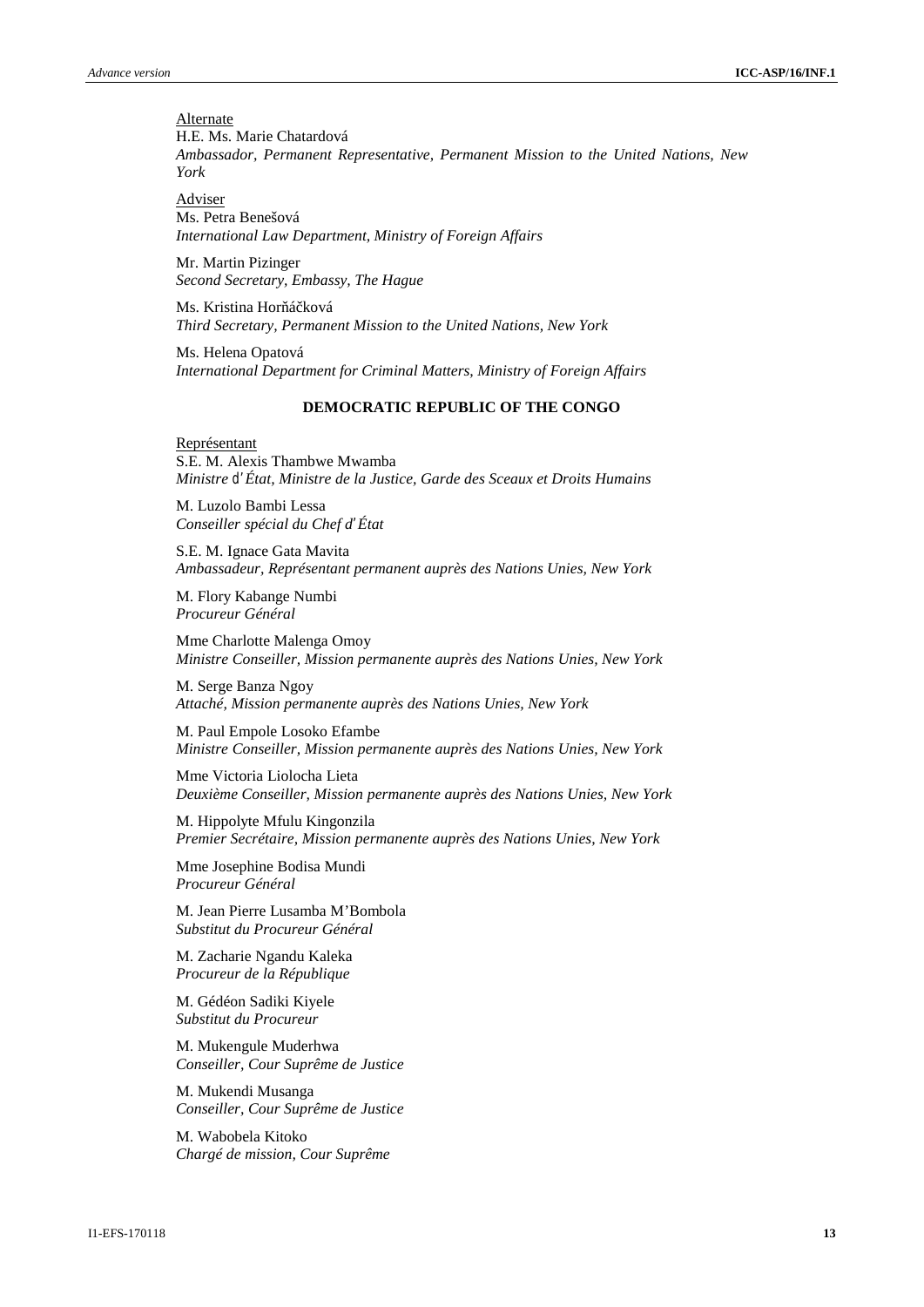M. André Kalenga-Ka-Ngoy-Ngoyi *Directeur, Cabinet du Ministre d'État, Ministre de la Justice et Garde des Sceaux*

M. Léon Watangabo Wa Mulamba *Chargé des missions, Vice-Ministre des Affaires Etrangères*

M. Pierre Ebbe Monga *Chef de Division, Ministère des Affaires Étrangères*

M. Alphonse Tshonga Fariala *Conseiller, Ministre d'État, Ministre de la Justice et Garde des Sceaux*

Mme Esther Coco Muyulu Mambiki *Secrétaire Particulier du Ministre d'État, Ministre de la Justice et Garde des Sceaux*

M. Arthur Kitwa Ndalama *Secrétaire Particulier du Ministre d'État, Ministre de la Justice et Garde des Sceaux*

M. Mabaya Masengula *Directeur de Cabinet adjoint, Conseiller Spécial du Chef d'État, Ministre de la Justice et Garde des Sceaux*

Mme Mimy Waku Mukaya *Analyste, Cabinet du Conseiller Spécial du Chef d'État, Bonne Gouvernance*

Mme Mariam Manzambi Matandiko *Analyste, Cabinet du Conseiller Spécial du Chef d'État, Bonne Gouvernance*

## **DENMARK**

#### Representative

H.E. Mr. Ib Petersen

*Ambassador, Permanent Representative, Permanent Mission to the United Nations, New York*

**Alternate** H.E. Mr. Jens Otto Horslund *Ambassador, Embassy, The Hague*

H.E. Mr. Peter Lehmann Nielsen *Ambassador, Deputy Permanent Representative, Permanent Mission to the United Nations, New York*

Mr. David Michael Kendal *Senior Adviser, Ministry of Foreign Affairs*

Mr. Rasmus Jarak Nexø Jensen *First Secretary, Permanent Mission to the United Nations, New York*

Ms. Esther Sandholt Hansen *Head of Section, Ministry of Foreign Affairs*

Mr. Christian Nygård Nissen *Adviser, Embassy, The Hague*

Adviser Mr. Martin Mennecke *Adviser, Ministry of Foreign Affairs*

Ms. Tobi Line Marie Danstrøm Egelund *Assistant Attache, Permanent Mission to the United Nations, New York*

## **DJIBOUTI**

Représentant S.E. M. Mohamed Siad Doualeh *Représentant Permanent, Mission permanente auprès des Nations Unies, New York*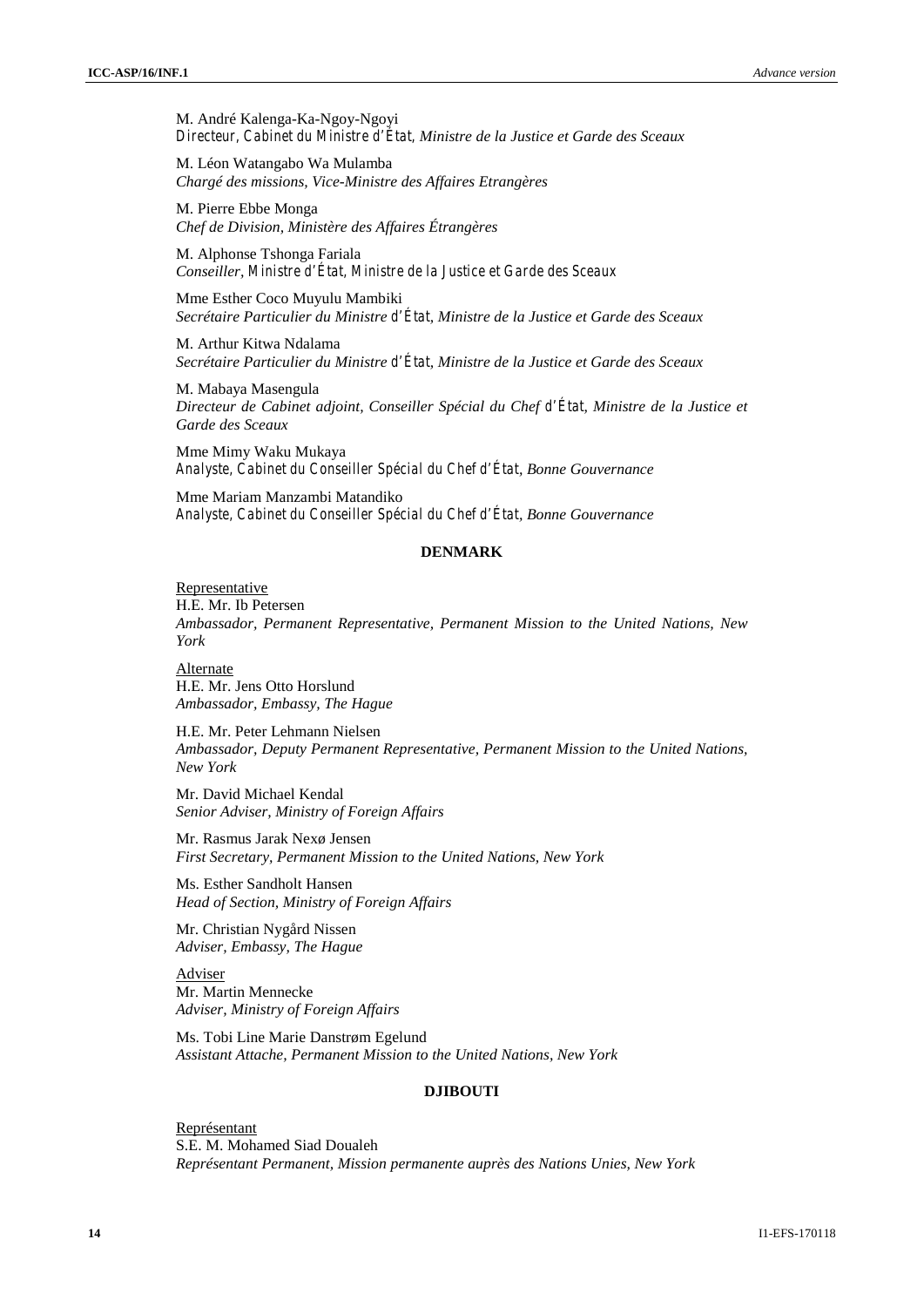**Suppléant** Mme Saada Daher Hassan *Conseillère*

Conseiller M. Moussa Mohamed Moussa *Conseiller*

M. Youssouf Aden Moussa *Conseiller*

#### **DOMINICA**

---

## **DOMINICAN REPUBLIC**

Representante

S.E. Sr. Guillermo Piña Contreras *Embajador, Representante Permanente ante la Corte Penal Internacional y la Asamblea de los Estados Partes del Estatuto de Roma, Embajada, La Haya*

**Suplente** 

S.E. Sr. Juan Ávila *Embajador Alterno, Misión Permanente ante la Organización de las Naciones Unidas, Nueva York*

Consejero Sra. Acsamary Guzmán Nina *Ministra Consejera, Delegada suplente ante la Corte Penal Internacional, Embajada, La Haya*

Sra. María de Jesús Díaz *Ministra Consejera, Misión Permanente ante la Organización de las Naciones Unidas, Nueva York*

Sr. Napoleón Beras *Consejero, Misión Permanente ante la Organización de las Naciones Unidas, Nueva York*

Sra. Madiusca Batista *Primera Secretaria, Misión Permanente ante la Organización de las Naciones Unidas, Nueva York*

## **ECUADOR**

Representante

S.E. Sr. Diego Morejón Pazmiño *Embajador, Representante Permanente ante la Organización de las Naciones Unidas, Nueva York*

Suplente

S.E. Sra. Helena Yáñez Loza *Embajadora, Representante Permanente Alterna ante la Organización de las Naciones Unidas, Nueva York*

Consejero

Sra. Irina Moreno González

*Consejera, Representación Permanente ante la Organización de las Naciones Unidas, Nueva York*

Sr. Luis Oña Garcés

*Segundo Secretario, Representación Permanente ante la Organización de las Naciones Unidas, Nueva York*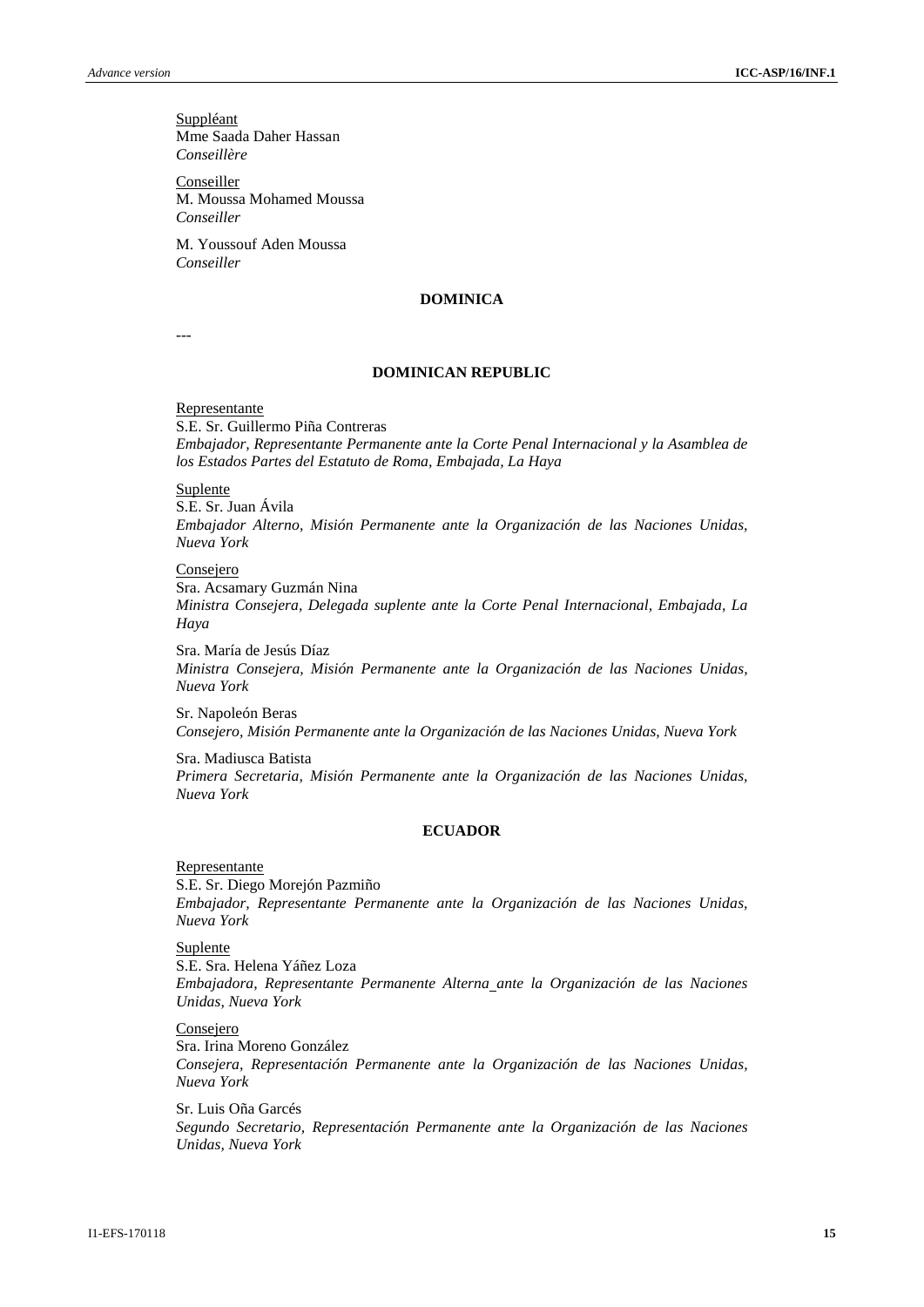#### **EL SALVADOR**

#### Representante

S.E. Sr. Rubén Armando Escalante Hasbún *Embajador Representante, Misión Permanente ante la Organización de la Organización de las Naciones Unidas, Nueva York*

Consejero

S.E. Sr. Héctor Enrique Jaime Calderón *Embajador Representante, Adjunto, Misión Permanente ante la Organización de la Organización de las Naciones Unidas, Nueva York*

Sr. Héctor Enrique Celarié Landaverde *Ministro Consejero, Misión Permanente ante la Organización de las Naciones Unidas, Nueva York*

Sra. Beatriz Guadalupe Clara de Vassil *Oficial de Elecciones, Misión Permanente ante la Organización de las Naciones Unidas, Nueva York*

## **ESTONIA**

Representative H.E. Mr. Sven Jürgenson *Ambassador, Permanent Representative, Permanent Mission to the United Nations, New York*

Alternate Mr. Peter Pedak *Director, International Law Division, Legal Department, Ministry of Foreign Affairs*

Adviser

Ms. Klarika Liiv *Lawyer, International Law Division, Legal Department, Ministry of Foreign Affairs*

Ms. Katri Lõhmus *Lawyer, International Law Division, Legal Department, Ministry of Foreign Affairs*

Mr. Pavel Gontšarov *Judge, Criminal Chamber, Tallinn Circuit Court*

Ms. Minna-Liina Lind *Deputy Permanent Representative, Permanent Mission to the United Nations, New York*

Ms. Anneli Leega Piiskop *First Secretary, Permanent Mission to the United Nations, New York*

Ms. Helen Rits *Second Secretary, Permanent Mission to the United Nations, New York*

#### **FIJI**

Representative Mr. Luke Daunivalu *Charge d'affaires, Permanent Mission to the United Nations, New York*

Adviser Mr. Gene Bai *First Secretary, Permanent Mission to the United Nations, New York*

Ms. Salaseini Tagicakibau *Second Secretary, Permanent Mission to the United Nations, New York*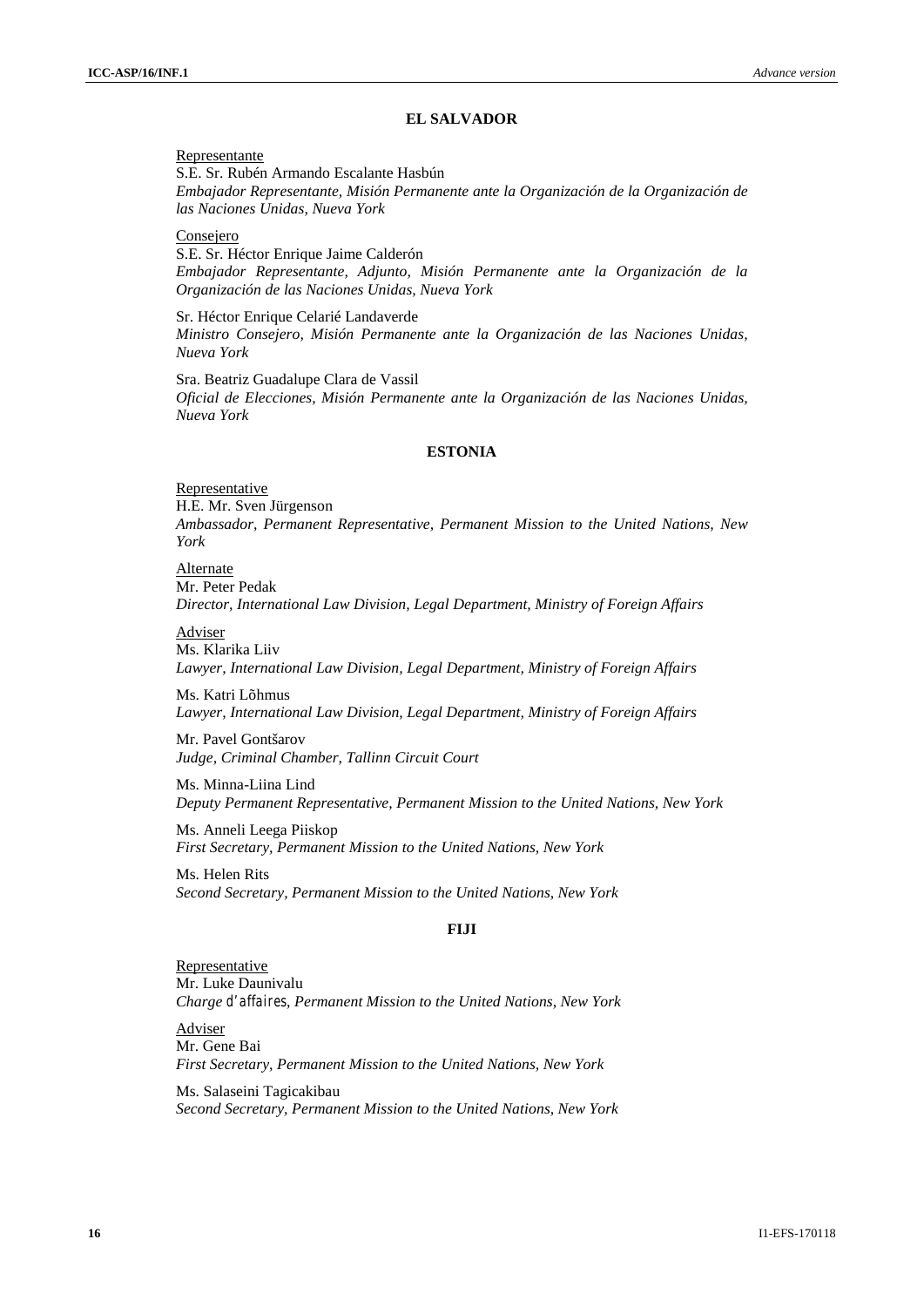#### **FINLAND**

Representative Ms. Päivi Kaukoranta *Director General, Legal Affairs, Ministry of Foreign Affairs*

Alternate

H.E. Mr. Kai Sauer

*Ambassador, Permanent Representative, Permanent Mission to the United Nations, New York*

Ms. Sari Mäkelä *Director, Ministry of Foreign Affairs*

Adviser Ms. Riina-Riikka Heikka *Counsellor, Ministry of Foreign Affairs*

Ms. Niina Nyrhinen *First Secretary, Permanent Mission to the United Nations, New York*

Mr. Jukka Halkilahti *Second Secretary, Embassy, The Hague*

Ms. Sole Abrahamsen *Attache, Election Officer, Permanent Mission to the United Nations, New York*

## **FRANCE**

#### Représentant S.E. M. François Delattre

*Ambassadeur, Représentant permanent auprès des Nations Unies, New York*

Suppléant Mme Anne Gueguen-Mohsen *Représentante permanente adjointe auprès des Nations Unies, New York*

M. François Alabrune *Directeur, Affaires juridiques, Ministère de l'Europe et des Affaires étrangères*

M. Pierre Boussaroque *Directeur adjoint, Affaires juridiques, Ministère de l'Europe et des Affaires étrangères*

#### **Conseiller**

S.E. M. Philippe Lalliot *Ambassadeur, Ambassade, La Haye*

Mme Sheraz Gasri *Première Conseillère, Représentation permanente auprès des Nations Unies, New York*

Mme Diarra Dime-Labille *Conseillère juridique, Ambassade, La Haye*

Mme Lara Danguy Des Deserts *Chargée de mission, Directeur Affaires Juridiques, Ministère de l'Europe et des Affaires étrangères*

Mme Stéphanie Carpentier *Rédactrice, sous-direction des droits de l'homme et des affaires humanitaires, Ministère de l'Europe et des Affaires étrangères*

M. Pierre Osseland *Rédacteur, mission de la gouvernance démocratique, direction du développement durable, Ministère de l'Europe et des Affaires étrangères*

Mme Karine Gilberg *Cheffe du Bureau de l'expertise et des questions institutionnelles, SG/Service des Affaires européennes et internationales, Ministère de la Justice*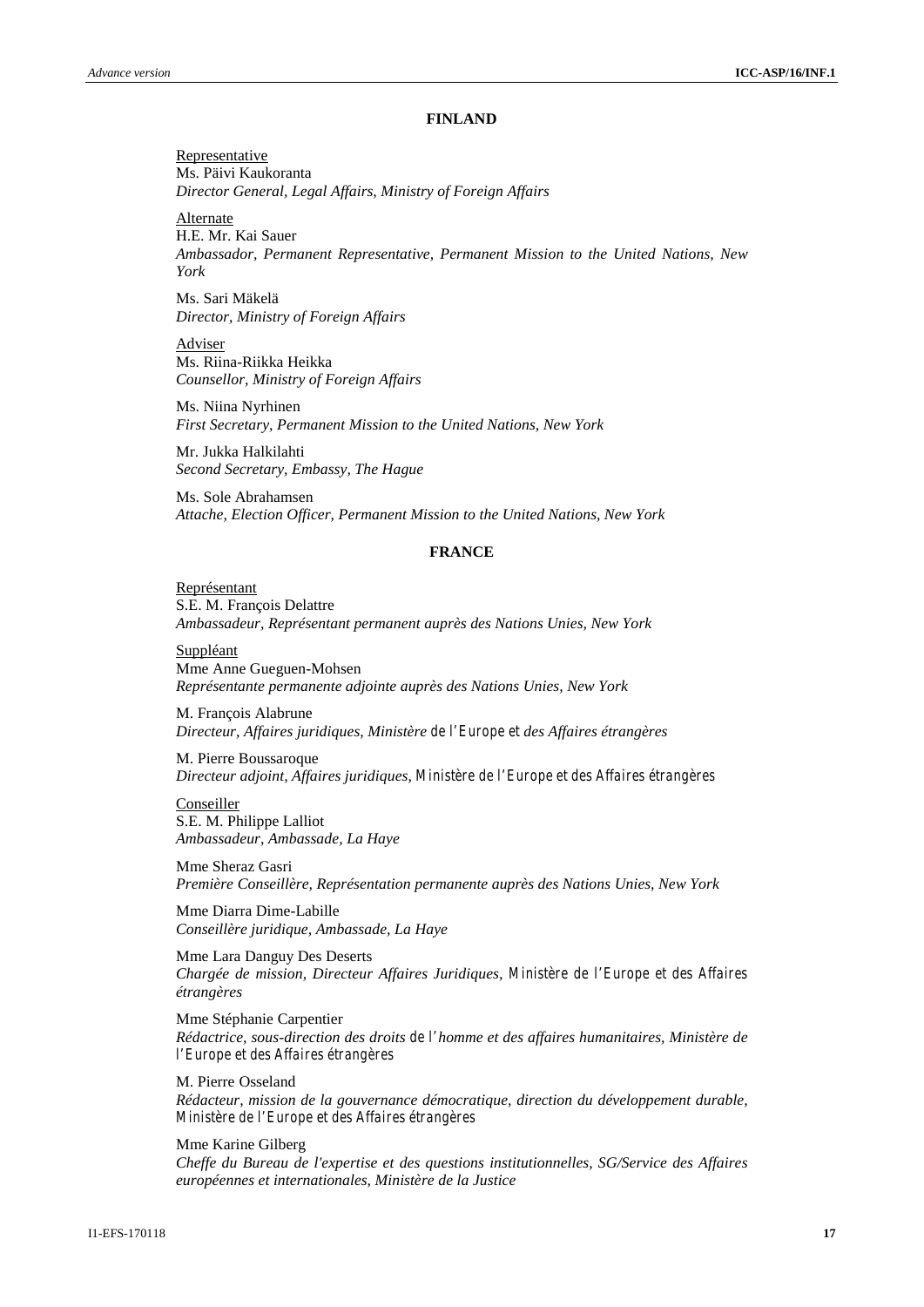Mme Judith Vailhe *Adjointe, Cheffe Bureau de l'expertise et des questions institutionnelles, SG/Service des Affaires européennes et internationales, Ministère de la Justice*

M. François Molins *Procureur, Tribunal de grande instance de Paris, Ministère de la Justice*

Mme Aurélia Devos *Vice-Procureure, Tribunal de grande instance de Paris, Ministère de la Justice*

## **GABON**

Représentant S.E. M. Michel Xavier Biang *Ambassadeur, Représentant permanent, Mission permanente auprès des Nations Unies, New York*

**Suppléant** S.E. M. Franklin Joachim Makanga *Ambassadeur, Représentant permanent adjoint, Mission permanente auprès des Nations Unies, New York*

Conseiller Mme Lily Stella Nguema Ndong *Premier Conseiller*

Mme Annette Onanga *Conseiller Juridique*

M. Christophe Nanga *Conseiller*

## **GAMBIA**

**Representative** H.E. Mr. Abubakar Tambadou *Attorney General, Minister of Justice*

**Alternate** 

H.E. Mr. Mamadou Tangara *Ambassador, Permanent Representative, Permanent Mission to the United Nations, New York*

Mr. Lamin Faati *Deputy Permanent Representative, Permanent Mission to the United Nations, New York*

Adviser Mr. Kawsu Darri *Delegate*

Mr. Amadou Jaiteh *Delegate*

Ms. Isatou Badjie *Delegate*

Ms. Mam Ndeban Jobe *Delegate*

Ms. Bafou Jeng *Delegate*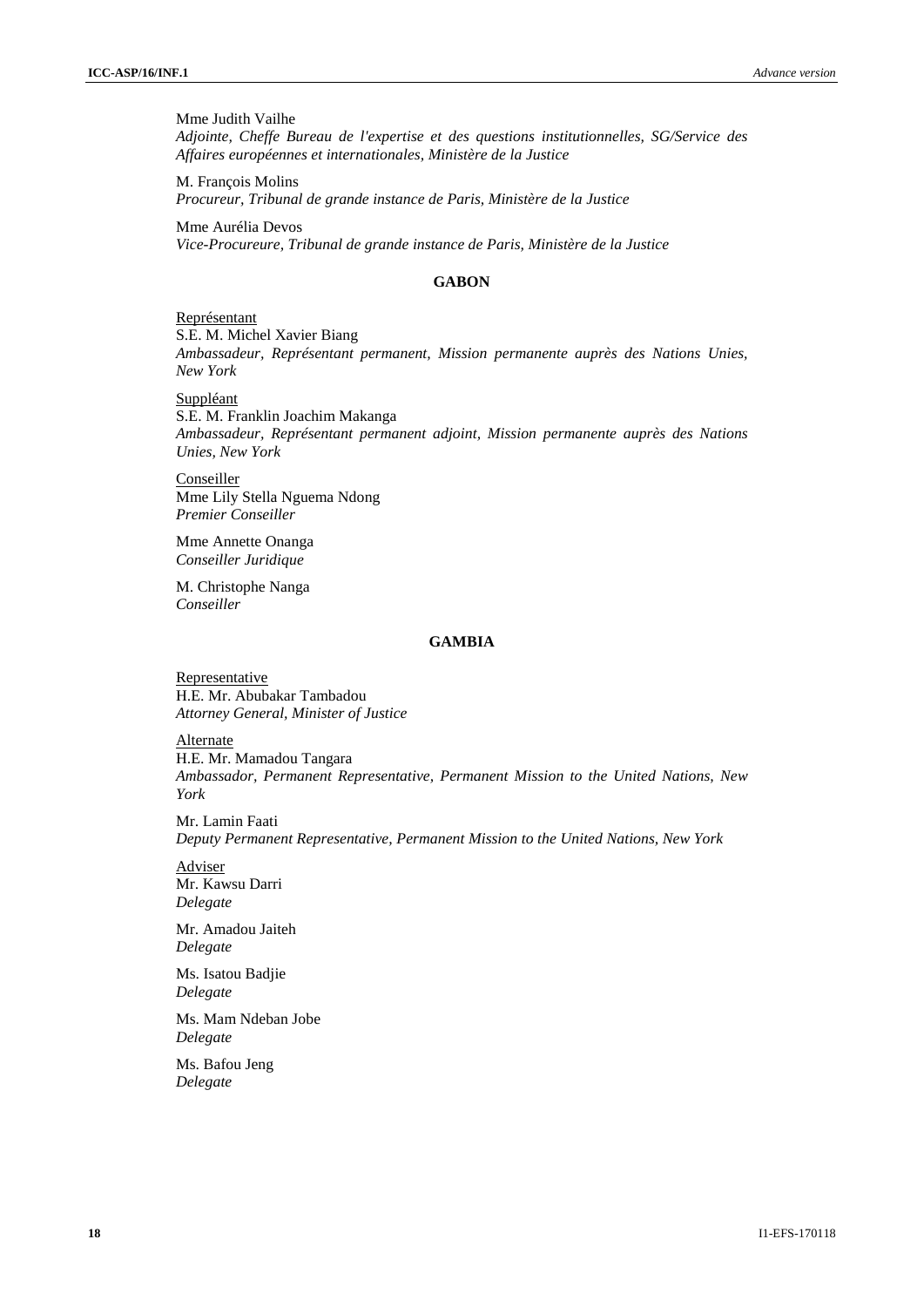#### **GEORGIA**

Representative Mr. Gocha Lordkipanidze *Deputy Minister of Justice, Ministry of Justice*

Alternate Ms. Khatuna Totladze *Deputy Minister of Foreign Affairs, Ministry of Foreign Affairs*

Adviser

H.E. Mr. Kaha Imnadze *Ambassador, Permanent Representative, Permanent Mission to the United Nations, New York*

Ms. Irine Bartaia *Director, International Law Department, Ministry of Foreign Affairs*

Mr. Beka Dzamashvili *Head of Department, State Representation to International Courts, Ministry of Justice*

Ms. Maríam Skhiladze *Head, Press and Public Relations Department, Ministry of Justice*

Ms. Elene Agladze *Deputy Permanent Representative, Permanent Mission to the United Nations, New York*

Mr. Giorgi Mikeladze *Legal Adviser, Counsellor, Permanent Mission to the United Nations, New York*

Ms. Shorena Khachidze *Counsellor, Permanent Mission to the United Nations, New York*

Mr. Levan Kakauridze *Senior Specialist, Marketing Division of Press and Public Department, Ministry of Justice*

#### **GERMANY**

Representative Mr. Michael Koch *Legal Adviser, Federal Foreign Office*

Alternate Mr. Guido Hildner *Director, Public International Law, Federal Foreign Office*

H.E. Mr. Christoph Heusgen *Permanent Representative, Permanent Mission to the United Nations, New York*

H.E. Mr. Jürgen Schulz *Ambassador, Deputy Permanent Representative, Permanent Mission to the United Nations, New York*

Mr. Christoph Henrichs *Head, International Public Law, Federal Ministry of Justice*

Mr. Thomas Schieb *Head, Political Department, Permanent Mission to the United Nations, New York*

Ms. Kerstin Pürschel *Legal Adviser, Permanent Mission to the United Nations, New York*

Mr. Michael Hasenau *Head, Federal Foreign Office, Ministry Foreign Affairs*

Mr. Reinhard Hassenpflug *Legal Adviser, Embassy, The Hague*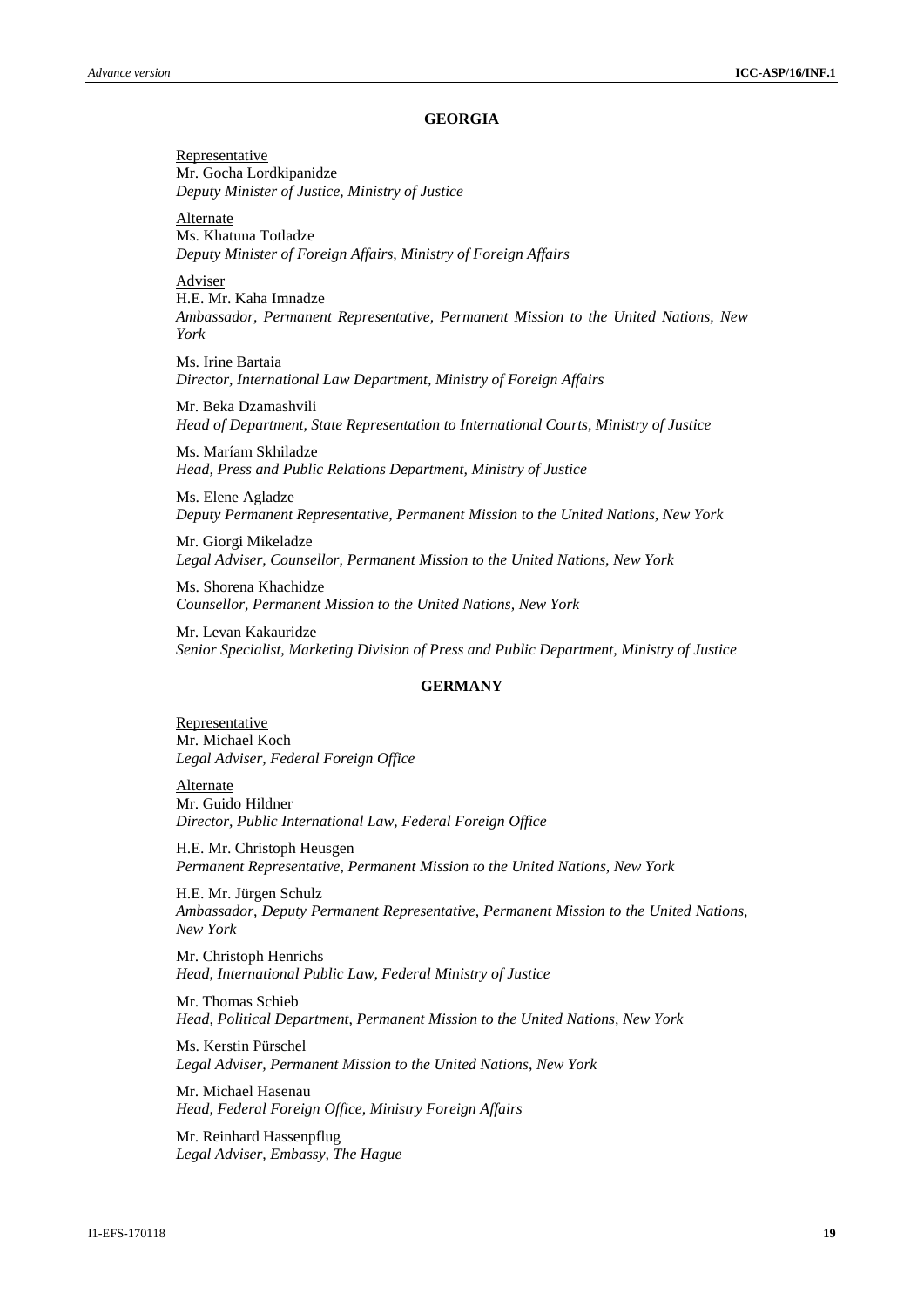Adviser Ms. Andrea Jeske *Election Officer, Permanent Mission to the United Nations, New York*

Ms. Meri Sola *Election Officer, Permanent Mission to the United Nations, New York*

Mr. Claus Kreß *Professor, Chair for German, European and International Criminal Law, University of Cologne*

Ms. Viviane Dittrich *Deputy Director, International Nuremberg Principles Academy*

Ms. Anne Rübesame *Legal Expert, New York*

Ms. Charlotte Rieman *Legal Expert, Permanent Mission to the United Nations, New York*

Ms. Jacqueline Ahlbach *Legal Expert, Permanent Mission to the United Nations, New York*

#### **GHANA**

Representative H.E. Ms. Gloria Afua Akuffo *Attorney-General, Minister for Justice*

Alternate H.E. Ms. Martha A. A. Pobee *Ambassador, Permanent Representative, Permanent Mission to the United Nations, New York*

H.E. Ms. Sophia Horner-Sam *Ambassador, Embassy, The Hague*

Adviser H.E. Mr. Edward Nasigrie Mahama *Ambassador, Special Envoy*

Ms. Helen A. A. Ziwu *Solicitor General*

Ms. Henrietta J.A.N. Mensa-Bonsu *Director, Legon Centre for International Affairs and Diplomacy*

Ms. Yvonne Atakora Obuobisa *Director, Public Prosecutions, Attorney General's Department*

Ms. Doris Brese *Minister, Embassy, The Hague,*

Mr. Daniel Okaiteye *Deputy Ambassador, Permanent Representative to the United Nations, New York*

Mr. Sylvester Williams *Chief State Attorney*

Mr. Robert Afriyie *Deputy Director, Office of Minister, Foreign Affairs and Regional Integration*

Ms. Audrey Abayena *Deputy Director, Legal and Consular Bureau*, *Ministry of Foreign Affairs and Regional Integration*

Mr. Solomon Korbieh *Minister Counsellor, Legal Adviser, Permanent Mission to the United Nations, New York*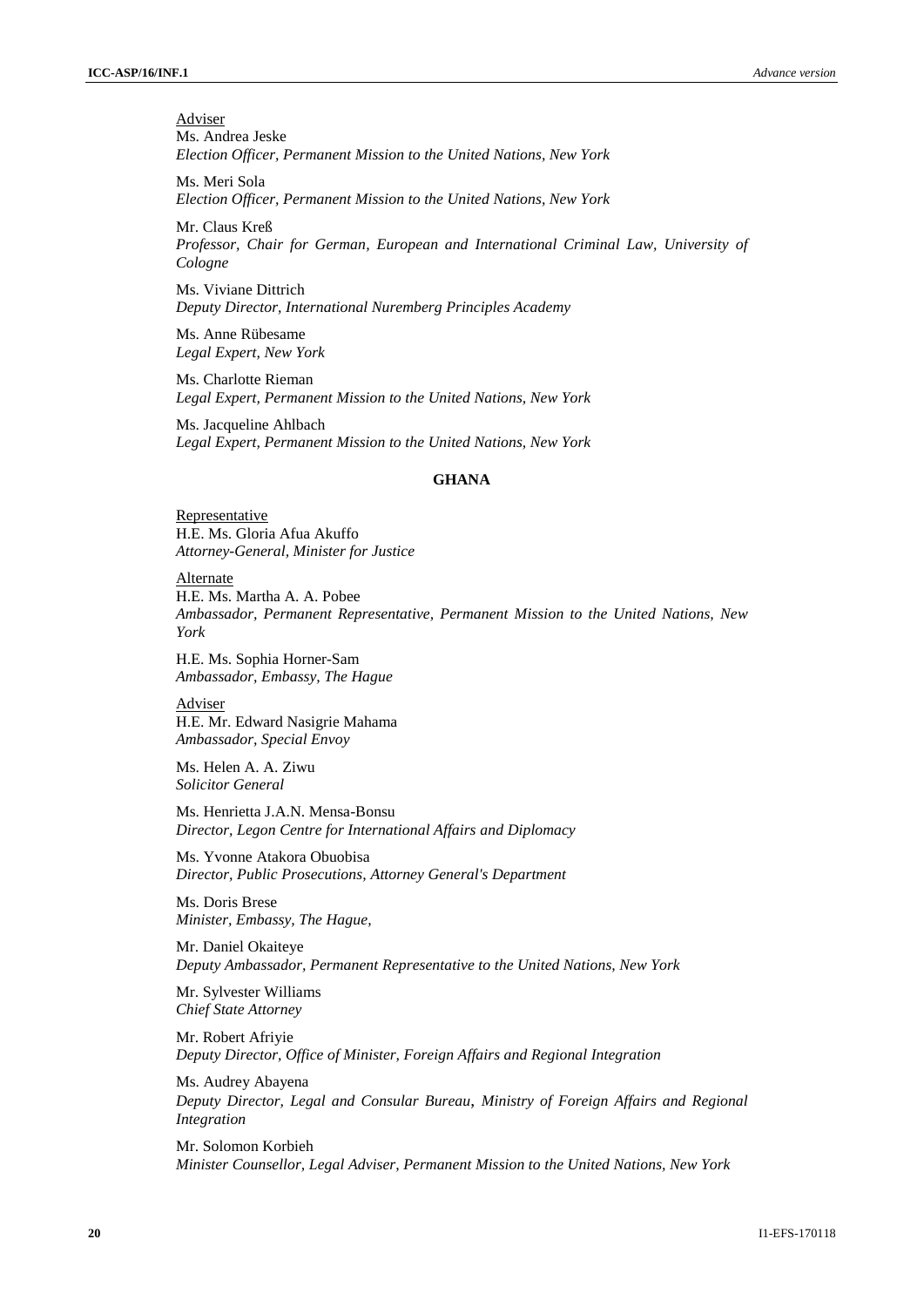Ms. Nana Abuaa Brenya-Otchere *Senior State Attorney*

Mr. Fawaz Aliu *Counsellor, Elections Officer, Permanent Mission to the United Nations, New York*

Mr. Hanaan Nkyi Asaku *Assistant Director Legal and Consular Bureau, Ministry of Foreign Affairs and Regional Integration*

Ms. Peninnah Asah Danquah *Personal Assistant to the Attorney General*

#### **GREECE**

#### Representative

H.E. Ms. Maria Theofili

*Ambassador, Permanent Representative, Permanent Mission to the United Nations, New York*

Alternate

Mr. Dionyssios Kalamvrezos *Minister, Deputy Permanent Representative, Permanent Mission to the United Nations, New York*

Ms. Tessa Katapodis *First Counsellor, Permanent Mission to the United Nations, New York*

Mr. Konstantinos Kodellas *First Secretary, Permanent Mission to the United Nations, New York*

Adviser Ms. Martha Papadopoulou *Legal Adviser, Legal Department, Ministry of Foreign affairs*

## **GRENADA**

Representative H.E. Ms. Keisha McGuire *Ambassador, Permanent Representative, Permanent Mission to the United Nations, New York*

**Alternate** H.E. Ms. Amanda Ungaro *Ambassador*

Ms. Nerissa Williams *Delegate*

## **GUATEMALA**

Representante S.E. Sr. Jorge Skinner-Klée Arenales *Representante Permanente ante la Organización de las Naciones Unidas, Nueva York*

## Suplente

Omar Lisandro Castañeda Solares

**Consejero** Sra. Mónica Renata Bolaños Pérez *Directora General, Relaciones Internacionales Mutlilaterales y Econónicas*

S.E. Sra. Gladys Marithza Ruiz de Vielman *Embajadora, Embajada, La Haya*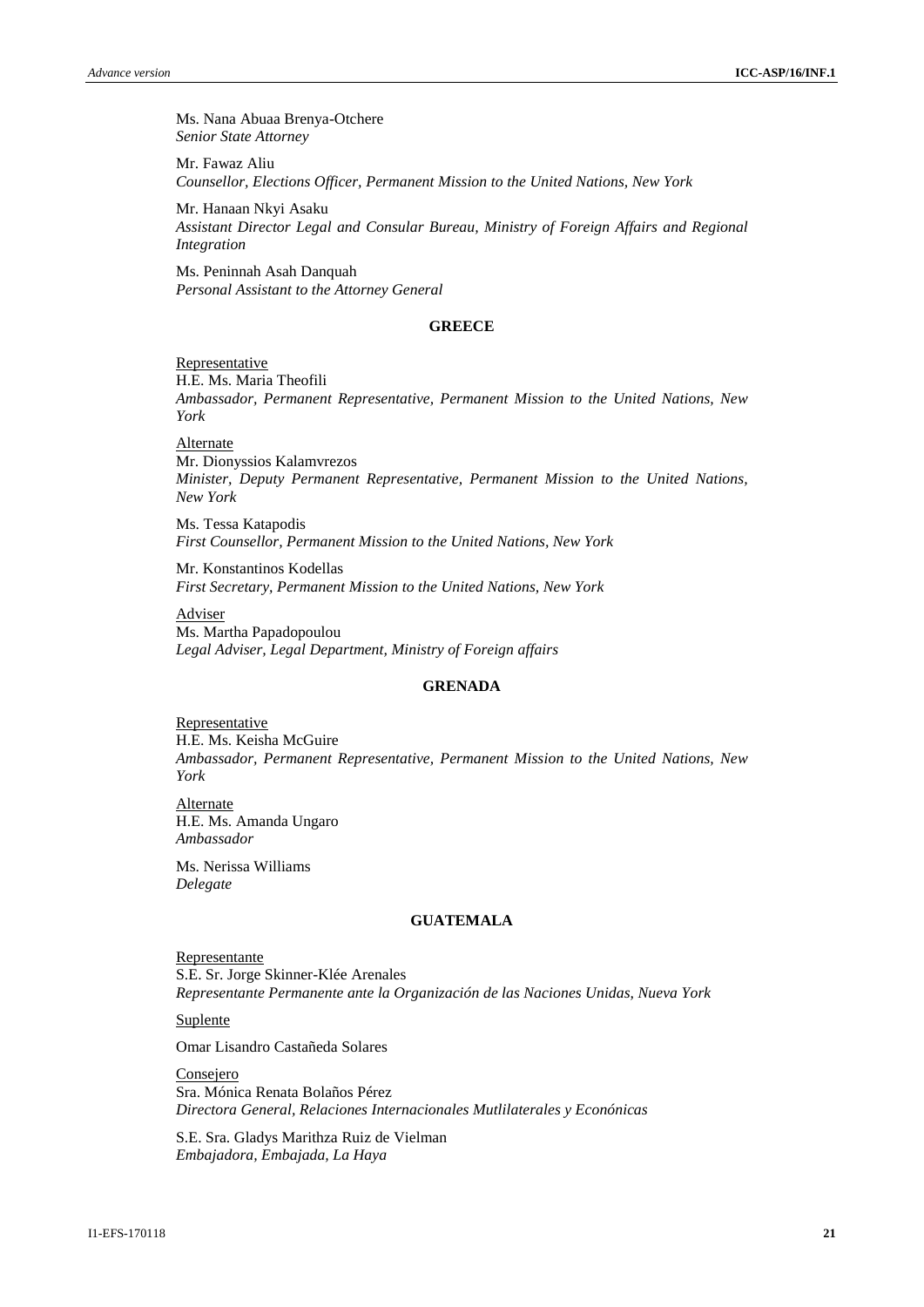Sr. Carlos Alberto Garcia Reyes *Ministro Consejero y Asesor Legal, Misión Permanente ante la Organización de las Naciones Unidas, Nueva York*

Sr. Edgar Andrés Molina Linares *Primer Secretario, Misión Permanente ante la Organización de las Naciones Unidas, Nueva York*

Omar Lisandro Castañeda Solares *Delegado Alterno, Misión Permanente ante la Organización de las Naciones Unidas, Nueva York*

Sr. Juan Antonio Benard Estrada *Primer Secretario, Misión Permanente ante la Organización de las Naciones Unidas, Nueva York*

Sr. David Mulet Lind *Segundo Secretario, Misión Permanente ante la Organización de las Naciones Unidas, Nueva York*

#### **GUINEA**

Représentant M. François Abu Soumah *Chargé d'Affaires, ad interim, Mission permanente auprès des Nations Unies, New York*

Suppléant M. Alassane Conte *Conseiller juridique, Mission permanente auprès des Nations Unies, New York*

#### **GUYANA**

Representative H.E. Mr. Rudolph M. Ten-Pow *Permanent Representative, Permanent Misson to the United Nations, New York*

Adviser Mr. Shiraz A. Mohamed *First Secretary, Permanent Mission to the United Nations, New York*

Ms. Marissa C. Edwards *First Secretary, Permanent Mission to the United Nations, New York*

Ms. Samantha Roberts-Hodges *Attache, Permanent Mission to the United Nations, New York*

## **HONDURAS**

Representante S.E. Sra. Mary Elizabeth Flores *Embajadora, Representante Permanente ante la Organización de las Naciones Unidas, Nueva York*

Consejero Sra. Irma Alejandra Rosa *Representante Alterna*

Sra. Yolannie Cerrato *Consejera, Representante Alterna*

Sr. David Alejandro Romero *Tercer Secretario*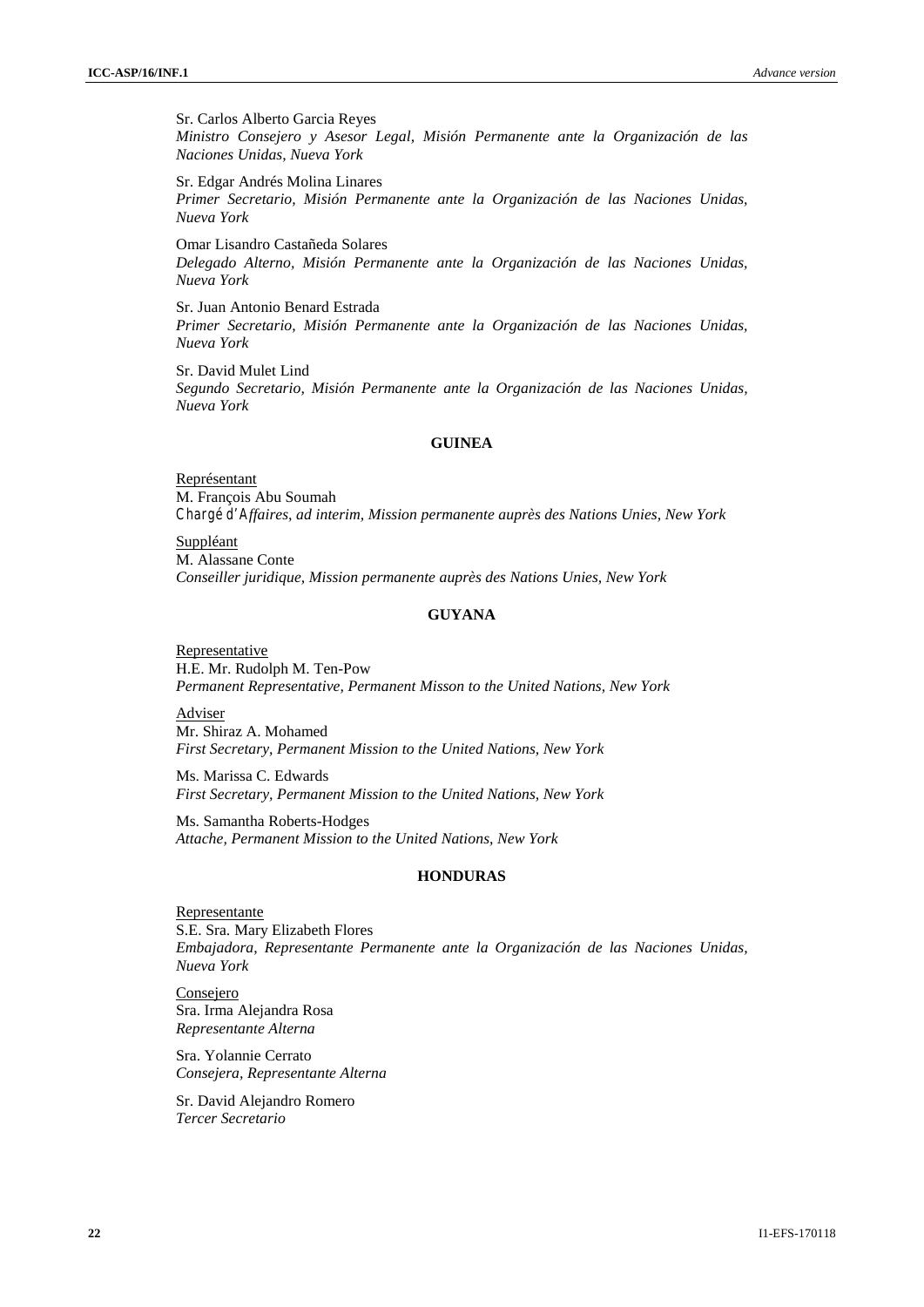#### **HUNGARY**

Representative H.E. Ms. Katalin Annamária Bogyay *Ambassador, Permanent Mission to the United Nations, New York*

Adviser Ms. Rita Silek *Deputy Director, International Law Department, Ministry of Foreign Affairs*

Mr. Zoltán Varga *Deputy Permanent Representative, Permanent Mission to the United Nations, New York*

Mr. Gyula Mike *Second Secretary, Permanent Mission to the United Nations, New York*

## **ICELAND**

Representative Mr. Matthias Geir Palsson *Counsellor, Directorate for Legal and Executive Affairs, Ministry for Foreign Affairs*

Alternate Mr. Thorvardur Atli Thorsson *First Secretary, Permanent Mission to the United Nations, New York*

#### **IRELAND**

Representative Mr. James Kingston *Legal Adviser, Department of Foreign Affairs and Trade*

**Alternate** H.E. Ms. Geraldine Byrne Nason *Permanent Representative, Permanent Mission to the United Nations, New York*

Ms. Brídín O'Donoghue *Legal Counsellor, Department of Foreign Affairs and Trade*

Mr. Brian Flynn *Deputy Permanent Representative, Permanent Mission to the United Nations, New York*

Mr. Gerry Kelly *First Secretary, Permanent Mission to the United Nations, New York*

Ms. Julie O'Brien *Third Secretary, Permanent Mission to the United Nations, New York*

Adviser Mr. Evgeniy Efimov *Adviser, Permanent Mission to the United Nations, New York*

#### **ITALY**

Representative H.E. Mr. Sebastiano Cardi *Ambassador, Permanent Representative, Permanent Mission to the United Nations, New York*

Alternate H.E. Mr. Inigo Lambertini *Vice-representative, Permanent Representative, Permanent Mission to the United Nations, New York*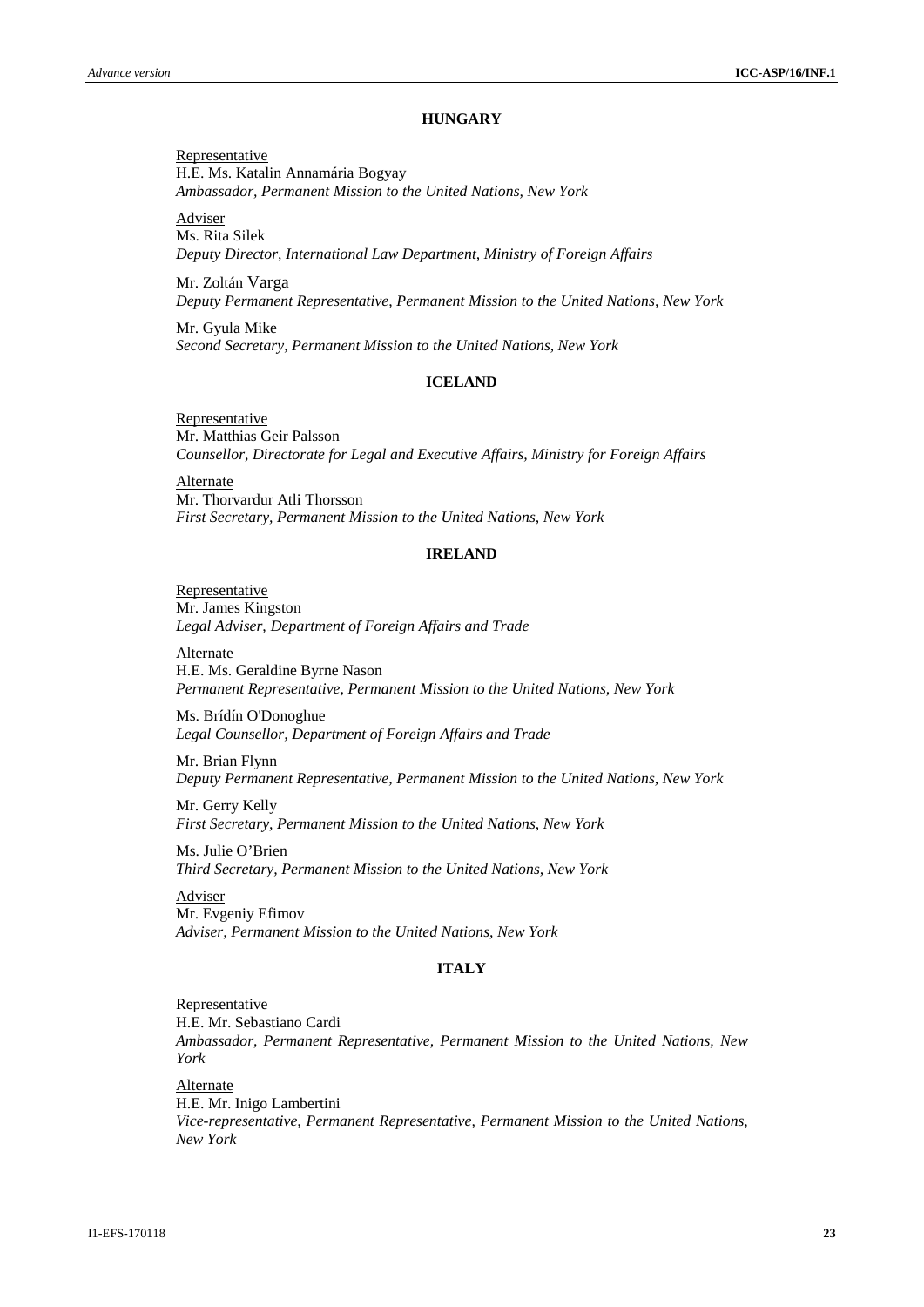#### Adviser

Mr. Nicola Todaro Marescotti *Head, Directorate General for Political and Multilateral Affairs, Ministry of Foreign Affairs and International Cooperation*

Mr. Pier Luigi Zamporlini *Permanent Representative, Permanent Mission to the United Nations, New York*

Mr. Salvatore Zappalà *Legal expert, Permanent Mission to the United Nations, New York*

Mr. Alessandro Sutera Sardo *Judge, Legal expert, Embassy, The Hague*

Ms. Rosario Salvatore Aitala *Judge, Counseller Legal expert, Embassy, The Hague*

## **JAPAN**

Representative H.E. Mr. Koro Bessho *Ambassador, Permanent Representative, Permanent Mission to the United Nations, New York*

Alternate H.E. Ms. Tomoko Akane *Ambassador for International Judicial Cooperation*

H.E. Mr. Yasuhisa Kawamura *Ambassador, Deputy Permanent Representative, Permanent Mission to the United Nations, New York*

Mr. Masahiro Mikami

*Assistant Minister, Director-General, International Legal Affairs Bureau*, *Ministry of Foreign Affairs*

H.E. Mr. Toshiya Hoshino *Ambassador, Deputy Permanent Representative, Permanent Mission to the United Nations, New York*

Mr. Takeshi Akahori *Minister, Permanent Mission to the United Nations, New York*

Mr. Yukiya Hamamoto *Director, International Legal Affairs Division, International Legal Affairs Bureau, Ministry of Foreign Affairs*

Ms. Kikuko Kato *Director, International Judicial Proceedings Division, International Legal Affairs Bureau, Ministry of Foreign Affairs*

Mr. Jun Hasebe *Counsellor, Legal Adviser, Permanent Mission to the United Nations, New York*

Mr. Masayoshi Furuya *First Secretary, Legal Adviser, Embassy, The Hague*

Ms. Sakura Ozaki *Assistant Director, International Legal Affairs Division, International Legal Affairs Bureau, Ministry of Foreign Affairs*

Mr. Masaru Kajimoto *Second Secretary, Permanent Mission to the United Nations, New York*

Adviser Mr. Motoo Noguchi *Attorney, International Legal Affairs Division, International Legal Affairs Bureau, Ministry of Foreign Affairs*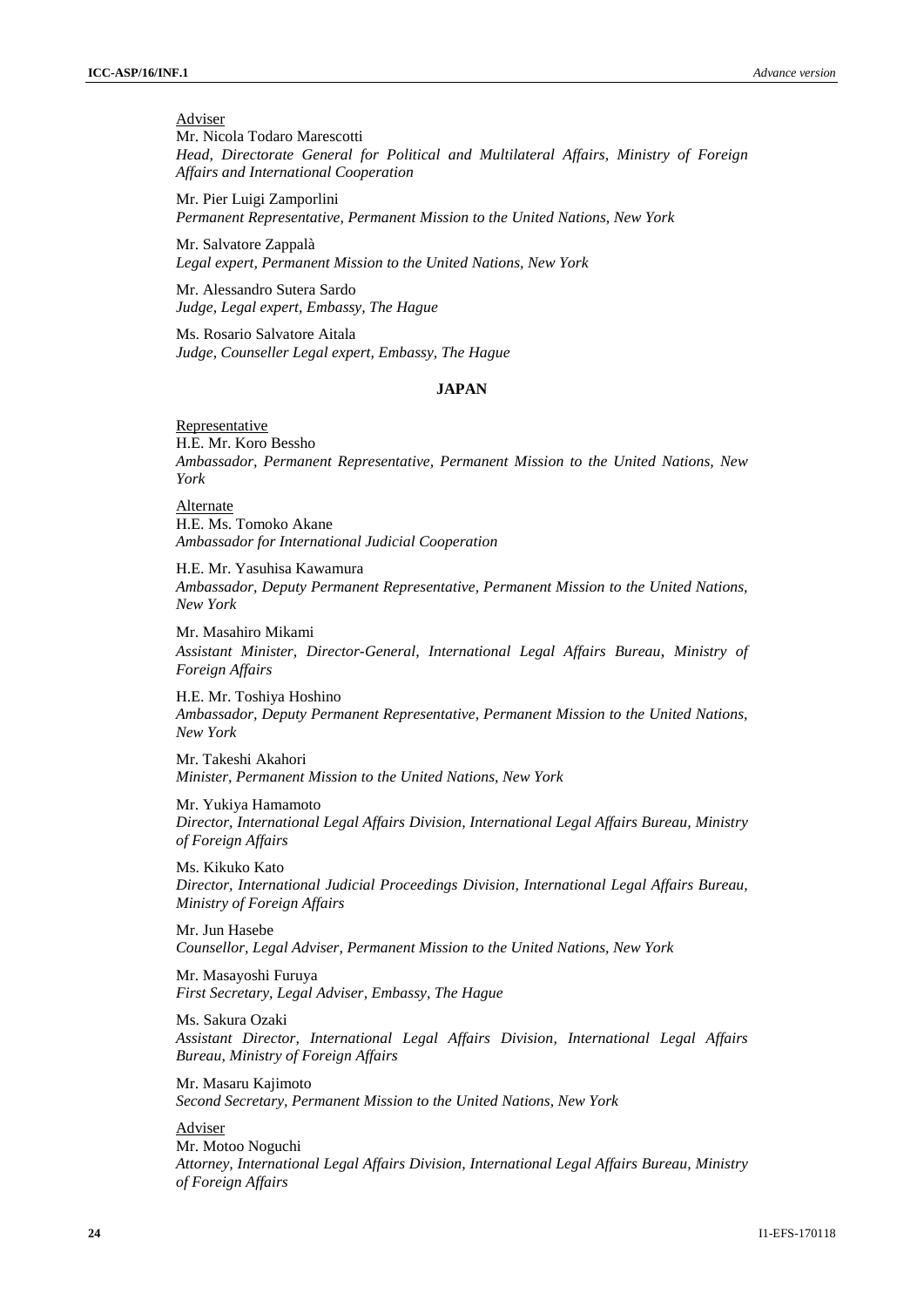Ms. Haruka Sawada *Adviser, Permanent Mission to the United Nations, New York*

Mr. Akira Mayama *Professor, Osaka School of International Public Policy, Osaka University*

## **JORDAN**

Representative H.E. Ms. Sima Bahous *Ambassador, Permanent Representative, Permanent Mission to the United Nations, New York*

Alternate Mr. Amjad Mohammad Saleh Al-Moumani *Counsellor, Deputy Permanent Representative, Permanent Mission to the United Nations, New York*

Mr. Yazan Ashraf Ali Bazadough *Second Secretary, Permanent Mission to the United Nations, New York*

#### **KENYA**

Representative H.E. Mr. Githu Muigai *Attorney General, State Law Office*

Alternate H.E. Mr. Macharia Kamau *Ambassador, Permanent Representative, Permanent Mission to the United Nations, New York*

H.E. Mr. Koki Muli Grignon *Deputy Ambassador, Deputy Permanent Representative, Permanent Mission to the United Nations, New York*

Adviser Ms. Stella Munyi *Legal Directorate, Ministry of Foreign Affairs*

Mr. Abraham Korir Sing'oei *Legal Adviser, Office of the Deputy President*

Mr. Richard Barno *Secretary, Legislative Affairs*

Mr. Richard Miano Maina *Director, Legislative Affairs, Office of the Deputy President*

Mr. James Waweru Ndirangu *First Counsellor, Permanent Mission to the United Nations, New York*

Mr. Edwin Rioba *Second Counsellor, Embassy, The Hague*

Mr. Dan Eric Odhiambo Ochieng *First Secretary, Ministry of Foreign Affairs*

Ms. Julia Wahonya *Senior Legal Officer, Witness Protection Agency*

Ms. Lilian Akinyi Okumu Obuo *Assistant Director, Public Prosecutions*

Ms. Alice Ondieki *Director, Witness Protection Agency*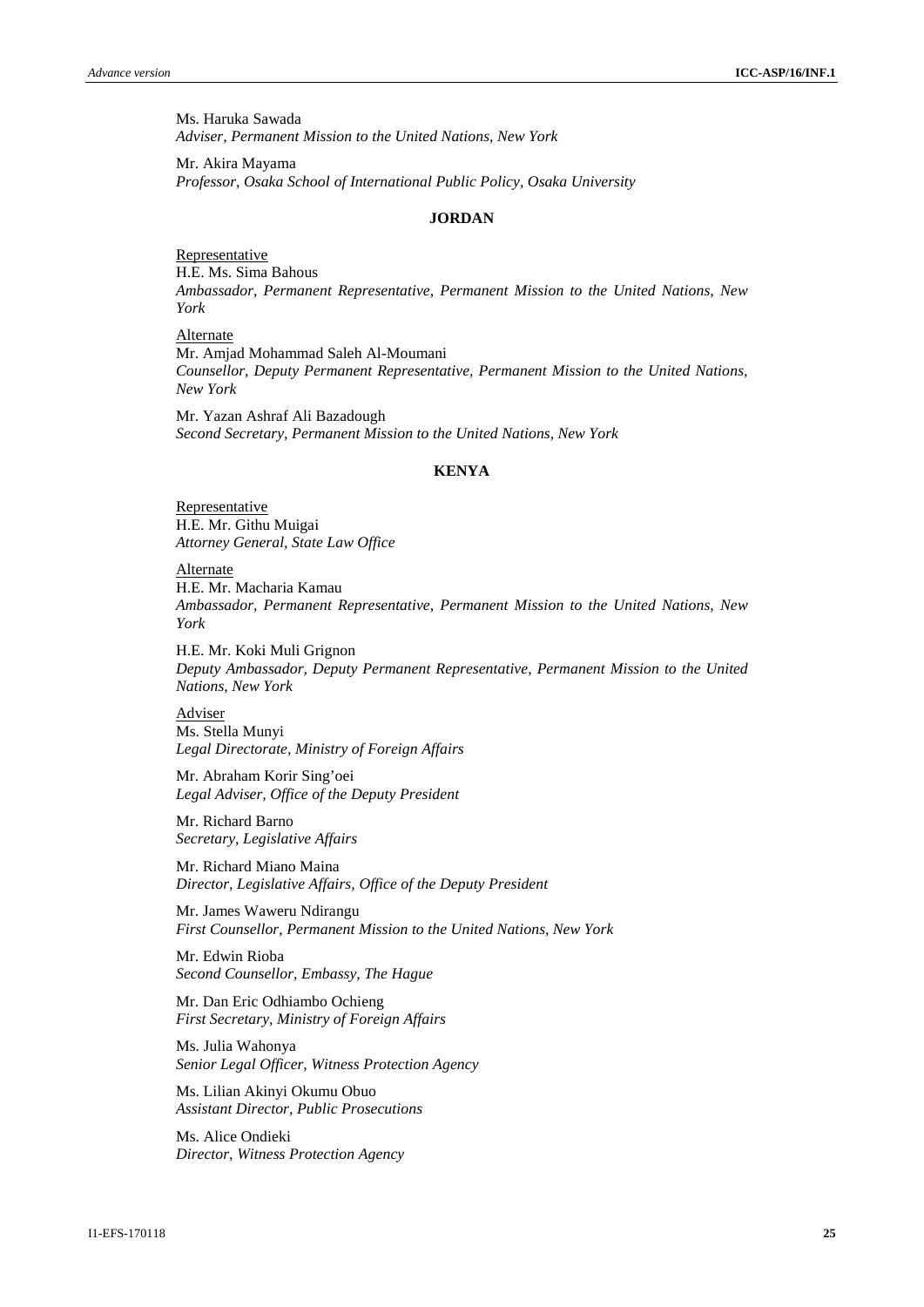Mr. Alex Mbuvi *State Counsel, Office of the Attorney General, Department of Justice*

Mr. Jasper Mbiuki Micheni *Secretary, Legislative and Legislative Affairs, Office of the President*

Ms. Caroline Wamaitha *State Counsel, Office of the Attorney General, Department of Justice*

## **LATVIA**

Representative H.E. Mr. J nis Mažeiks *Ambassador, Permanent Representative, Permanent Mission to the United Nations, New York*

Alternates Ms. Agnese Vilde *Deputy Permanent Representative, Permanent Mission to the United Nations, New York*

Mr. Arnis Lauva *Third Secretary, International Law Division, Ministry of Foreign Affairs*

Ms. Ieva Rune *Third Secretary, Permanent Mission to the United Nations, New York*

Adviser Ms. Alise Z 1 te *Third Secretary, Permanent Mission to the United Nations, New York*

## **LESOTHO**

Representative H.E. Mr. Lesego Makgothi *Minister of Foreign Affairs and International Relations*

Alternate Ms. Mahali Phamotse *Minister*

Ms. Nthomeng Majara *Chief of Justice*

Adviser Mr. Lebohang Mochaba *Delegate*

Mr. Thabang Lekhela *Delegate*

Mr. Kelebone Maope *Delegate*

Ms. Mpeo Mahase-Moiloa *Delegate*

Mr. Lebohang Moqhali *Delegate*

Ms. Malebona Takalimane *Delegate*

Mr. Sekamotho Maitsi *Delegate*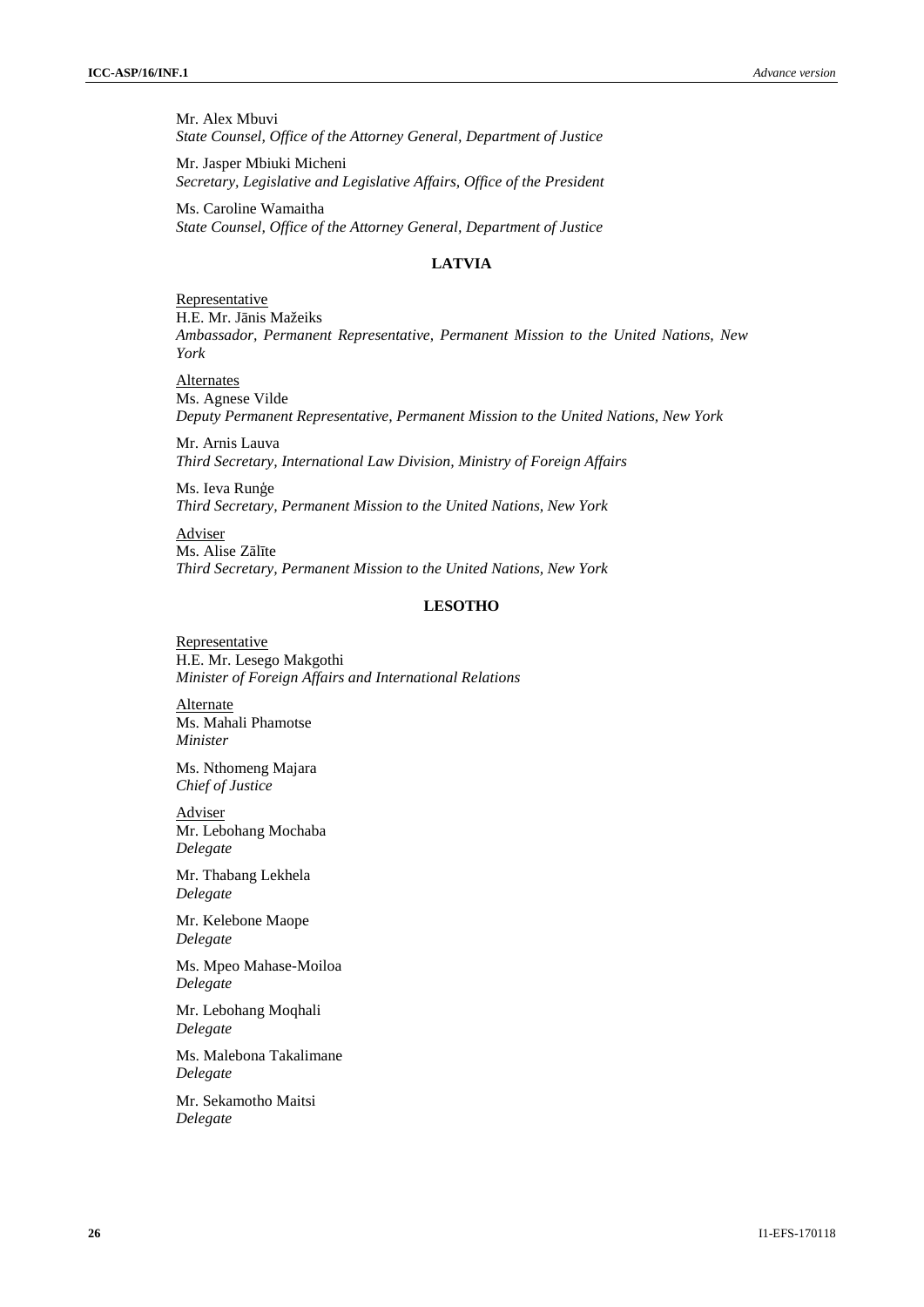#### **LIBERIA**

---

#### **LIECHTENSTEIN**

**Representative** H.E. Mr. Christian Wenaweser *Ambassador, Permanent Representative, Permanent Mission to the United Nations, New York*

Alternate Mr. Stefan Barriga *Minister, Deputy Permanent Representative, Permanent Mission to the European Union, Brussels*

Adviser Mr. Jörn Eiermann *Senior Adviser, Permanent Mission to the United Nations, New York*

Mr. Sina Alavi *Adviser, Permanent Mission to the United Nations, New York*

#### **LITHUANIA**

Representative

H.E. Ms. Audra Plepyt

*Ambassador, Permanent Representative, Permanent Mission to the United Nations, New York*

Alternate Mr. Ridas Petkus *Deputy Director, Law and International Treaties Department, Ministry of Foreign Affairs*

Advisers Ms. Laima Birštunait *Second Secretary, Permanent Mission, Permanent Mission to the United Nations, New York*

Ms. Augusta L kait *Second Secretary, Permanent Mission, Permanent Mission to the United Nations, New York*

#### **LUXEMBOURG**

Représentant M. Christophe Schiltz *Chef du Service juridique, Ministère des Affaires étrangères et européennes*

Suppléant S.E. M. Christian Braun *Ambassadeur, Représentant permanent auprès des Nations Unies, New York*

Conseiller M. Fabien Raum *Représentant permanent adjoint auprès des Nations Unies, New York*

Mme Sandra Merens *Attachée de légation, Ministère des Affaires étrangères et européennes*

M. Steve Hoscheit *Chargé de mission, Représentation permanente auprès des Nations Unies, New York*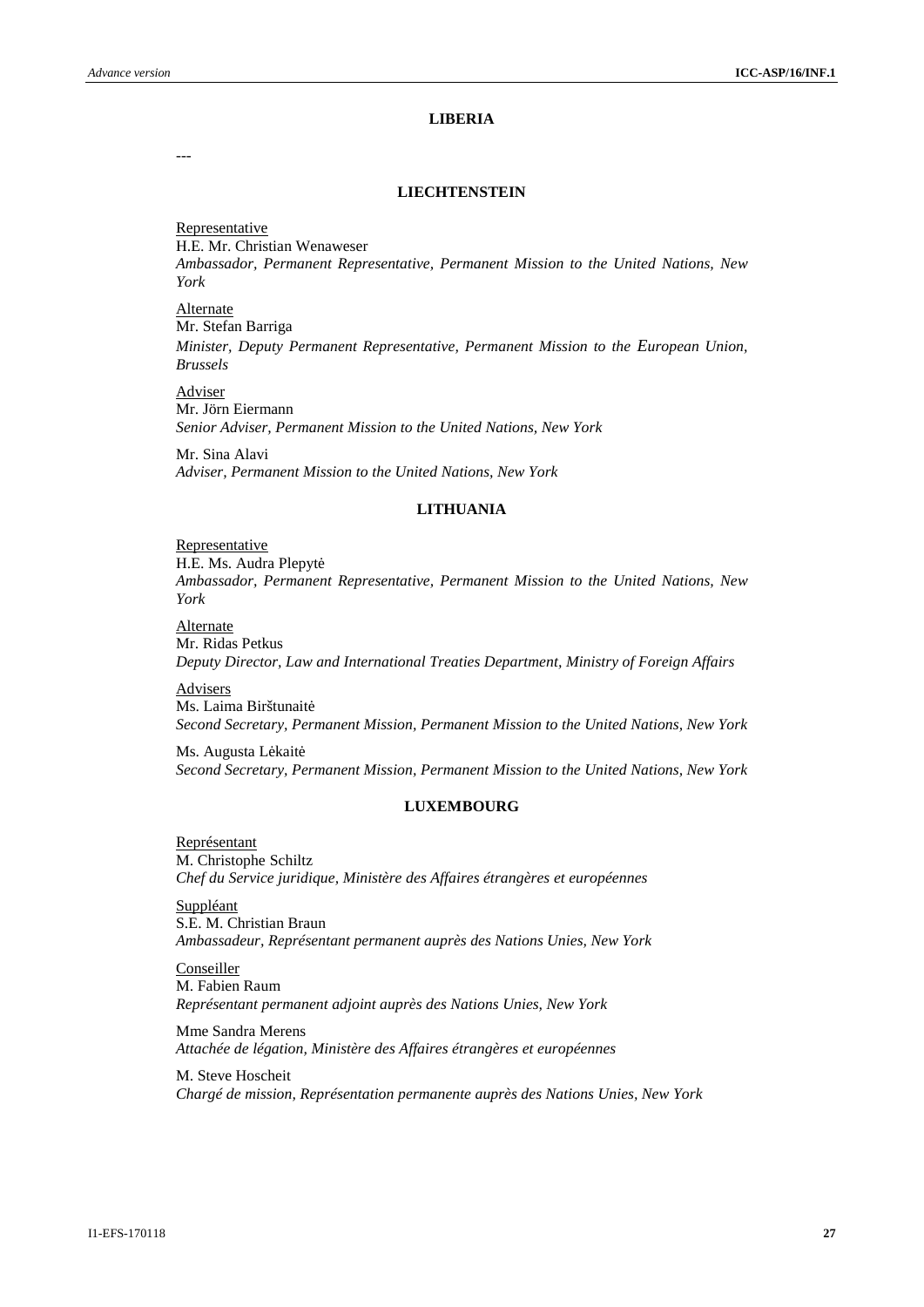#### **MADAGASCAR**

Représentante S.E. M. Zina Andrianarivelo-Razafy *Ambassadeur, Représentant permanent auprès des Nations Unies, New York*

Suppléant Mme Hantasoa Fida Cyrille *Conseiller, Représentation permanente auprès des Nations Unies, New York*

#### **MALAWI**

Representative Mr. Pacharo Kayira *Chief State Advocate, Ministry of Justice and Constitutional Affairs*

Adviser Mr. Ernest Mungosauka' Makawa *Controller, Legal Affairs, Ministry of Foreign Affairs and International Cooperation*

#### **MALDIVES**

Representative H.E. Mr. Ali Naseer Mohamed *Permanent Representative, Permanent Mission to the United Nations, New York*

Alternate Ms. Farzana Zahir *Deputy Permanent Representative, Permanent Mission to the United Nations, New York*

Adviser

Mr. Ahmed Nasir *First Secretary, Permanent Mission to the United Nations, New York*

Ms. Zeena Mohamed Didi *Second Secretary, Permanent Mission to the United Nations, New York*

Mr. Ismail Raushan Zahir *Second Secretary, Permanent Mission to the United Nations, New York*

Ms. Laila Shareef *Second Secretary, Permanent Mission to the United Nations, New York*

#### **MALI**

Représentant S.E. M. Issa Konfourou *Ambassadeur, Représentant permanent auprès des Nations Unies, New York*

Conseiller M. Aguibou Diallo *Directeur des Affaires Juridiques, Ministère des Affaires Etrangères et de la Coopération Internationale*

M. Kanisson Coulibaly *Ministre-Conseiller, Mission permanente auprès des Nations Unies, New York*

M. Bagnamé Simpara *Deuxième Conseiller, Mission permanente auprès des Nations Unies, New York*

## **MALTA**

Representative H.E. Mr. Carmelo Inguanez *Permanent Representative, Permanent Mission to the United Nations, New York*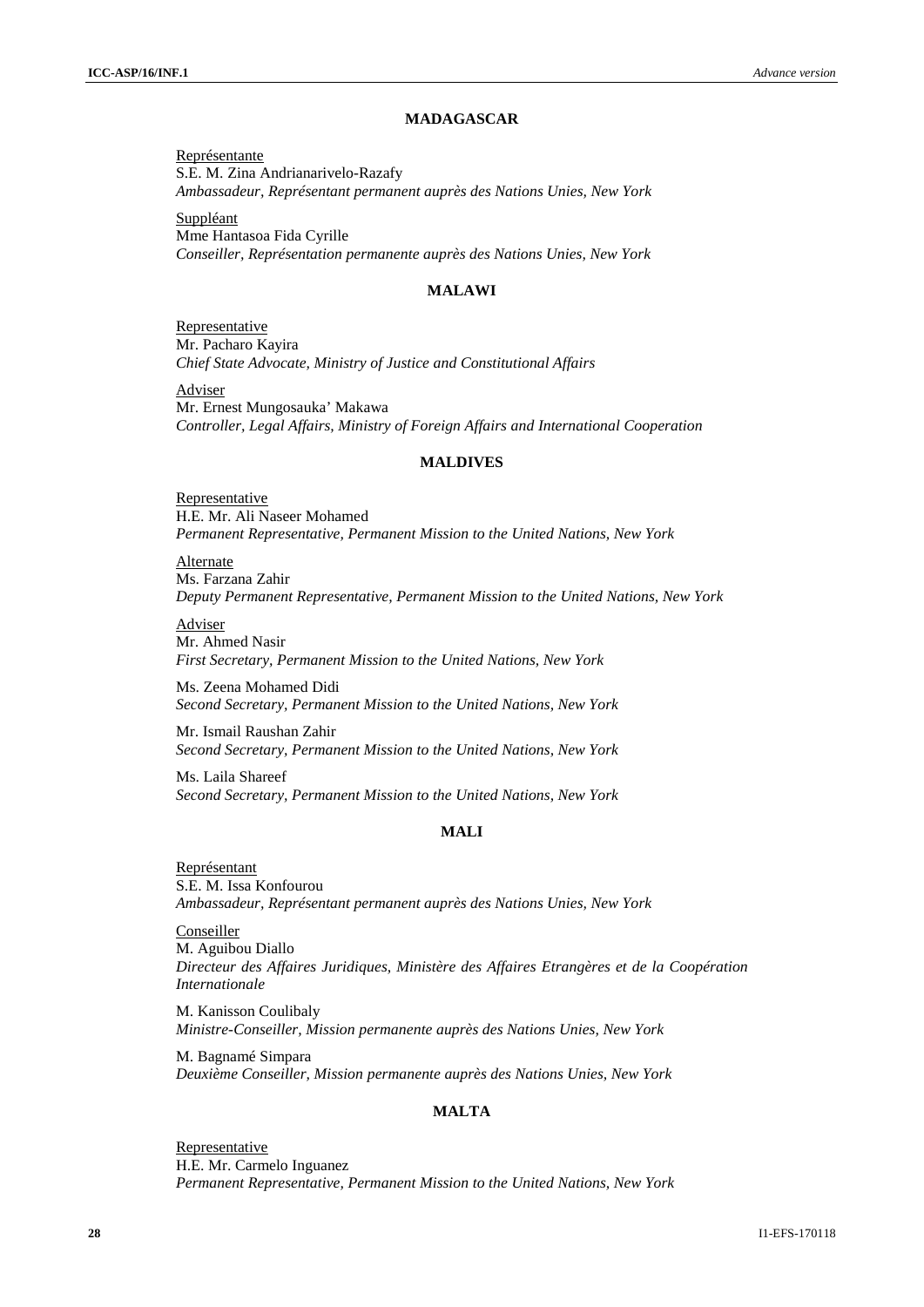Mr. Giovanni Battista Buttigieg *Deputy Permanent Representative, Permanent Mission to the United Nations, New York*

Ms. Francesca Cassar *First Secretary, Permanent Mission to the United Nations, New York*

#### **MARSHALL ISLANDS**

Representative H.E. Ms. Amatlian E. Kabua *Ambassador, Permanent Representative, Permanent Mission to the United Nations, New York*

Alternate Ms. Deborah Barker-Manase *Deputy Permanent Representative, Permanent Mission to the United Nations, New York*

Advisers

Ms. María Ongra *First Secretary, Permanent Mission to the United Nations, New York*

Mr. Caleb W. Christopher *Legal Adviser, Permanent Mission to the United Nations, New York*

Mr. Ignacio Trabadela *Legal Adviser, Permanent Mission to the United Nations, New York*

#### **MAURITIUS**

Representative H.E. Mr. J. D. Koonjul *Permanent Representative, Permanent Mission to the United Nations, New York*

Alternate Mr. M. N. Soomauroo *Minister Counsellor, Permanent Mission to the United Nations, New York*

Ms. N. Pertaub *Minister Counsellor, Permanent Mission to the United Nations, New York*

Mr. R. Bukoree *Second Secretary, Permanent Mission to the United Nations, New York*

## **MEXICO**

Representante S.E. Sr. Miguel Ruiz Cabañas Izquierdo *Embajador, Subsecretario para Asuntos Multilaterales y Derechos Humanos, Secretaría de Relaciones Exteriores*

**Suplente** Sr. Alejandro Alday González *Consultor Jurídico, Secretaría de Relaciones Exteriores*

S.E. Sr. Juan José Gómez Camacho *Embajador, Representante Permanente ante la Organización de las Naciones Unidas, Nueva York*

S.E. Sr. Edgar Elías Azar *Embajador, Embajada, La Haya*

Consejero S.E. Sr. Juan Sandoval Mendiolea *Embajador, Representante Permanente Alterno ante la Organización de las Naciones Unidas, Nueva York*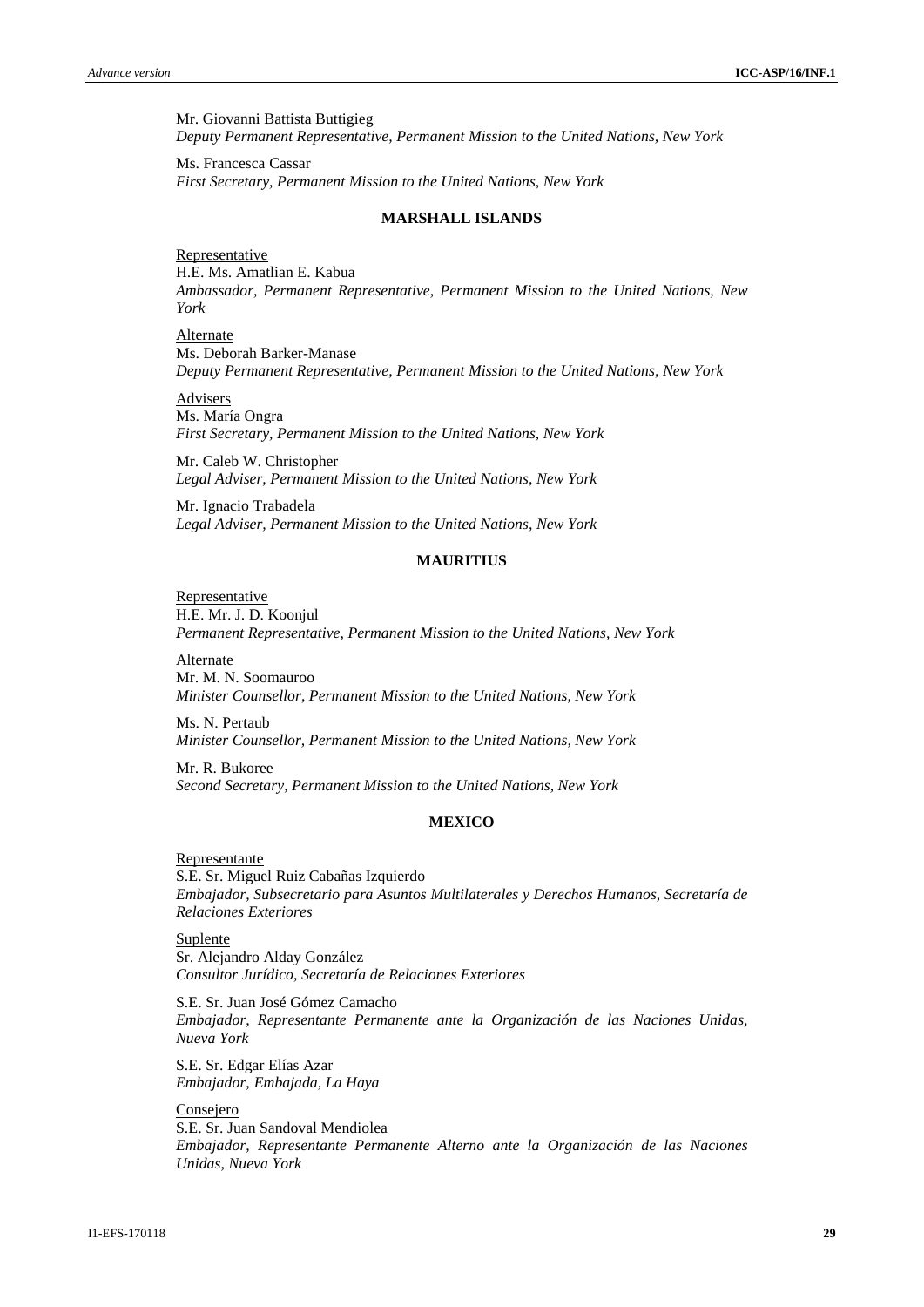Sra. Mariana Salazar Albornoz *Coordinadora de Derecho International Público, Secretaría de Relaciones Exteriores*

Sr. Pablo Arrocha Olabuenaga *Segundo Secretario, Misíon Permanente ante de la Organización de las Naciones Unidas, Nueva York*

Sr. Christian Tonatiuh González Jiménez *Misión Permanente ante la Organización de las Naciones Unidas, Nueva York*

## **MONGOLIA**

Representatives H.E. Mr. Sukhee Sukhbold *Ambassador, Permanent Representative, Permanent Mission to the United Nations, New York*

Adviser Ms. Altangerel Guamaral *Deputy Permanent Representative, Permanent Mission to the United Nations, New York*

Mr. Amgalan Gantulga *Third Sercretary, Permanent Mission to the United Nations, New York*

#### **MONTENEGRO**

#### **Representative**

H.E. Mr. Željko Perović *Ambassador, Permanent Representative, Permanent Mission to the United Nations, New York*

H.E. Ms. Ivana Pajevi *Ambassador, Deputy Permanent Representative, Permanent Mission to the United Nations, New York*

Ms. Svetlana Katnić *Counsellor, Permanent Mission to the United Nations, New York*

## **NAMIBIA**

**Representative** H.E. Ms. Martha Olivia Imalwa *Prosecutor General*

Alternate H.E. Mr. Neville Gertze *Ambassador, Permanent Representative, Permanent Mission to the United Nations, New York*

Adviser Mr. Issaskar Ndjoze *Permanent Secretary, Permanent Mission to the United Nations, New York*

Ms. Linda Scott *Deputy Permanent Representative, Permanent Mission to the United Nations, New York*

Ms. Julia Shiilunga *Chief Legal Officer, Directorate, Legal Offices*

Mr. Immanuel Hamunyela *First Secretary*

Ms. Lahya Shikongo *Second Secretary*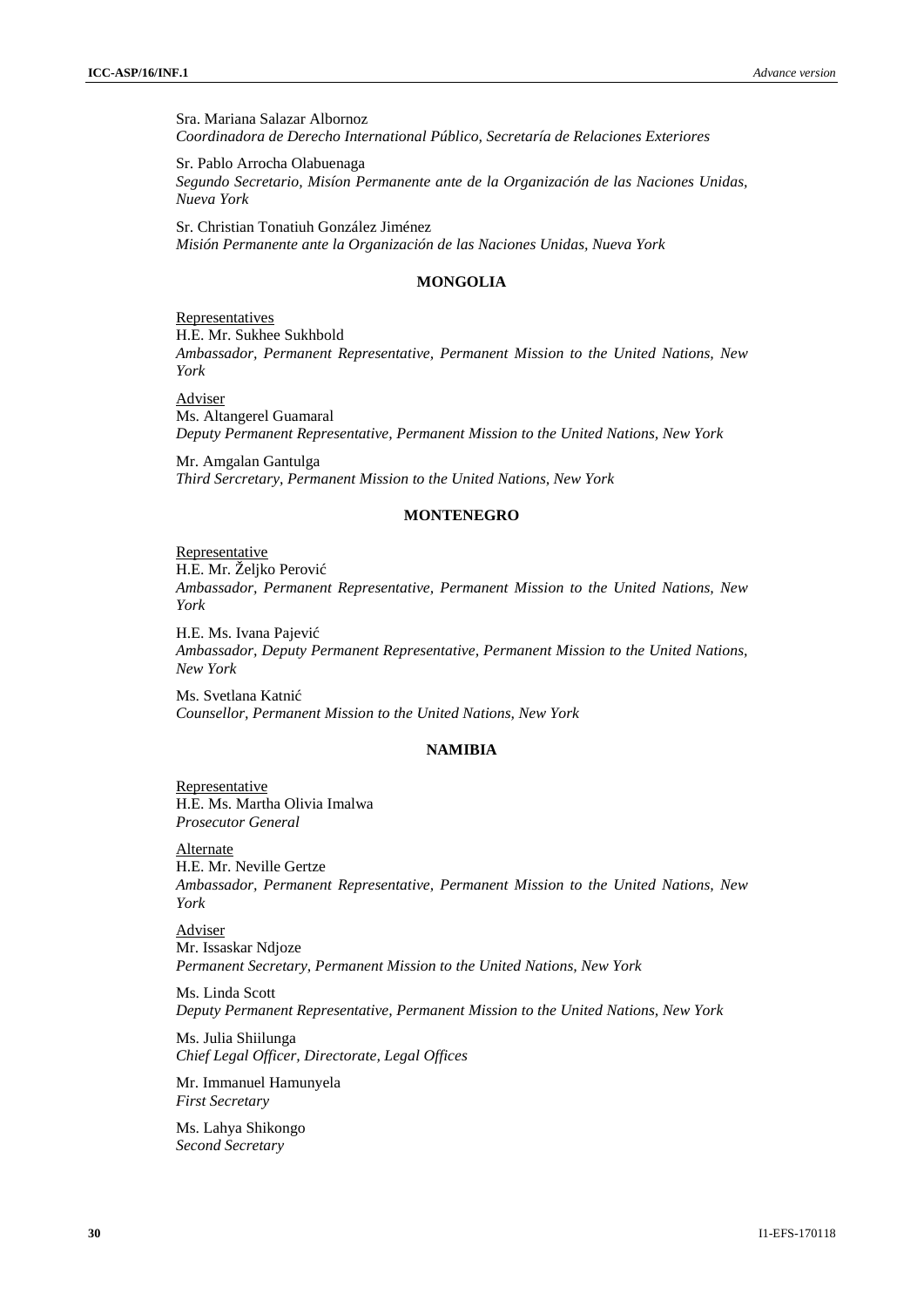Ms. Eva Maria Philemon *Personal Assistant to the Permanent Secretary*

#### **NAURU**

**Representative** H.E. Ms. Marlene Moses *Ambassador, Permanent Representative, Permanent Mission to the United Nations, New York*

Adviser Ms. Margo Deiye *Counsellor, Permanent Mission to the United Nations, New York*

Mr. Rennier Gadabu *First Secretary, Permanent Mission to the United Nations, New York*

Ms. Anadella Edward *Second Secretary, Permanent Mission to the United Nations, New York*

Ms. Joan Yang *Legal Adviser, Permanent Mission to the United Nations, New York*

Mr. Daniel Zaleznik *Adviser, Permanent Mission to the United Nations, New York*

## **NETHERLANDS**

#### Representative

Mr. Paul van den IJssel *Permanent Representative ad interim to the International Criminal Court, Ministry of Foreign Affairs*

Alternate H.E. Mr. Karel van Oosterom *Permanent Representative, Permanent Mission to the United Nations, New York*

#### Adviser

Ms. Liselot Egmond *Legal Adviser, Permanent Mission to the United Nations, New York*

Ms. Lise Gregoire-van Haaren *Deputy Permanent Representative, Permanent Mission to the United Nations, New York*

Mr. Vincent de Graaf *Legal Counsel, International Law Division, Ministry of Foreign Affairs*

Ms. Nynke Staal *Policy Officer, Multilateral Organisations and Human Rights Department, Ministry of Foreign Affairs*

Mr. Gerard van Ballegooij *Director, Legal and Operational Affairs Department, Ministry of Justice and Security*

Ms. Nienke de Lange *Adviser, Legal and Operational Affairs Department, Ministry of Justice and Security*

Mr. Alphons Orie *Judge, International Criminal Tribunal for the former Yugoslavia*

## **NEW ZEALAND**

Representative Ms. Victoria Hallum *International Legal Adviser, Ministry of Foreign Affairs and Trade*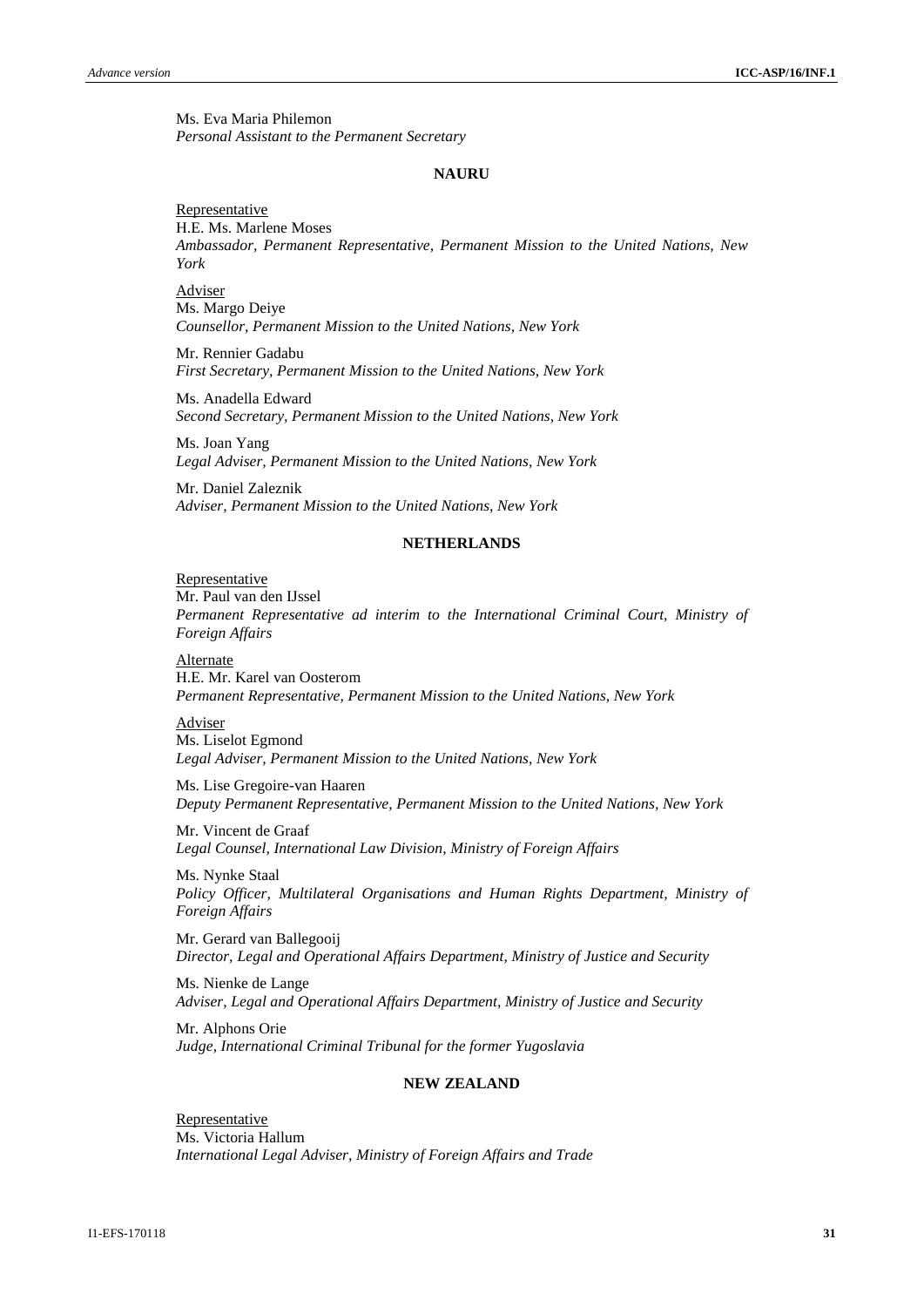**Alternate** Ms. Christine Nam *Legal Adviser, Ministry of Foreign Affairs and Trade*

Ms. Erin Morriss *Deputy Head of Mission, Embassy, The Hague*

Ms. Kate Neilson *Legal Counsel, Second Secretary, Permanent Mission to the United Nations, New York*

## **NIGER**

Représentant S.E. M. Abdallah Wafy *Ambassadeur, Représentant permanent, Mission permanente auprès des Nations Unies, New York*

**Conseiller** M. Abdourazak Moussa *Premier Secrétaire, Mission permanente auprès des Nations Unies, New York*

Mme Leila Tinni *Chargée des élections, Mission permanente auprès des Nations Unies, New York*

## **NIGERIA**

Representative H.E. Mr. Dayo Apata *Solicitor-General, Permanent Secretary, Federal Ministry of Justice*

**Alternate** 

H.E. Mr. Tijjani Muhammad-Bande *Ambassador, Permanent Representative, Permanent Mission to the United Nations, New York*

H.E. Mr. Oji N. Ngofa *Ambassador, Embassy, The Hague*

H.E. Mr. Samson Itegboje *Ambassador, Deputy Permanent Representative, Permanent Mission to the United Nations, New York*

**Advisers** Mr. Mohammed Etsu Umar *Director, Public Prosecutions, Ministry of Justice*

Ms. Stella Anukam *Director, International and Comparative Law, Federal Ministry of Justice*

Mr. Omotayo Francis Oni *Assistant Director, Federal Ministry of Justice*

Mr. A. Mohammed *Counsellor, Permanent Mission to the United Nations, New York*

Mr. Jibril Jibril *First Secretary, Embassy, The Hague*

Ms. Adebanke K. Aderogba *Senior State Counsel, Federal Ministry of Justice*

Mr. Oginni Isaac Kehinde *Special Assistant to Attorney General, Federal Ministry of Justice*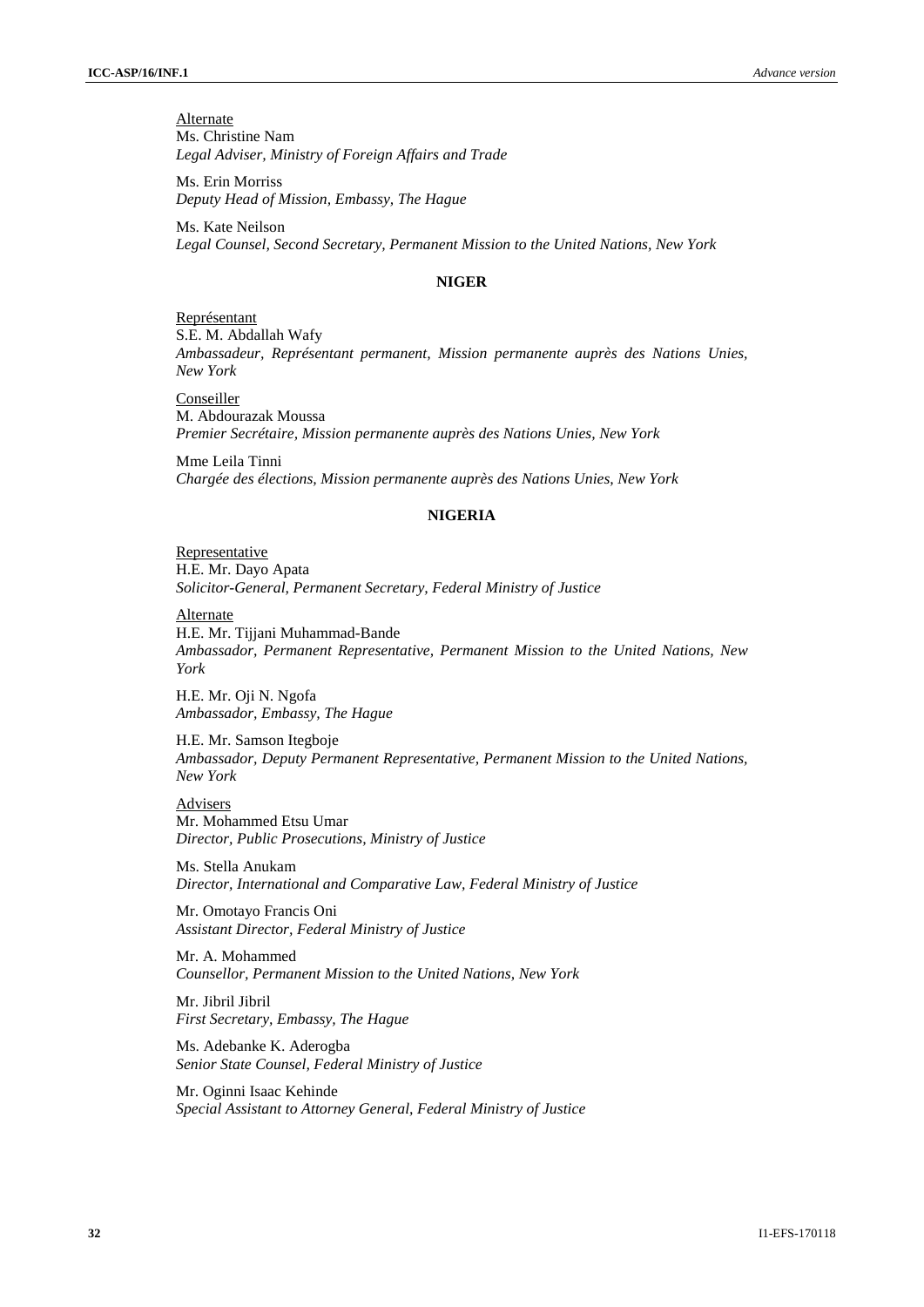#### **NORWAY**

Representative Mr. Helge Seland *Director General, Legal Affairs Department, Ministry of Foreign Affairs*

**Alternate** Ms. Monica Furnes *Director, Legal Affairs Department, Ministry of Foreign Affairs*

H.E. Ms. May-Elin Stener *Ambassador, Deputy Permanent Representative, Permanent Mission to the United Nations, New York*

Adviser Mr. Torfinn Rislaa Arntsen *Minister Counsellor, Embassy, The Hague*

Ms. Signe Brandtzæg Hjelde *Senior Adviser, Legal Affairs Department, Ministry of Foreign Affairs*

Mr. Andreas Motzfeldt Kravik *First Secretary, Permanent Mission to the United Nations, New York*

Ms. Juni Nyheim Solbrække *Trainee, Permanent Mission to the United Nations, New York*

## **PANAMA**

Representante Sr. Salvador Sánchez *Viceministro de la Presidencia*

Suplente

S.E. Sra. Isbeth Quiel Murcia *Embajadora, Representante Permanente Adjunta ante la Organización de las Naciones Unidas, Nueva York*

**Consejero** Sr. Gerardo Irimia *Tercer Secretario, Misión Permanente ante la Organización de las Naciones Unidas, Nueva York*

Sr. Gianfranco Smith *Asesor Legal, Dirección General de Asuntos Jurídicos y Tratados, Ministerio de Relaciones Exteriores*

#### **PARAGUAY**

Representante S.E. Sr. Julio César Arriola R. *Embajador, Representante Permanente ante la Organización de las Naciones Unidas, Nueva York*

Consejero Sra. Ana E. Rolón C.

*Primera Secretaria, Misión Permanente ante la Organización de las Naciones Unidas, Nueva York*

Sr. Enrique José M.Carrillo G. *Primera Secretaria, Misión Permanente ante la Organización de las Naciones Unidas, Nueva York*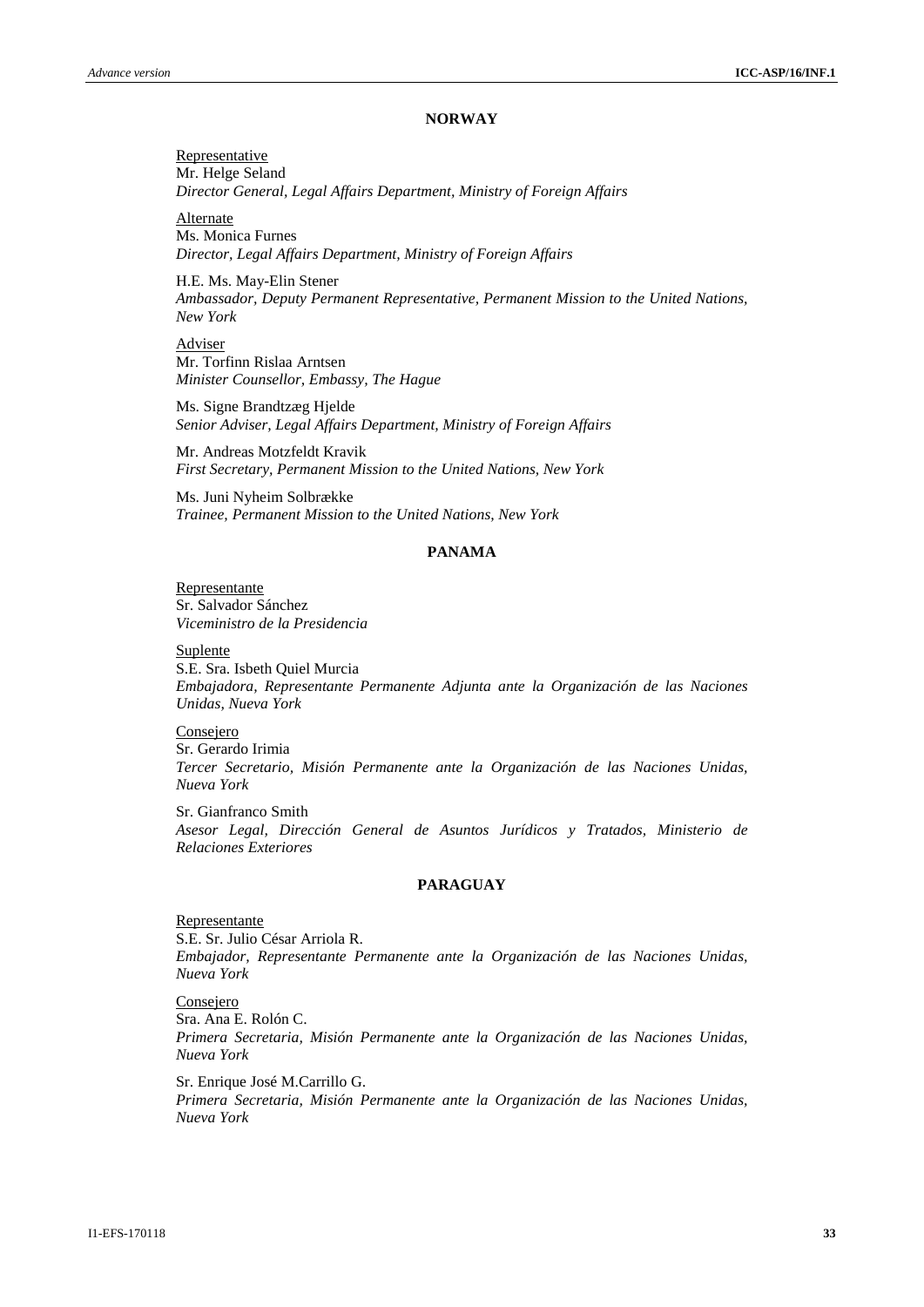#### **PERU**

#### Representante

S.E. Sr. Gustavo Adolfo Meza-Cuadra Velásquez *Embajador, Representante Permanente ante la Organización de las Naciones Unidas, Nueva York*

Suplente

S.E. Sr. Francisco Tenya Hasegawa *Embajador, Representante Permanente Alterno ante la Organización de las Naciones Unidas, Nueva York*

Consejero Sra. Luz del Carmen Ibáñez *Fiscal Superior, Ministerio Público*

Sr. Paul Fernando Duclos Parodi *Ministro, Representación Permanente ante la Organización de las Naciones Unidas, Nueva York*

Mr. Ángel Valjean Horna Chicchón *Primer Secretario, Representación Permanente ante la Organización de las Naciones Unidas, Nueva York*

Sr. Luis Amadeo Solari Antola *Segundo Secretario, Representación Permanente ante la Organización de las Naciones Unidas, Nueva York*

Srta. Nora Desla Juniza Castillo Torres *Segunda Secretaria, Representación Permanente ante la Organización de las Naciones Unidas, Nueva York*

#### **PHILIPPINES**

Representative Mr. Harry Roque *Presidential Spokesperson, Office of the President*

Alternate H.E. Mr. Teodoro L. Locsin, Jr. *Permanent Representative, Permanent Mission to the United Nations, New York*

Mr. Reynante B. Orceo *Undersecretary, Department of Justice*

Mr. Severo S. Catura *Undersecretary, Presidential Human Rights Committee Secretariat, Office of the President*

Mr. J. Eduardo Malaya *Assistant Secretary, Office of Legal Affairs, Department of Foreign Affairs*

H.E. Mr. Jaime Victor B. Ledda *Ambassador, Embassy, The Hague*

Adviser Ms. Kira Christianne D. Azucena *Deputy Permanent Representative, Permanent Mission to the United Nations, New York*

Mr. Igor Bailen *Minister, Legal Adviser, Permanent Mission to the United Nations, New York*

Ms. María Antonina M. Mendoza-Oblena *Special Assistant, Office of the Undersecretary for Policy, Department of Foreign Affairs*

Ms. Noemi Diaz *First Secretary, Election Officer, Permanent Mission to the United Nations, New York*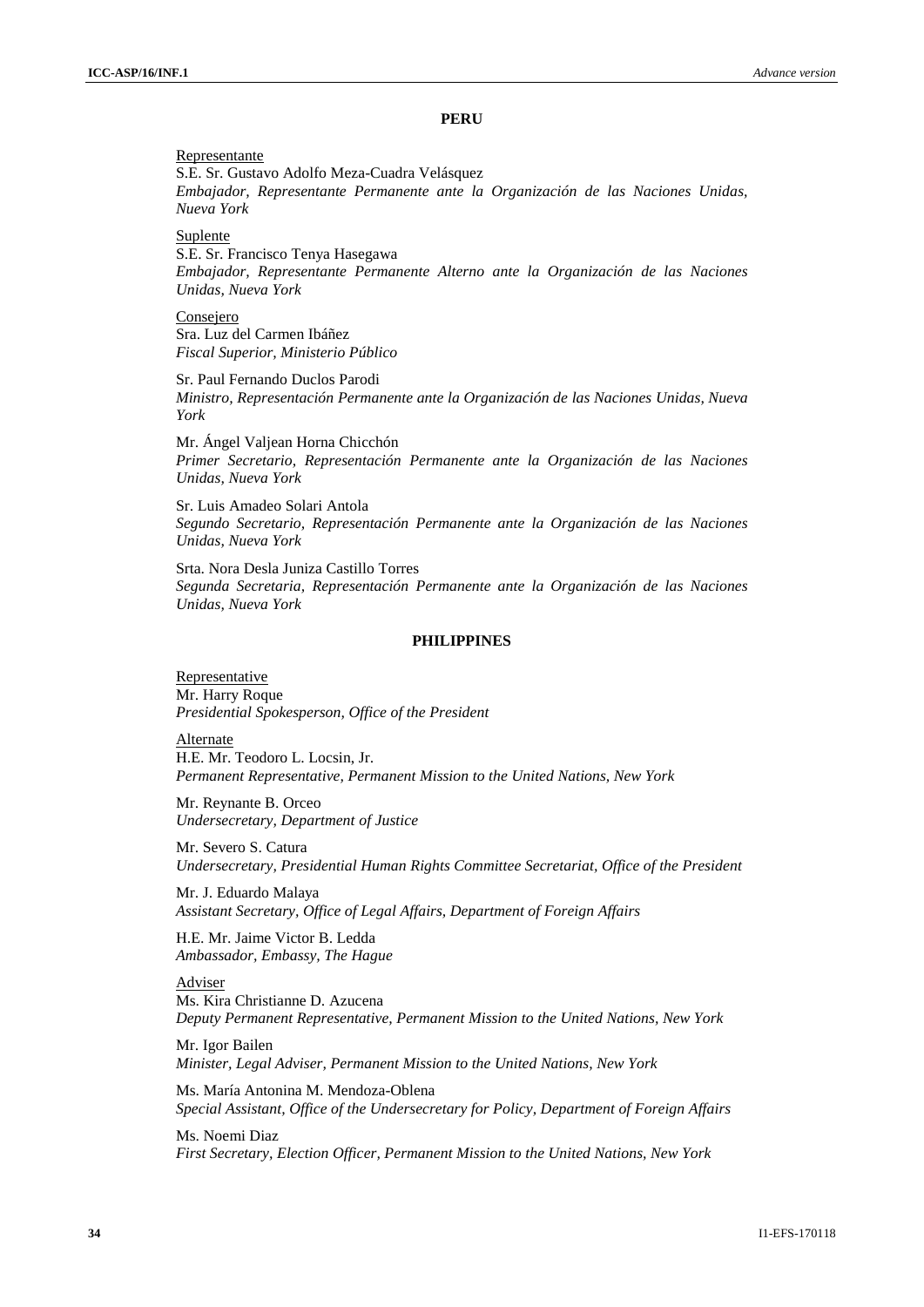Mr. Zoilo Velasco *First Secretary, Consul, Embassy, The Hague*

Ms. Johaira C.Wahab-Manantan *Principal Assistant*, *Office of Legal Affairs, Department of Foreign Affairs*

Mr. Genesis M. Gatdula *State Counsel*, *Department of Justice*

Ms. Anika Fernandez *Attache, Permanent Mission to the United Nations, New York*

Ms. Indira Pauline Desales *Attache, Permanent Mission to the United Nations, New York*

Mr. Jobert Coquilla Teric *Head Executive Assistant, Office of the Presidencial Spokesperson, Office of the President*

Mr. John Marie de Roxas *Executive Assistant, Office of the Presidencial Spokesperson, Office of the President*

Mr. Zachary Joe C.Salvacion *Assistant, Office of the Presidencial Spokesperson, Office of the President*

#### **POLAND**

Representative H.E. Mr. Jacek Czaputowicz *Undersecretary of State, Ministry of Foreign Affairs*

Alternate Mr. Pawel Radomski *Charge d'affaires, Permanent Mission to the United Nations, New York*

Mr. Michal W ckowicz *Minister Counsellor, Legal and Treaty Department, Ministry of Foreign Affairs*

Mr. Grzegorz Zyman *First Counsellor, Embassy, The Hague*

Mr. Daniel Mankowski *Head, Strategic Analysis and Regulatory Effects Assessment Division, Strategy and European Funds Department, Ministry of Justice*

Ms. Karolina Szwarc *Expert, Legislative Department, Ministry of Justice*

Mr. Wladyslaw Manteuffel *Second Secretary, Permanent Mission to the United Nations, New York*

Mr. Krzysztof Marcinek *Second Secretary, Permanent Mission to the United Nations, New York*

#### **PORTUGAL**

**Representative** 

H.E. Mr. Francisco António Duarte Lopes *Ambassador, Permanent Representative, Permanent Mission to the United Nations, New York*

Mr. Mateus Kowalski *Head, International Law Department, Department of Legal Affairs, Ministry of Foreign Affairs*

Alternate

Ms. Cristina Pucarinho *Deputy Permanent Representative, Permanent Mission to the United Nations, New York*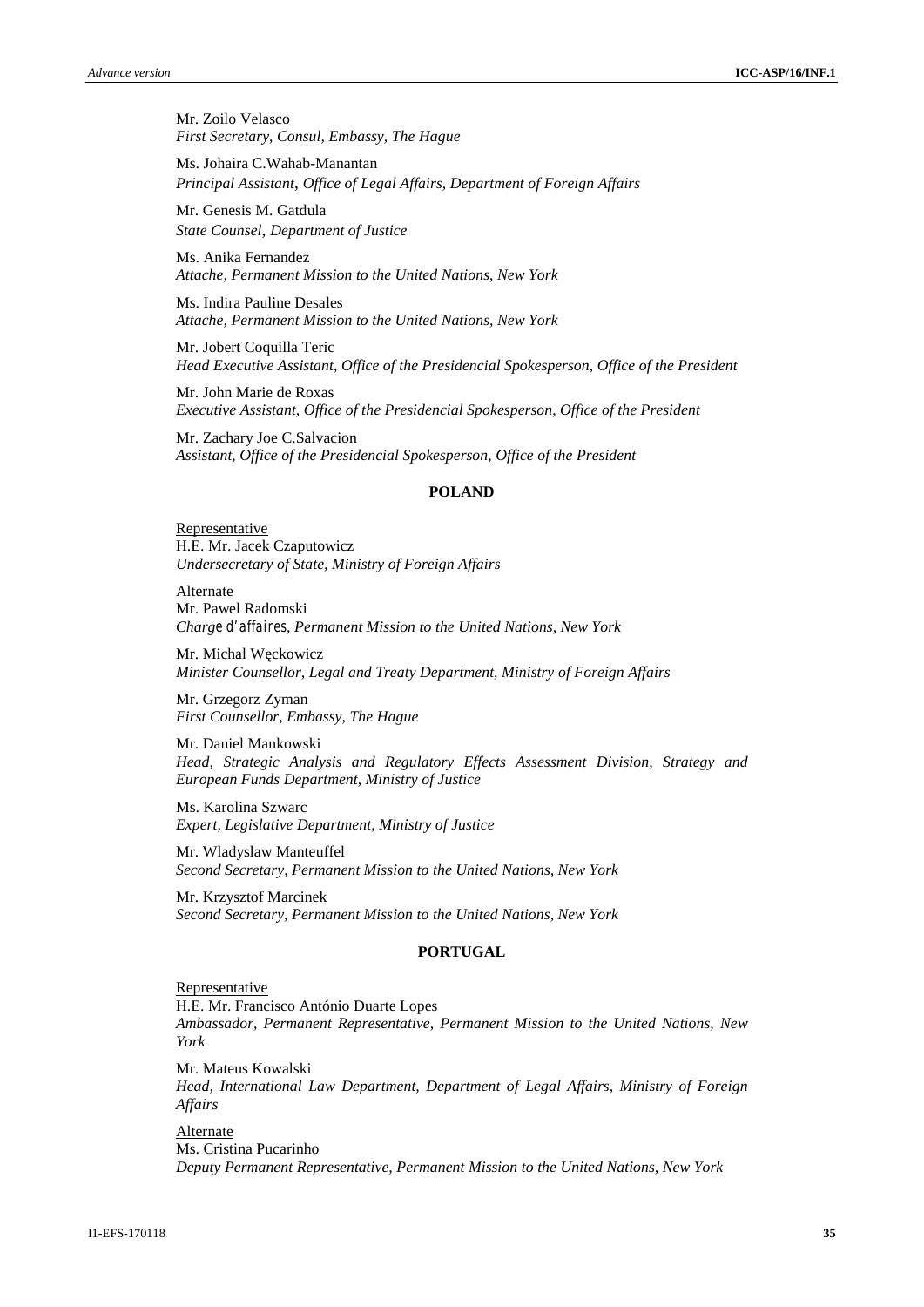Mr. Paulo Pinto Machado *Legal Counsellor, Permanent Mission to the United Nations, New York*

Ms. Inês Matos *Legal Counsellor, Department of Legal Affairs, Ministry of Foreign Affairs*

## **REPUBLIC OF KOREA**

Representative H.E. Mr. Bae Jong-in *Director-General, International Legal Affairs Bureau, Ministry of Foreign Affairs*

Alternate H.E. Mr. Lee Yun-young *Ambassador, Embassy, The Hague*

Mr. Shin Seoung-ho *Counsellor, Permanent Mission, United Nations, New York*

Mr. Yang Jai-ho *Counsellor, Permanent Mission, United Nations, New York*

Mr. Kim young-jae *Director, Treaties Division, Ministry of Foreign Affairs*

Mr. Cho Sung-in *First Secretary, Treaties Division, Ministry of Foreign Affairs*

Ms. Kim Su-jin *Third Secretary, Treaties Division, Ministry of Foreign Affairs*

Mr. Kim Nam-su *Prosecutor, Ministry of Justice*

Mr. Shin Dong-woong *Judge, Suwon District Court*

Mr. Lee Jae-chan *Judge, Gyeongju Branch Court, Daegu District Court*

Adviser Mr. Kwon O-gon *President, Legal Center*

Mr. Choi Tae-hyun *Professor of International Law, College of Law, Hanyang University*

Mr. Kim Young-sok *Associate Dean for Planning and Evaluation, Ewha Law School, Ewha University*

## **REPUBLIC OF MOLDOVA**

Representative H.E. Mr. Victor Moraru *Permanent Representative, Permanent Mission to the United Nations, New York*

Alternate Ms. Carolina Popovici *Counsellor, Deputy Permanent Representative, Permanent Mission to the United Nations, New York*

Ms. Galina Nipomici *Second Secretary, Permanent Mission to the United Nations, New York*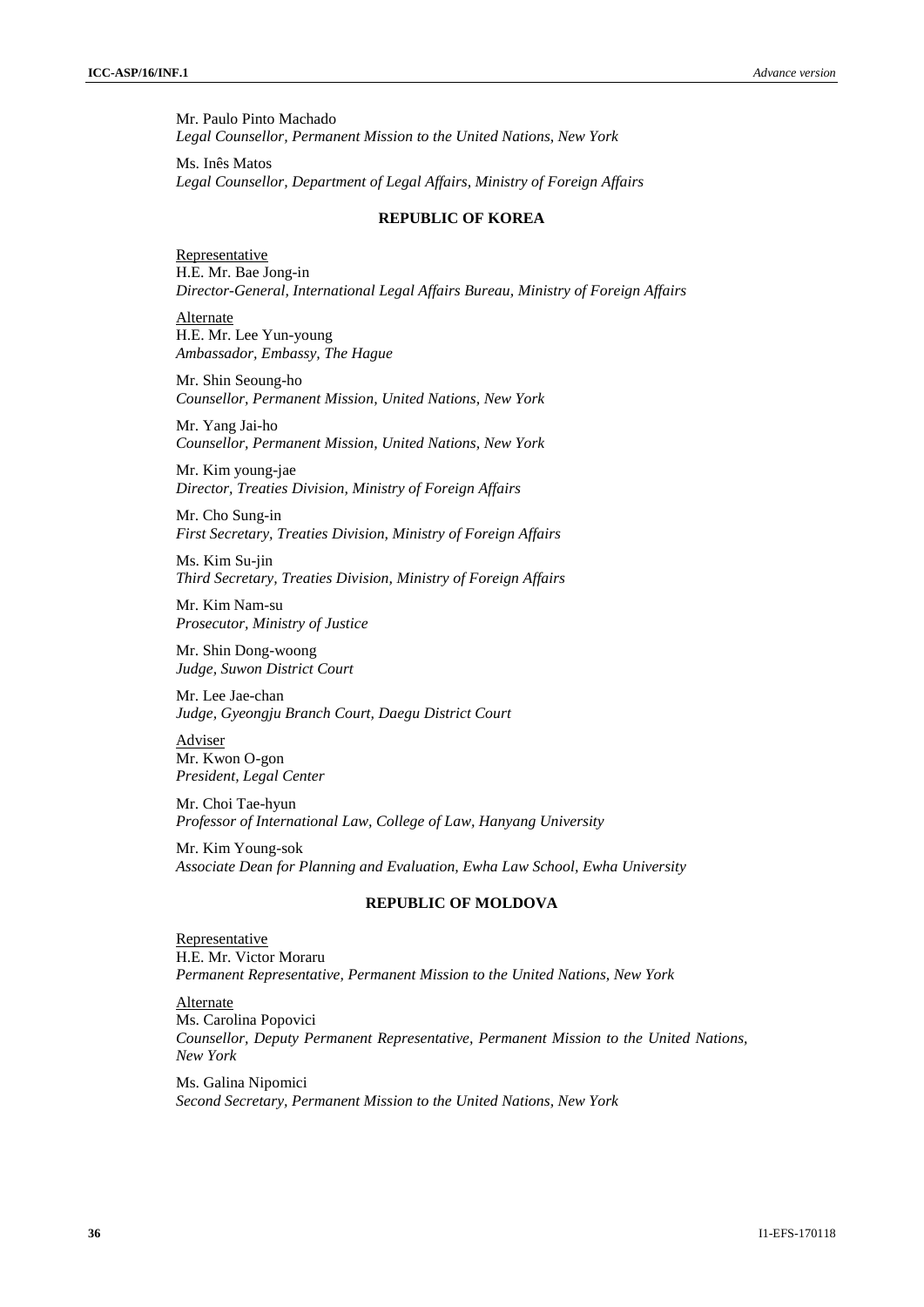#### **ROMANIA**

Representative H.E. Mr. Ion Jinga *Ambassador, Permanent Representative, Permanent Mission to the United Nations, New York*

Ms. Elena-Mirela Pascaru *Deputy Director, International Law and European Law Directorate, Ministry of Foreign Affairs*

Ms. Raluca Karassi-R dulescu *Diplomatic Counsellor, Embassy, The Hague*

Mr. tefan Racovi *Diplomatic Counsellor, Permanent Mission to the United Nations, New York*

Ms. Simona Mihaela Bo c neanu *Second Secretary, Permanent Mission to the United Nations, New York*

#### **SAINT KITTS AND NEVIS**

Representative Ms. Ghislaine Williams *Counsellor*

#### **SAINT LUCIA**

Representative H.E. Mr. Cosmos Richardson *Ambassador, Permanent Representative, Permanent Mission to the United Nations, New York*

Alternate Ms. Kimberly Louis *First Secretary, Permanent Mission to the United Nations, New York*

Ms. Michelle Joseph *Adviser, Permanent Mission to the United Nations, New York*

#### **SAINT VINCENT AND THE GRENADINES**

Representative H.E. Ms. Inga Rhonda King *Ambassador, Permanent Mission to the United Nations, New York*

Alternate Ms. Nedra Miguel *Minister Counsellor, Deputy Permanent Representative, Permanent Mission to the United Nations, New York*

Adviser Ms. Marsena Ballantyne *Counsellor*

Mr. Sehon Marshall *Counsellor*

### **SAMOA**

**Representative** H.E. Mr. Aliioaiga Feturi Elisaia *Ambassador, Permanent Mission to the United Nations, New York*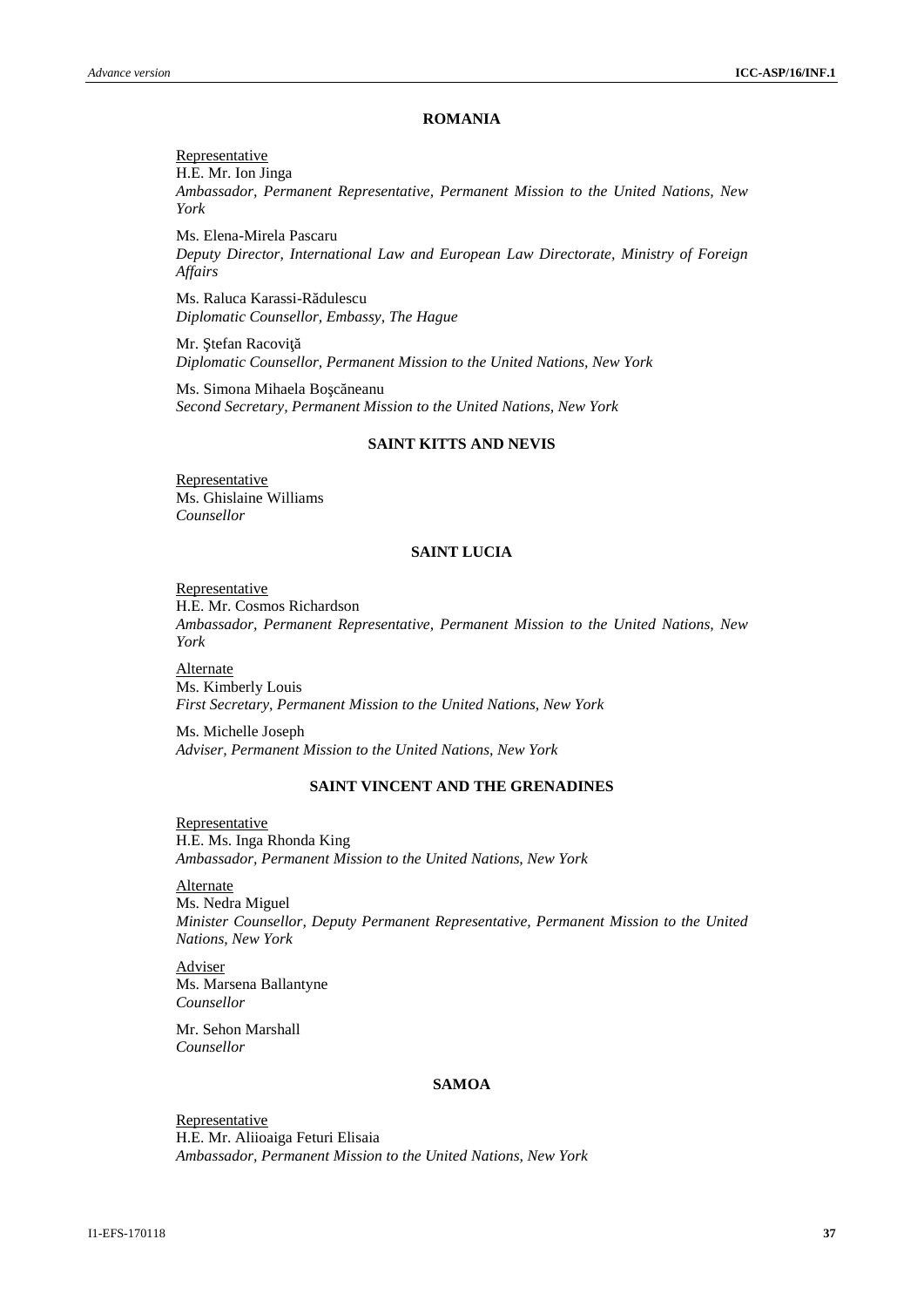**Alternate** Ms. Miriama H. Betham-Malielegaoi *Counsellor, Deputy Permanent Representative, Permanent Mission to the United Nations, New York*

Mr. Dominic Misiolo Sofe *First Secretary, Permanent Mission to the United Nations, New York*

Mr. Pierina Alafamua Katoanga *Second Secretary, Permanent Mission to the United Nations, New York*

Adviser Mr. Roger S. Clark *Professor of Law, Rutgers University*

#### **SAN MARINO**

Representative H.E. Mr. Damiano Beleffi *Ambassador, Permanent Representative, Permanent Mission to the United Nations, New York*

Alternate Ms. Natascia Bartolini *First Secretary, Deputy Permanent Representative, Permanent Mission to the United Nations, New York*

#### **SENEGAL**

Représentants S.E. M. Sidiki Kaba *Ministre des Affaires Etrangères*

S.E. M. Fode Seck *Ambassadeur, Représentant permanent auprès des Nations Unies, New York*

S.E. M. Gorgui Ciss *Ambassadeur, Représentant permanent adjoint auprès des Nations Unies, New York*

S.E. Mme Maymouna Diop Sy *Conseiller technique, Cabinet du Ministre des Affaires Etrangères*

S.E. M. Momar Diop *Ambassadeur, Ambassade, La Haye*

Mme Fatou Oumar Ndiaye *Premier Conseiller, Ambassade, La Haye*

M. Mamadou Racine Ly *Premier Conseiller, Représentation permanente auprès des Nations Unies, New York*

Mme Fatou Gaye Ndiaye *Premier Conseiller, Représentation permanente auprès des Nations Unies, New York*

M. Papa Gallo Ndiaye *Deuxième Conseiller, Représentation permanente auprès des Nations Unies, New York*

M. Soro Samba Diop *Conseiller en communication, Cabinet du Ministre des Affaires Etrangères*

## **SERBIA**

Representative H.E. Mr. Milan Milanovi *Ambassador, Permanent Representative, Permanent Mission to the United Nations, New York*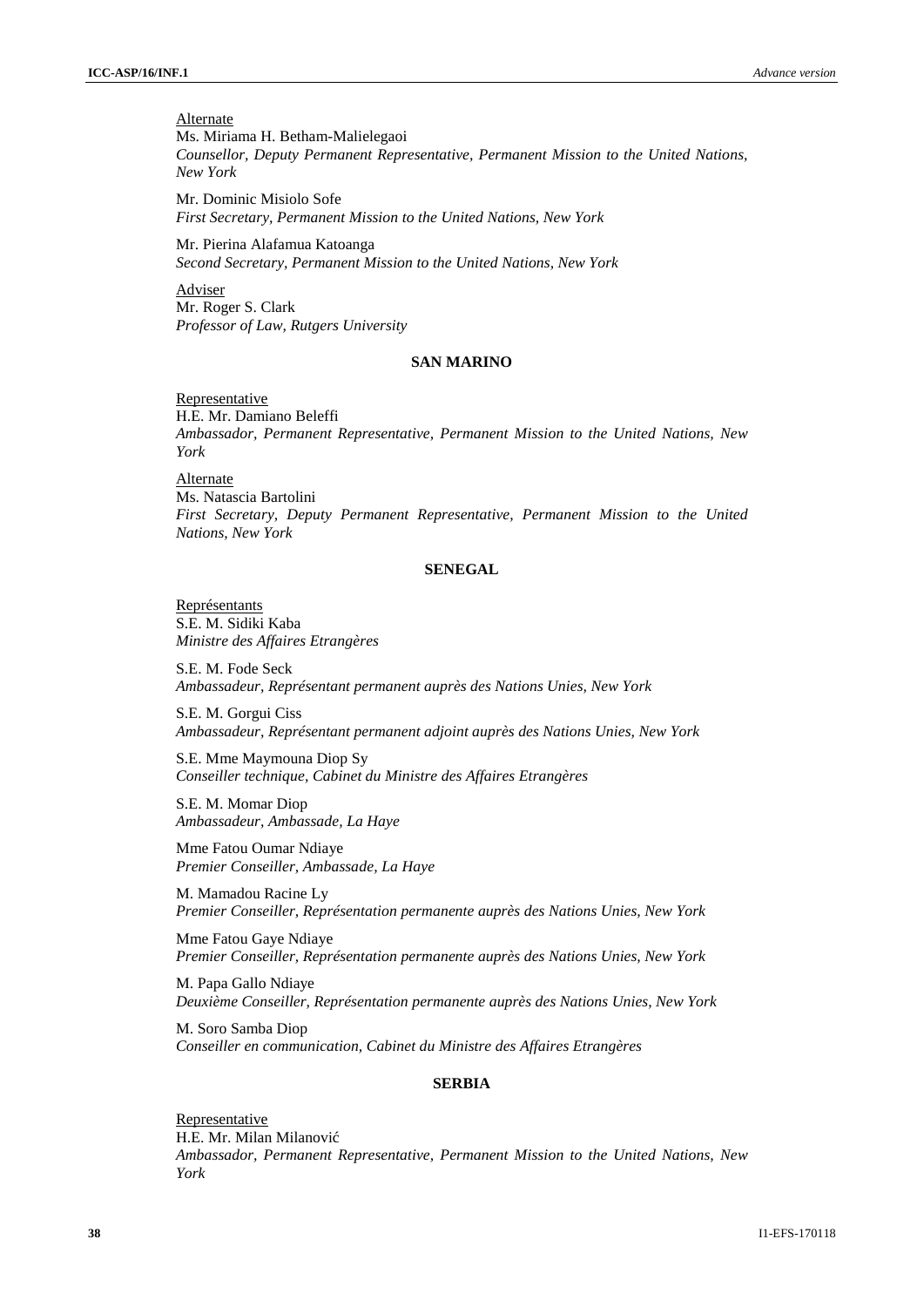Adviser Ms. Marina Ivanovi *Minister Counsellor, Deputy Permanent Representative, Permanent Mission to the United Nations, New York*

Ms. Marija Staji Radivojša *First Counsellor*, *Embassy, The Hague*

Ms. Sandra Peji *Counsellor, Permanent Mission to the United Nations*, *New York*

Ms. Iva Jemuovi *Adviser*, *Permanent Mission to the United Nations, New York*

#### **SEYCHELLES**

Representative Ms. Beryl Samson *Deputy Permanent Representative, Permanent Mission to the United Nations, New York*

#### **SIERRA LEONE**

---

#### **SLOVAKIA**

**Representative** Mr. Metod Špa ek *Director, International Law Department, Ministry of Foreign and European Affairs*

Alternate

H.E. Mr. Michal Mlynár *Ambassador, Permanent Representative, Permanent Mission to the United Nations, New York*

Adviser

H.E. Mr. Richard Galbavý *Ambassador, Deputy Permanent Representative, Permanent Mission to the United Nations, New York*

Mr. Peter Nagy *Third Secretary, Permanent Representative, Permanent Mission to the United Nations, New York*

#### **SLOVENIA**

Representative H.E. Mr. Andrej Logar *State Secretary, Ministry of Foreign Affairs*

Alternate H.E. Ms. Darja Bavdaž-Kuret *Permanent Representative, Permanent Mission to the United Nations, New York*

Adviser Ms. Barbara Kremžar *Minister Counsellor, Permanent Mission to the United Nations, New York*

Ms. Eva Nastav *Minister Counsellor, Ministry of Foreign Affairs*

Ms. Danijela Horvat *Counsellor, Ministry of Foreign Affairs*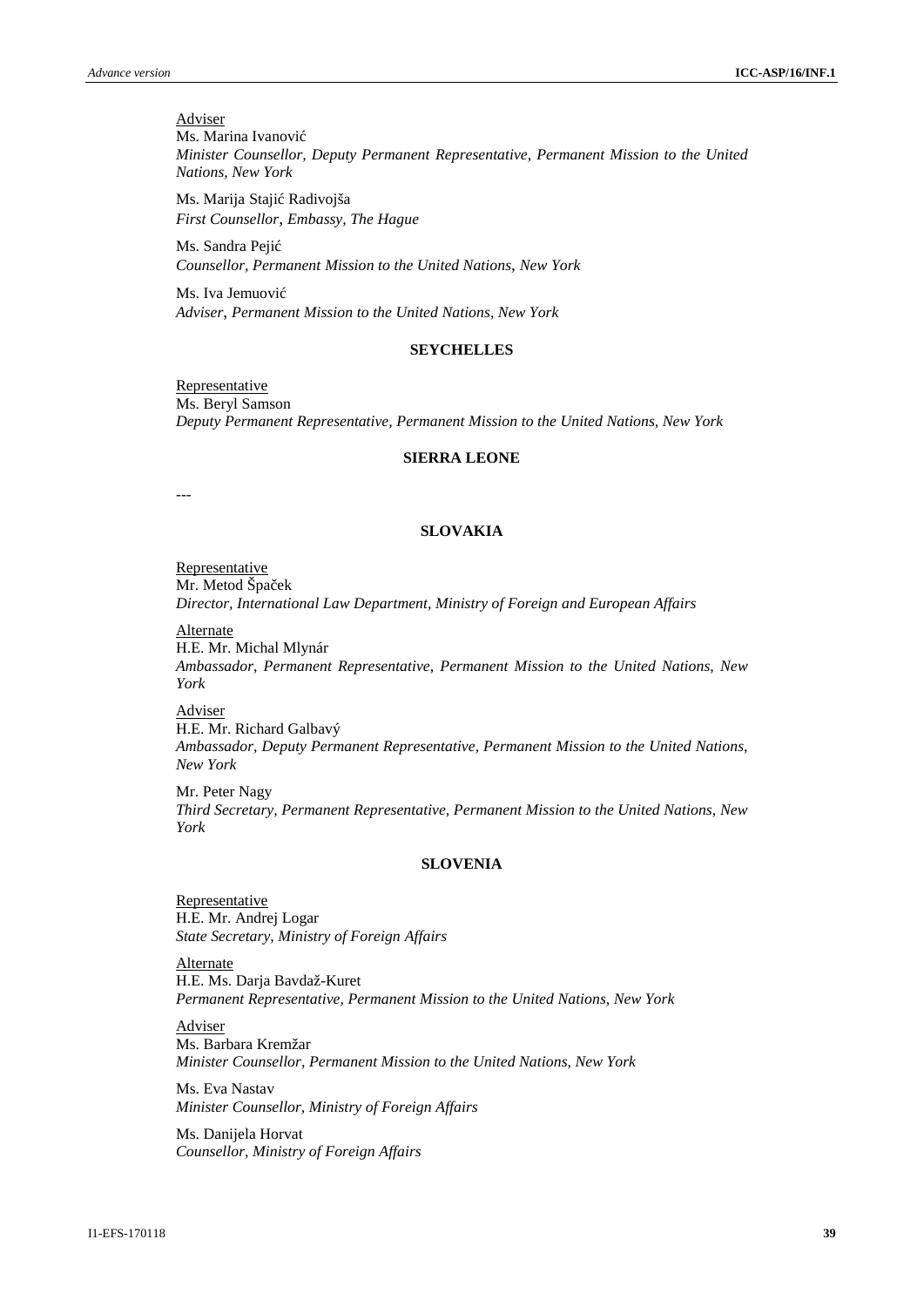#### **SOUTH AFRICA**

Representative H.E. Mr. Tshililo Michael Masutha *Minister of Justice and Correctional Services*

**Alternate** 

H.E. Mr. Jerry Matthews Matjila *Ambassador, Permanent Representative, Permanent Mission to the United Nations, New York*

Adviser

Mr. Vusi Madonsela *Director-General, Department of Justice and Constitutional Development*

Ms. Kalayvani Pillay *Deputy Director-General, Legislative Drafting, Department of Justice and Constitutional Development*

Mr. Dire David Tladi *Adviser to the Minister, International Relations and Cooperation*

Mr. Ephraim Leshala Mminele *Deputy Permanent Representative, Permanent Mission to the United Nations, New York*

Mr. Pieter Andreas Stemmet *Legal Counsellor, Embassy, The Hague*

Ms. Romi Brammer *State Law Adviser, Department of International Relations and Cooperation*

Mr. Vusumzi Prince Maluleke *Adviser to the Minister of Justice and Correctional Services*

Mr. Abram Mandla Lingwati *State Law Adviser, Department of Justice and Constitutional Development*

Ms. Shoneez Africa *Private Secretary of the Minister of Justice and Correctional Services*

#### **SPAIN**

Representante

S.E. Sr. Román Oyarzun Marchesi *Embajador, Representante Permanente, Misión Permanente ante la Organización de las Naciones Unidas, Nueva York*

Suplente

S.E. Sra. María Bassols Delgado *Embajadora, Representante Permanente Adjunta*, *Misión Permanente ante la Organización de las Naciones Unidas, Nueva York*

Sr. José Martín y Pérez de Nanclares *Jefe, Asesoría Juridica Internacional, Ministerio de Asuntos Exteriores y de Cooperación*

#### Consejero

Sra. Marta Navarro Cuellas *Consejera*, *Misión Permanente ante la Organización de las Naciones Unidas, Nueva York*

Sr. Xavier Bellmont *Vocal Asesor, Gabinete del Secretario de Estados de Asuntos Exteriores*, *Ministerio de Asuntos Exteriores*

Sr. Carlos Fernández Cabrera *Inspector, Servicios de Economía y Hacienda, Ministerio de Hacienda y Administraciones Públicas*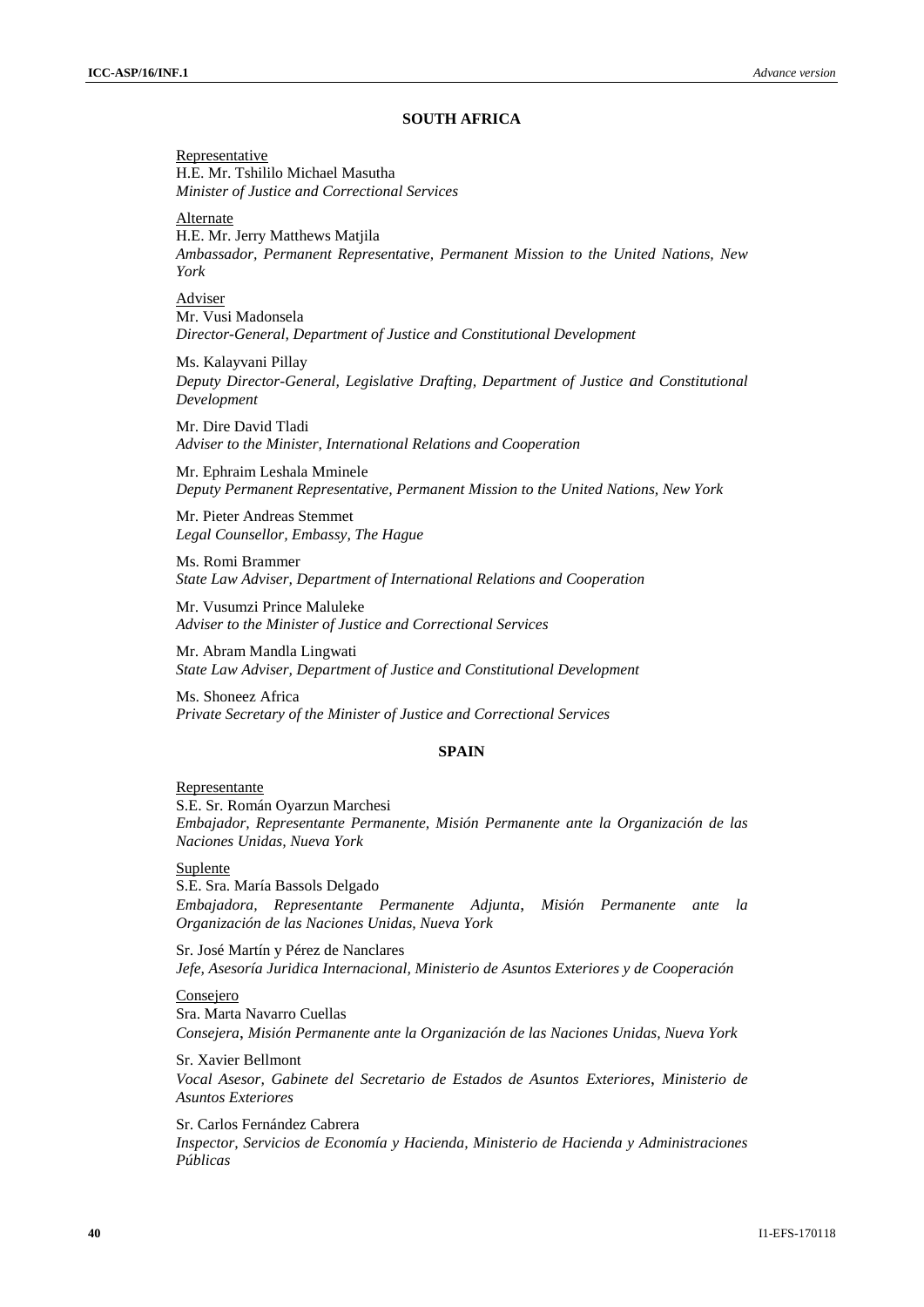Sr. Ricardo García López *Secretario*, *Misión Permanente ante la Organización de las Naciones Unidas, Nueva York*

Sr. Carlos López Ortiz *Secretario, Misión Permanente ante la Organización de las Naciones Unidas, Nueva York*

Sr. Ferrán Forcada *Asesor, Misión Permanente ante la Organización de las Naciones Unidas, Nueva York*

## **STATE OF PALESTINE**

Representative H.E. Mr. Riyad Mansour *Ambassador, Permanent Observer to the United Nations, New York*

Alternate H.E. Ms. Feda Abdelhady-Nasser *Ambassador, Deputy Permanent Observer to the United Nations, New York*

Mr. Majed Bamya *Director, International Law and Treaties Department, Ministry of Foreign Affairs*

Adviser Mr. Sahar Nasser *First Secretary*

Ms. Yasmeen Zuaiter *Legal Adviser, Ministry of Foreign Affairs*

## **SURINAME**

**Representative** Ms. Kitty Sweeb *Deputy Permanent Representative, Permanent Mission to the United Nations, New York*

Adviser Ms. Jenny Chen *Adviser*

#### **SWEDEN**

Representative Mr. Gustaf Lind *Deputy Director-General, Ministry for Foreign Affairs*

Alternate Ms. Irina Schoulgin Nyoni *Deputy Permanent Representative, Permanent Mission to the United Nations, New York*

H.E. Mr. Per Holmström *Ambassador, Embassy, The Hague*

Adviser Ms. Gunilla Isaksson *Deputy Director, Ministry for Foreign Affairs*

Ms. Pernilla Nilsson *Deputy Director, Ministry for Foreign Affairs*

Mr. Petter Lycke *First Secretary*, *Embassy, The Hague*

Ms. Cecilia Anderberg *First Secretary, Permanent Mission to the United Nations, New York*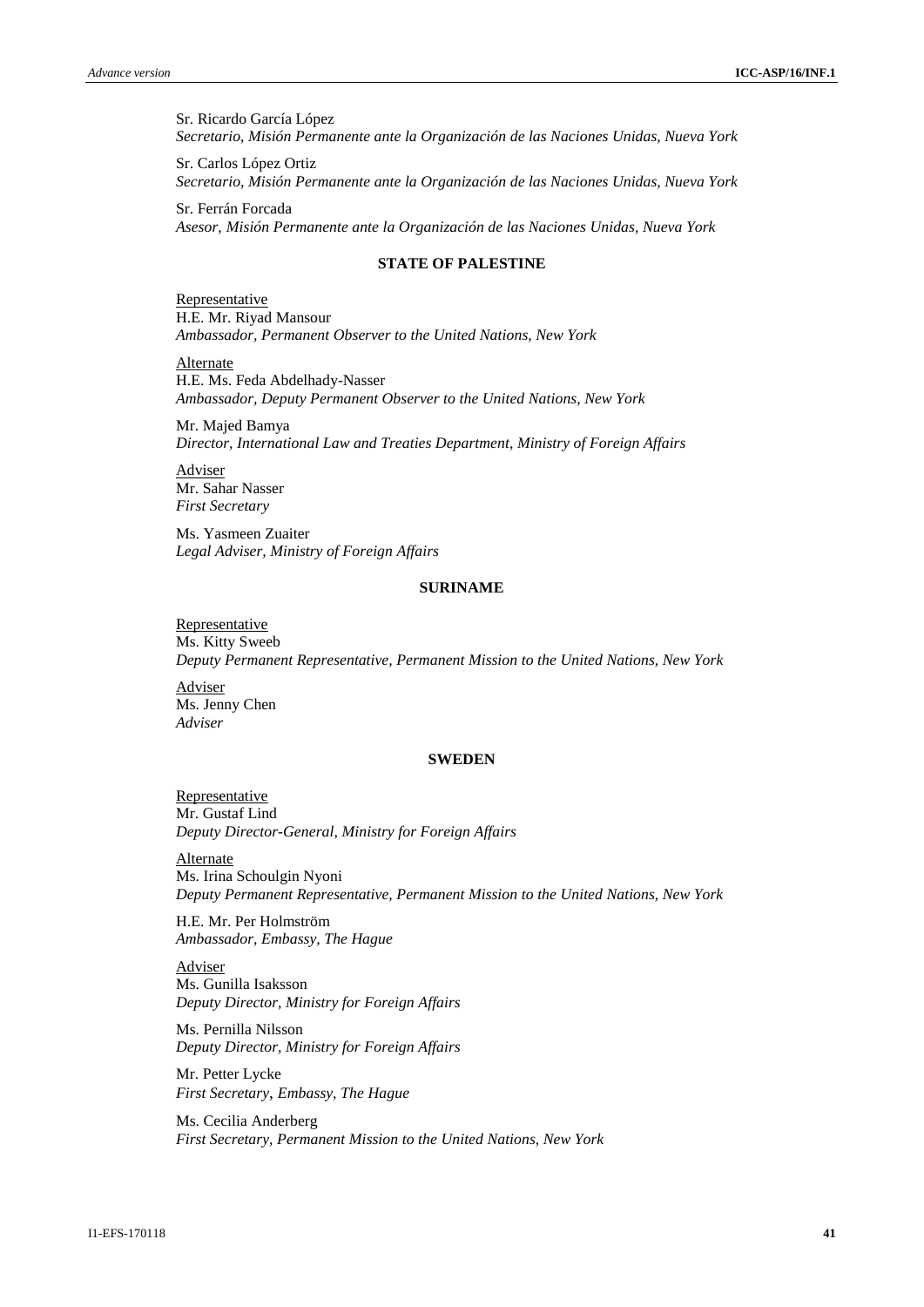Ms. Sandra Lyngdorf *Sanctions Adviser and Election Officer, Permanent Mission to the United Nations, New York*

Ms. Emma Olsson *Intern, Permanent Mission to the United Nations, New York*

#### **SWITZERLAND**

Représentant S.E. M. Jürg Lauber *Ambassadeur, Représentant permanent auprès de l'Organisation des Nations Unies, New York*

Conseiller M. Nikolas Stürchler, *Chef de Section, Direction du droit international public, Département fédéral des affaires étrangères*

Mme Nadine Olivieri Lozano *Ministre, Ambassade, La Haye*

Mme Damaris Carnal *Première Secrétaire, Mission permanente auprès de l'Organisation des Nations Unies, New York*

M. Matthias Lanz *Chef suppléant de section, Direction du droit international public, Département fédéral des affaires étrangères*

#### **TAJIKISTAN**

Representative H.E. Mr. Mahmadamin Mahmadaminov *Permanent Representative, Permanent Mission to the United Nations, New York*

## **THE FORMER YUGOSLAV REPUBLIC OF MACEDONIA**

Representative H.E. Mr. Vasile Andonoski *Ambassador, Permanent Representative, Permanent Mission to the United Nations, New York*

Alternate Ms. Tanja Dinevska *Deputy Permanent Representative, Minister Counsellor, Permanent Mission to the United Nations, New York*

Adviser Ms. Ivica Jovanovski *Third Secretary, Permanent Mission to the United Nations, New York*

Ms. Sara Trajkovska *Attache, Permanent Mission to the United Nations, New York*

## **TIMOR-LESTE**

Representative H.E. Ms. María Helena Lopes de Jesus Pires *Ambassador, Permanent Representative, Permanent Mission to the United Nations, New York*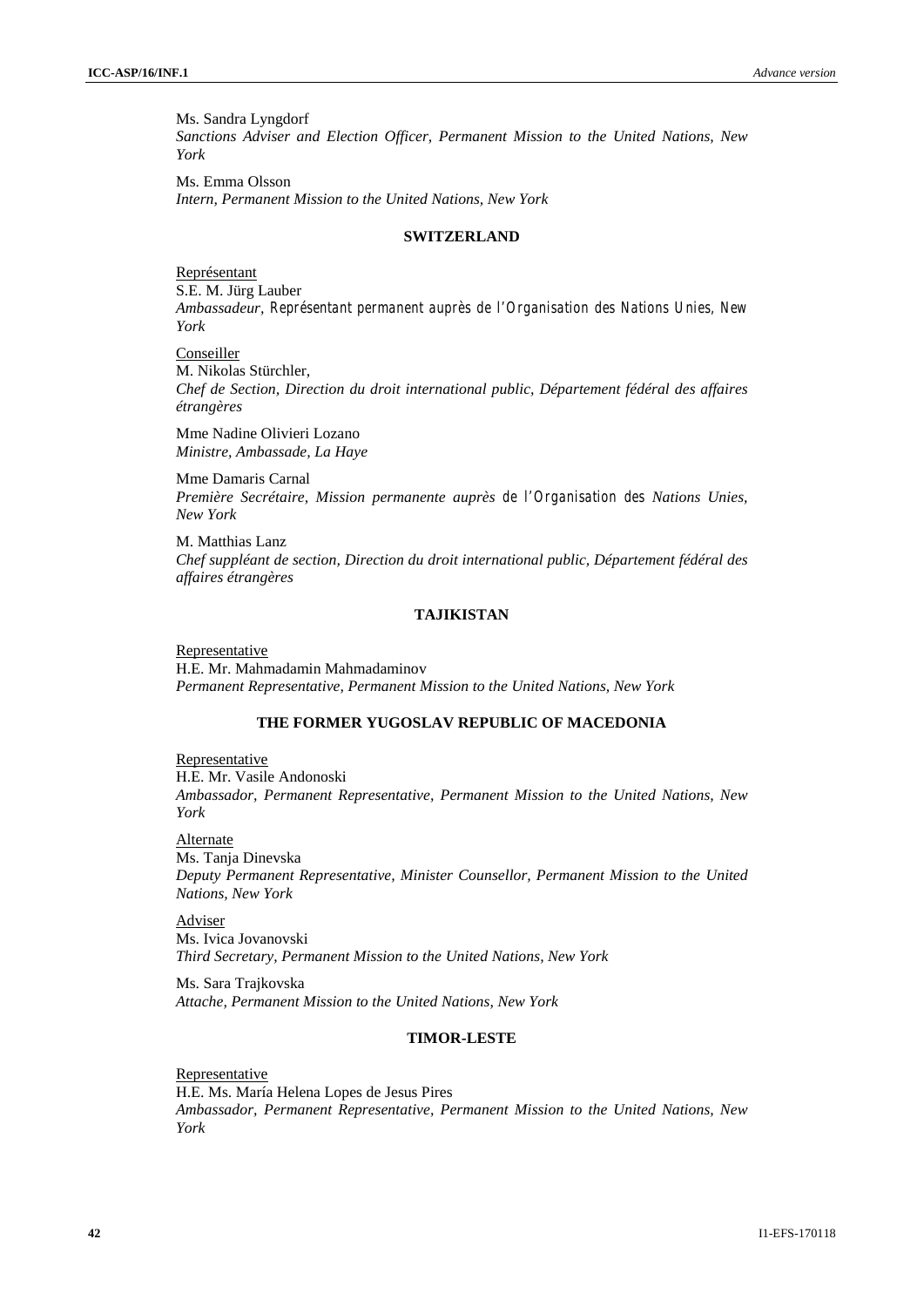**Alternate** Mr. Danilo Gonçalves *Counsellor, Permanent Mission to the United Nations, New York*

Adviser Mr. Leoneto Mantilo *Second Secretary, Permanent Mission to the United Nations, New York*

## **TRINIDAD AND TOBAGO**

Representative H.E. Ms. Pennelope Beckles *Ambassador, Permanent Representative, Permanent Mission to the United Nations, New York*

Alternate Ms. Lizanne Aching *First Secretary, Permanent Mission to the United Nations, New York*

Mr. Vladamir Budhu *Second Secretary, Permanent Mission to the United Nations, New York*

## **TUNISIA**

Représentant S.E. M. Khaled Khiari *Ambassadeur, Représentant permanent auprès des Nations Unies, New York*

Suppléant Mme Soumaya Bourhil *Secrétaire, Affaires étrangères, Mission permanente auprès des Nations Unies, New York*

#### **UGANDA**

**Representative** H.E. Mr. William Byaruhanga *Attorney General*

**Alternate** H.E. Ms. Mirjam Blaak *Ambassador, Embassy to BENELUX and European Union, Belgium*

Adviser

H.E. Mr. Adonia Ayebare *Ambasasdor, Permanent Representative, Permanent Mission to the United Nations, New York*

H.E. Mr. Duncan Muhumuza Laki *Ambassador, Permanent Mission, New York*

Mr. John Bosco Rujagaata Suuza *Senior Principal State Attorney, Ministry of Justice and Constitutional Affairs*

#### **UNITED KINGDOM OF GREAT BRITAIN AND NORTHERN IRELAND**

Representative Mr. Andrew Murdoch *Legal Director, Foreign and Commonwealth Office, London*

Alternate Mr. Iain MacLeod *Legal Adviser, Foreign and Commonwealth Office, London*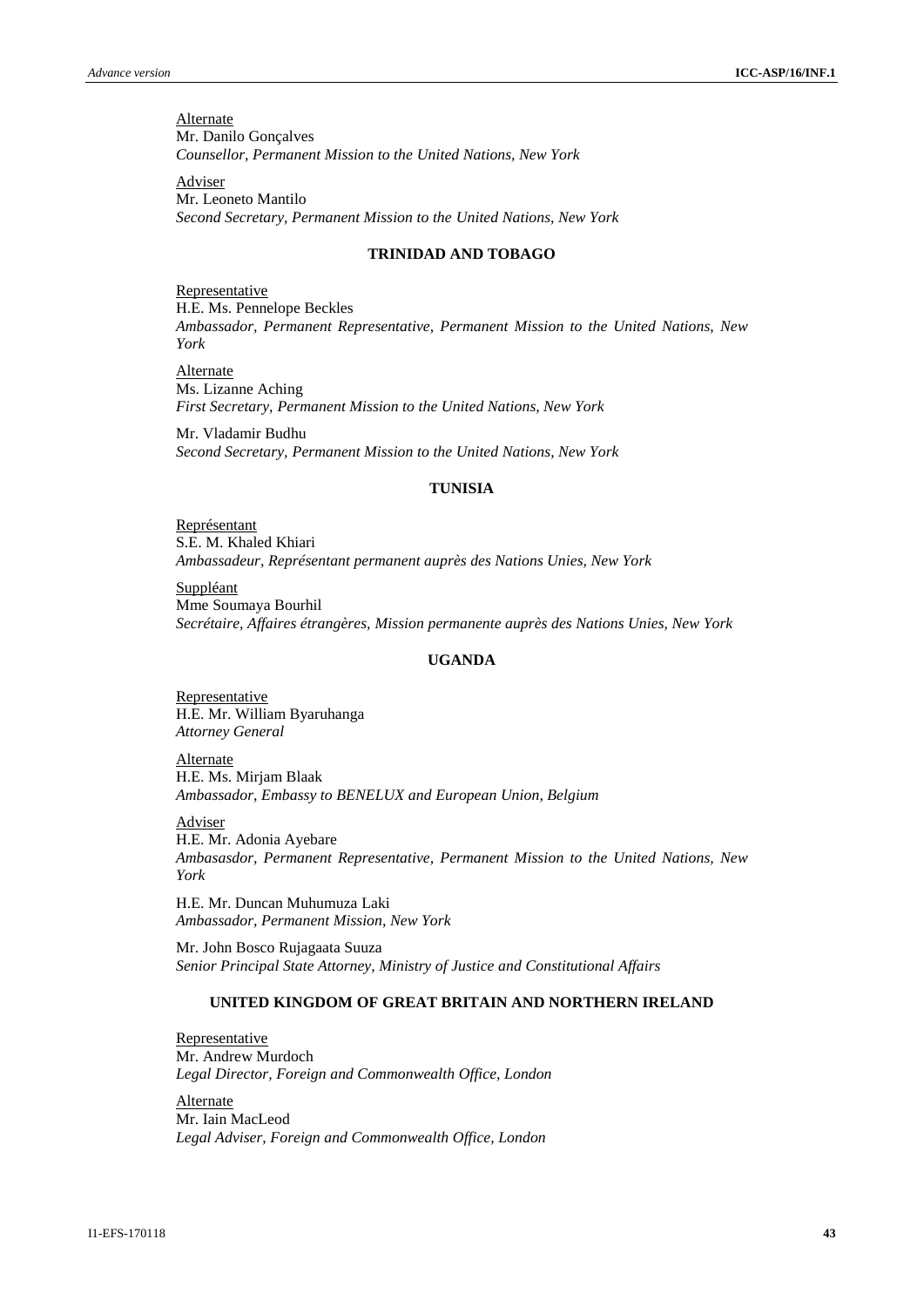H.E. Mr. Matthew Rycroft *Ambassador, Permanent Representative, Permanent Mission to the United Nations, New York*

H.E. Mr. Jonathan Allen *Ambassador, Deputy Permanent Representative, Permanent Mission to the United Nations, New York*

Adviser Ms. Susan Dickson *Legal Counsellor, Permanent Mission to the United Nations, New York*

Ms. Ahila Sornarajah *First Legal Secretary, Permanent Mission to the United Nations, New York*

Mr. Philip Dixon *Legal Adviser, Head of International Law Team, Embassy, The Hague*

Ms. Ruth Tomlinson *Assistant Legal Adviser, Foreign and Commonwealth Office*

Mr. Adrian Lee *Head of War Crimes, Foreign and Commonwealth Office*

Mr. Matthew Deith *Team Leader Security and Justice, Foreign and Commonwealth Office*

Mr. Jack Benfield *Deputy Team Leader Security and Justice, Foreign and Commonwealth Office*

Ms. Jaye Ho *Policy Officer for the International Criminal Court, Foreign and Commonwealth Office*

## **UNITED REPUBLIC OF TANZANIA**

**Representative** H.E. Mr. Modest J. Mero *Ambassador, Permanent Representative, Permanent Mission to the United Nations, New York*

Alternate Ms. Lilian A. Mukasa *Counsellor, Permanent Mission to the United Nations, New York*

Adviser Mr. Philbert B. Peter *Legal Officer, Ministry of Foreign Affairs*

#### **URUGUAY**

Representante S.E. Sr. Elbio Rosselli *Embajador, Representante Permanente, Misión Permanente ante la Organización de las Naciones Unidas, Nueva York*

Suplente Sr. Carlos Mata *Director, Asuntos de Derecho Internacional del Ministerio de Relaciones Exteriores*

S.E. Sra. Cristina Carrion *Embajadora, Representante Permanente Adjunta, Misión Permanente ante la Organización de las Naciones Unidas, Nueva York*

Consejero Sr. Jorge Dotta *Ministro Consejero, Misión Permanente ante la Organización de las Naciones Unidas, Nueva York*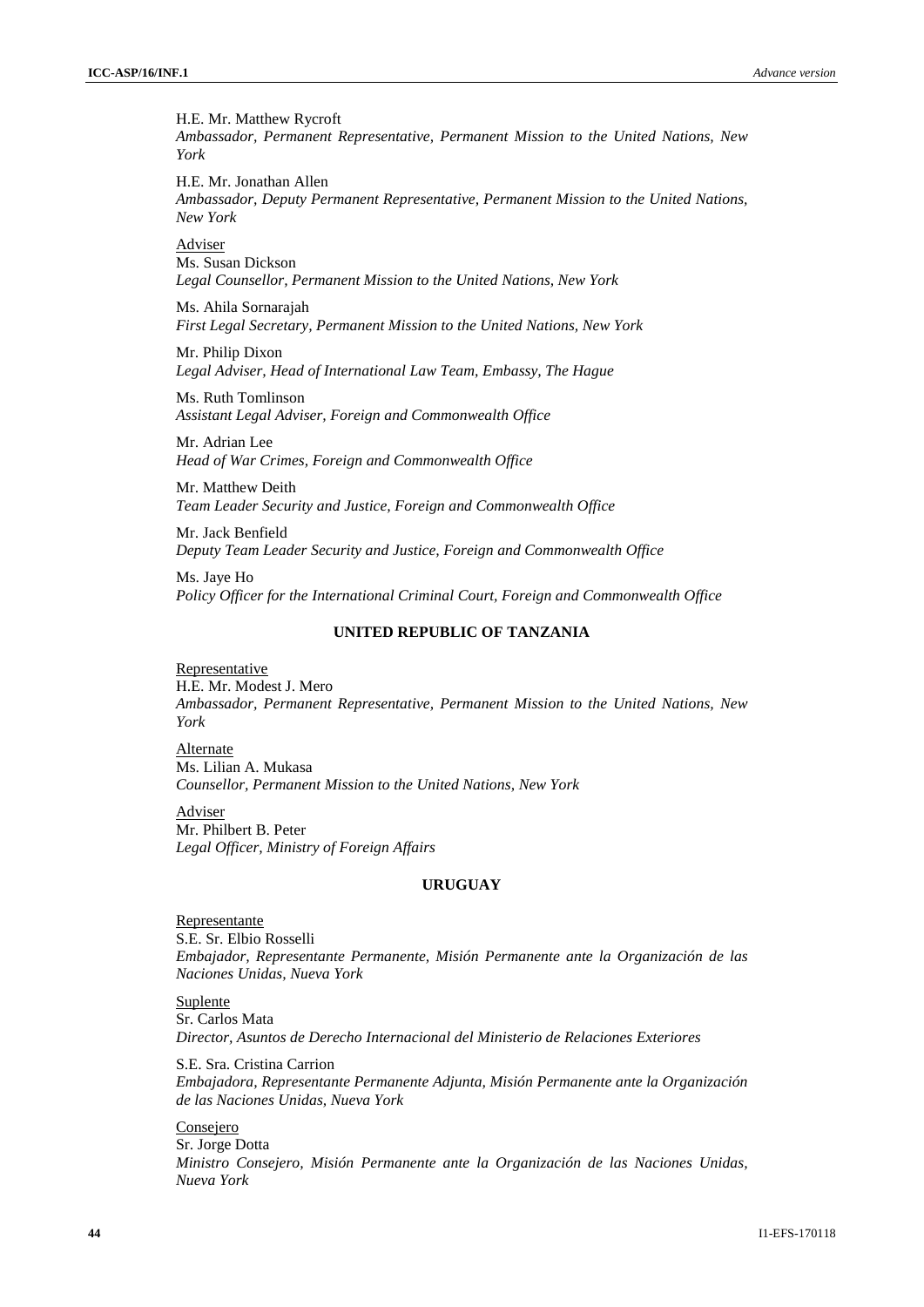Sra. María Fernanda Silvera *Segunda Secretaria, Misión Permanente ante la Organización de las Naciones Unidas, Nueva York*

Sra. María Alejandrina Sande *Asesora Legal, Misión Permanente la Organización de las Naciones Unidas, Nueva York*

#### **VANUATU**

---

#### **VENEZUELA (BOLIVARIAN REPUBLIC OF)**

Representante

S.E. Sr. Samuel Moncada *Embajador, Representante Permanente, Misión Permanente ante la Organización de las Naciones Unidas, Nueva York*

#### Suplente

S.E. Sr. Henry Suárez *Embajador, Representante Permanente Adjunto, Misión Permanente ante la Organización de las Naciones Unidas, Nueva York*

Consejero Sra. Fátima Fernandes *Primera Secretaria, Misión Permanente ante la Organización de las Naciones Unidas, Nueva York*

## **ZAMBIA**

---

## **II. Observer States / États observateurs / Estados observadores**

## **ALGERIA**

**Representative** Ms. Zakia Ighil *Counsellor, Permanent Mission to the United Nations, New York*

## **ANGOLA**

## **ARMENIA**

**AZERBAIJAN**

**BAHAMAS**

**BAHRAIN**

---

---

- 
- ---

---

---

I1-EFS-170118 **45**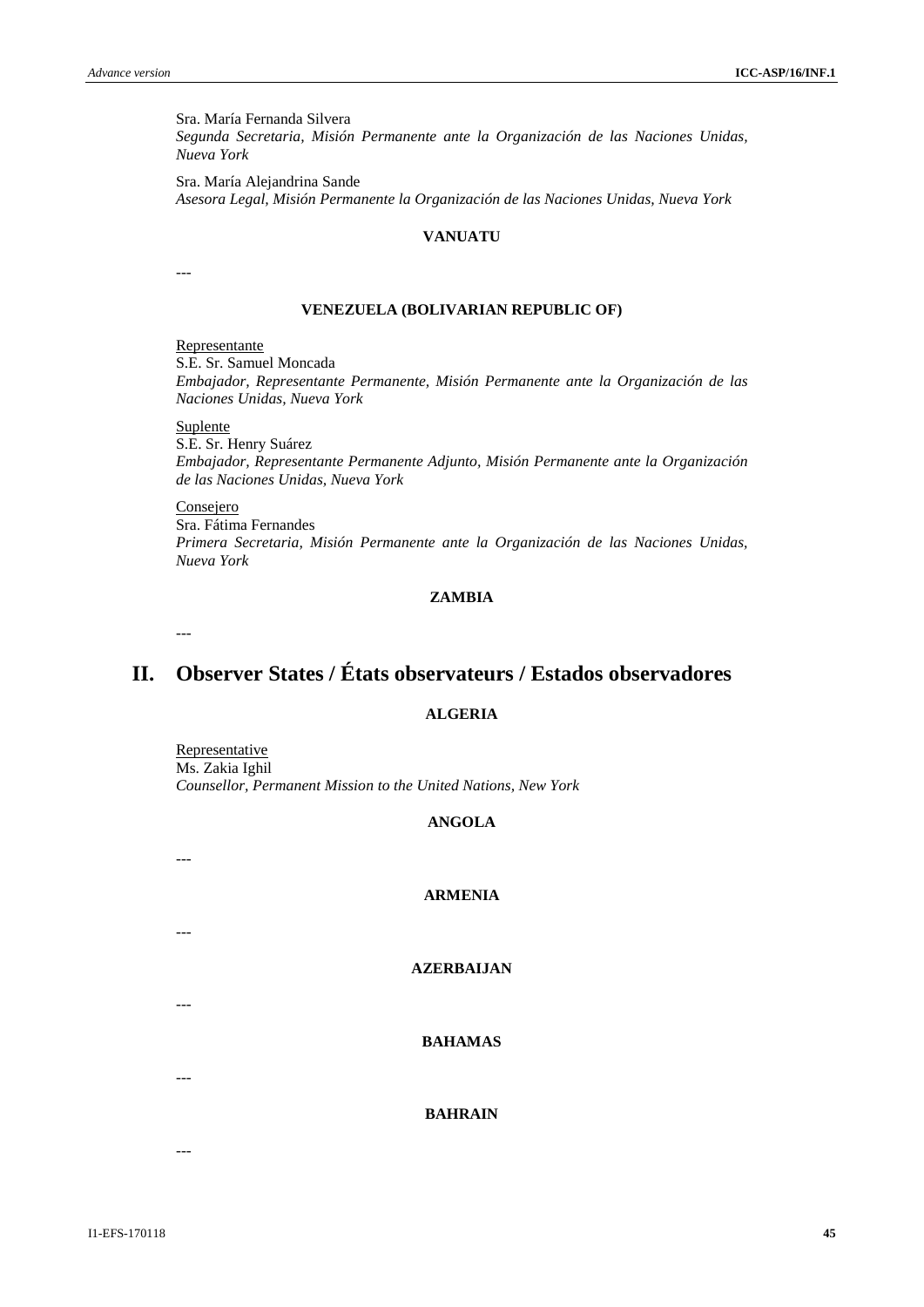## **BELARUS**

---

#### **BRUNEI DARUSSALAM**

#### **BURUNDI**

---

---

## **CAMEROON**

Representative H.E. Ms. Odette Melono *Ambassador, Permanent Representative, Embassy, The Hague*

Alternate Ms. Yvonne Ngo Mbog *Consular Attache, Embassy, The Hague*

#### **CHINA**

Representative Mr. Xinmin Ma *Deputy Director-General, Department of Treaty and Law, Ministry of Foreign Affairs*

Adviser Mr. Yongsheng Li *Counsellor and Legal Adviser, Permanent Mission to the United Nations, New York*

Mr. Liang He *Deputy Director, Department of Treaty and Law, Ministry of Foreign Affairs*

Mr. Xiaobin Shi

*First Secretary, Permanent Mission to the United Nations, New York*

Mr. Gangqiang Liao *Attache, Department of Treaty and Law, Ministry of Foreign Affairs*

## **CUBA**

---

#### **EGYPT**

---

---

---

---

## **ERITREA**

## **ETHIOPIA**

## **GUINEA-BISSAU**

**46** I1-EFS-170118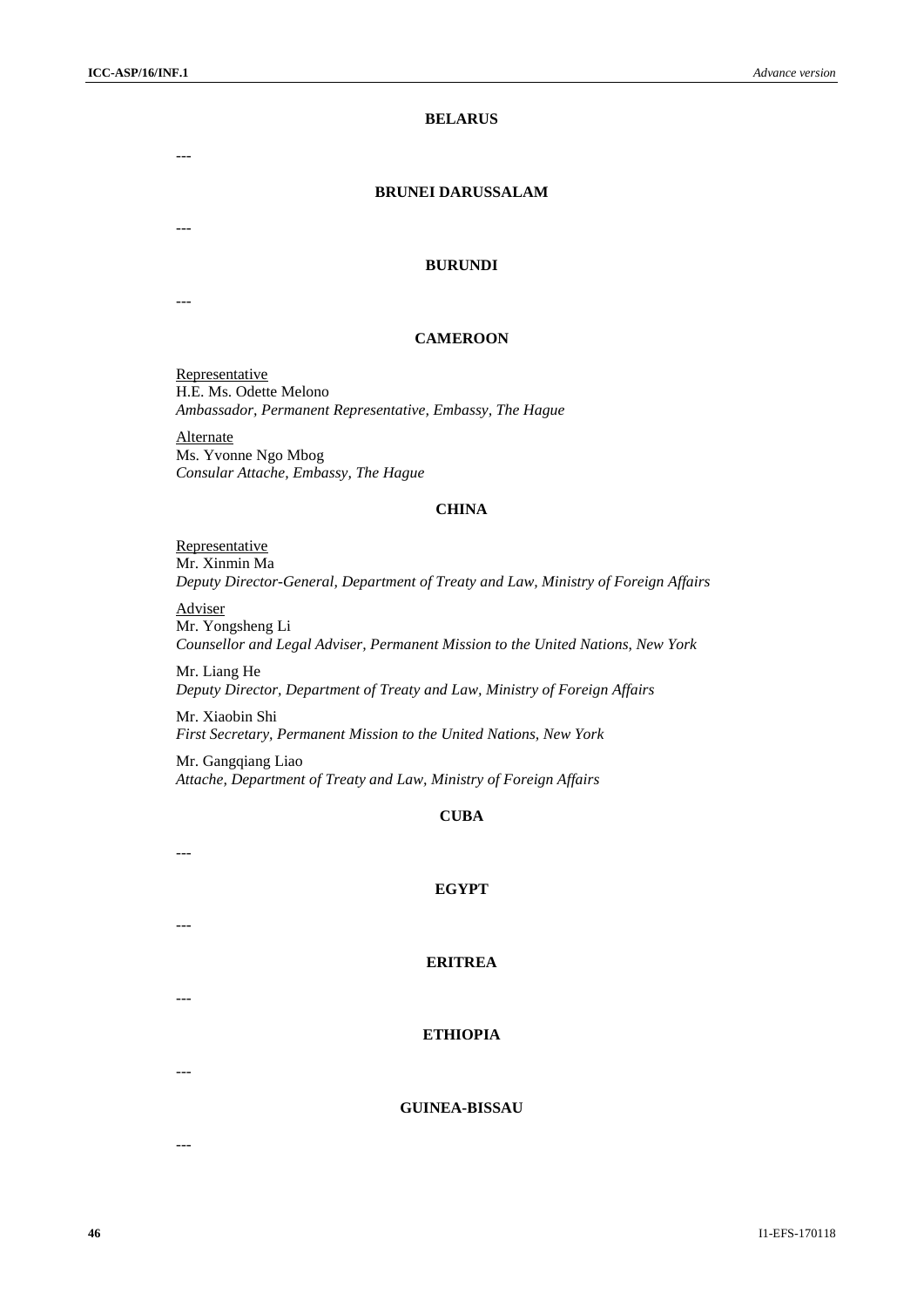**HAITI**

## **HOLY SEE**

## **INDIA**

## **INDONESIA**

#### **IRAN (ISLAMIC REPUBLIC OF)**

---

---

---

---

---

## **IRAQ**

---

## **ISRAEL**

**Representative** 

H.E. Mr. Daniel Geron

*Senior Director, Global Justice Policy, National Security Council, Office of the Prime Minister*

Alternate Ms. Sarah Weiss Maudi *Director of International Law Department, Ministry of Foreign Affairs*

Mr. Tomer Haramaty *Legal Counsel, Office of the Deputy Attorney General (International Law), Ministry of Justice*

Mr. Gideon Shaviv *Assistant Director, Global Justice Policy, National Security Council, Office of the Prime Minister*

Adviser

Mr. Amit Heumann *Legal Adviser, Permanent Mission to the United Nations, New York*

Ms. Meital Nir Tal *Legal Adviser, Embassy, The Hague*

## **JAMAICA**

---

## **KAZAKHSTAN**

---

**KUWAIT**

---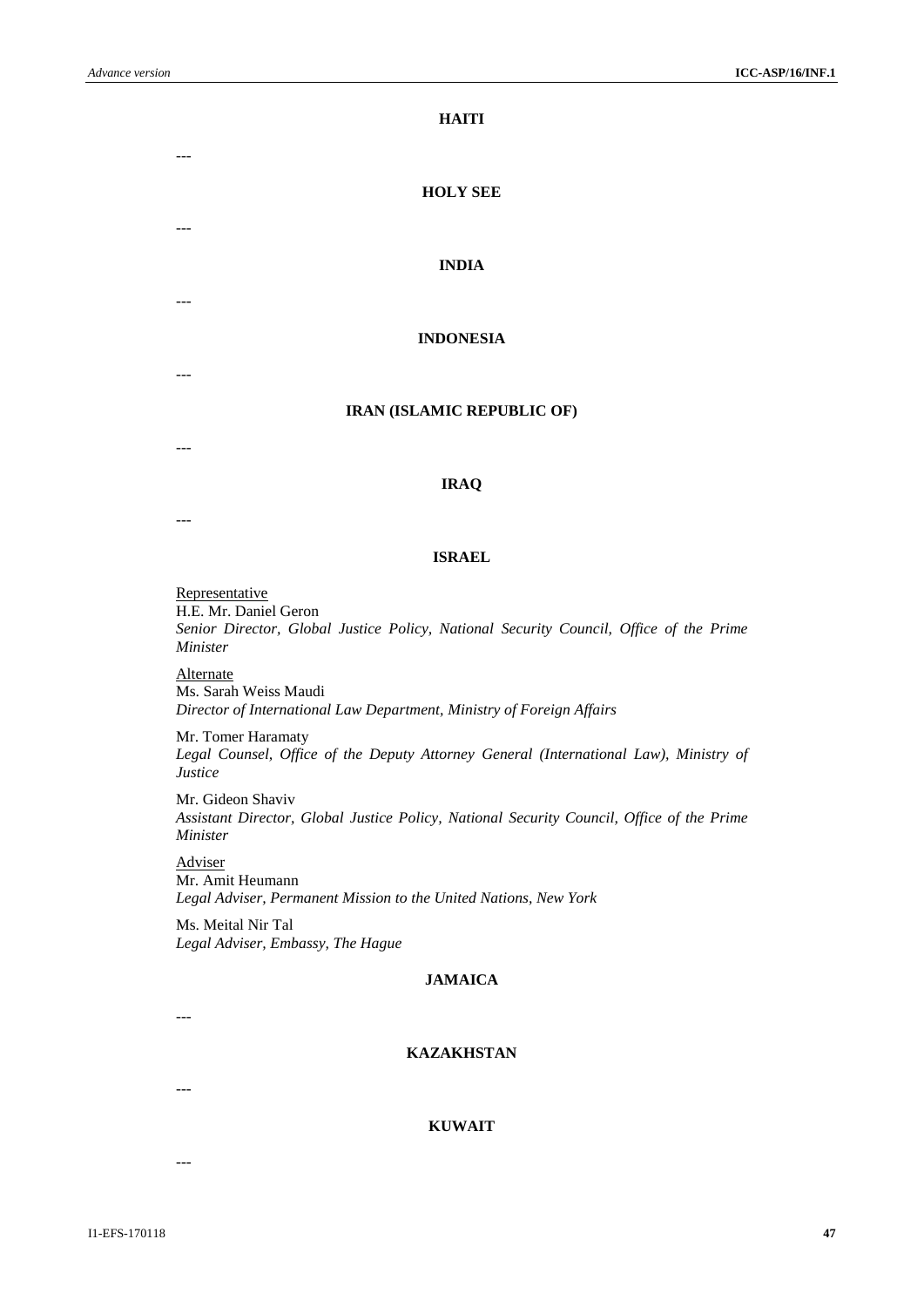---

---

---

---

---

---

---

---

---

## **KYRGYZSTAN**

## **LIBYA**

## **MALAYSIA**

## **MONACO**

## **MOROCCO**

#### **MOZAMBIQUE**

#### **NEPAL**

#### **NICARAGUA**

#### **OMAN**

## **PAKISTAN**

---

#### **QATAR**

**Representative** H.E. Mr. Masoud Mohamed Al-Ameri *President, Supreme Judiciary Council and Court of Cassation*

## Alternate

H.E. Ms. Alya Ahmed S. Al-Thani *Ambassador, Permanent Representative, Permanent Mission to the United Nations, New York*

Adviser Mr. Ahmad Hassan Al-Kuwari *Assistant Undersecretary, Chief Justice Office's Affairs*

Mr. Omar Gamin Mohamed *Director, International Cooperation Unit, Chief Justice Office*

Mr. Mohammed Mefreh AI-Malki *Head, Coordination Department, Chief Justice Office*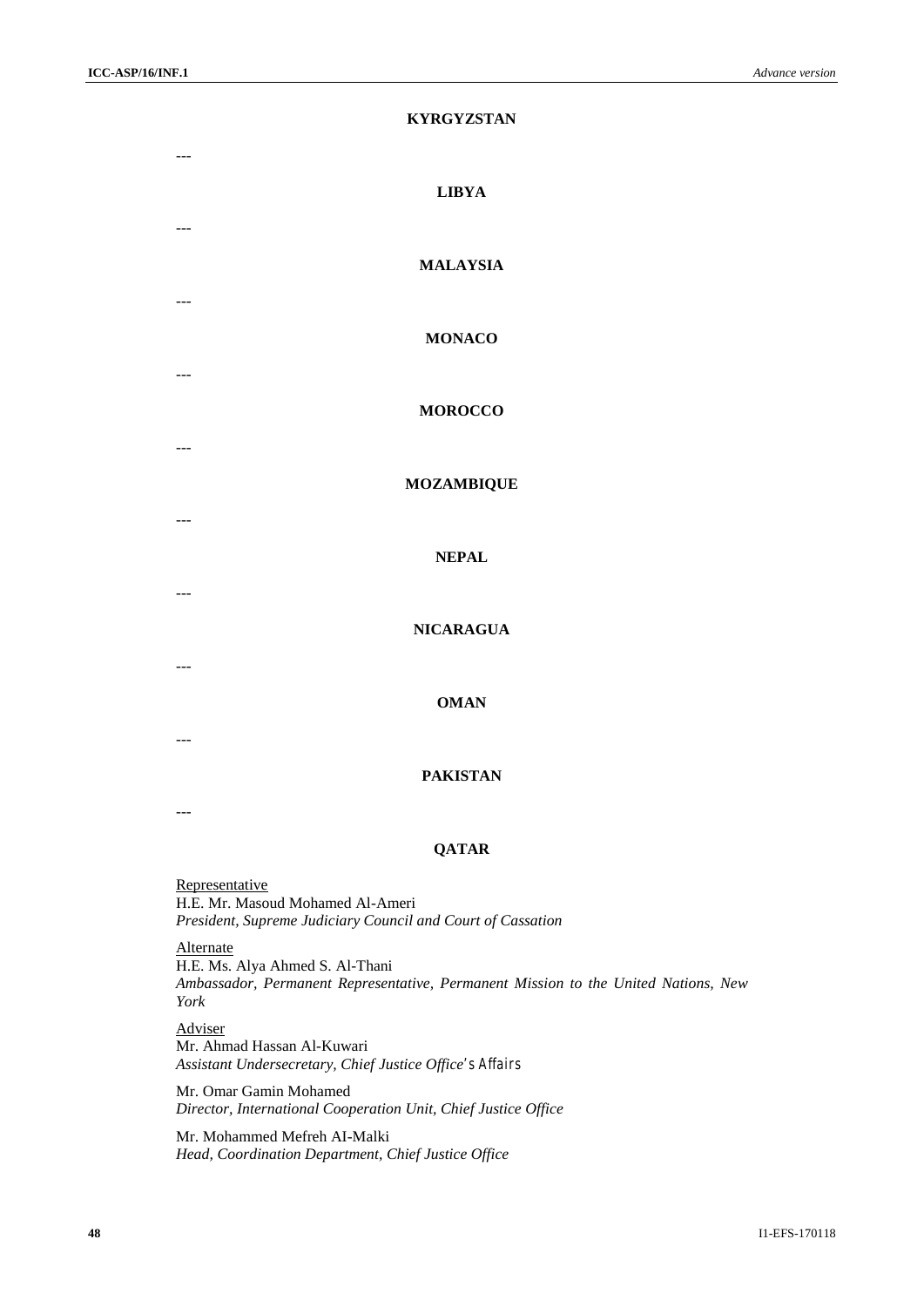Mr. Sheikh Mohammed bin Hamad Al-Thani *Third Secretary, Permanent Mission to the United Nations, New York*

#### **RUSSIAN FEDERATION**

Representative Ms. Elena Melikbekyan *Second Secretary, Permanent Mission to the United Nations, New York*

## **SAO TOME AND PRINCIPE**

## **SAUDI ARABIA**

---

---

---

---

---

**SINGAPORE**

**SOLOMON ISLANDS**

## **SRI LANKA**

#### **SUDAN**

---

## **SYRIAN ARAB REPUBLIC**

---

#### **THAILAND**

**Representative** H.E. Mr. Virachai Plasai *Ambassador, Permanent Representative, Permanent Mission to the United Nations, New York*

Alternate H.E. Mr. Nontawat Chandrtri *Ambassador, Deputy Permanent Representative, Permanent Mission to the United Nations, New York*

Adviser Ms. Jitvipa Benjasil *Minister Counsellor, Permanent Mission to the United Nations, New York*

Ms. Nathita Premabhuti *First Secretary, Permanent Mission to the United Nations, New York*

#### **TOGO**

---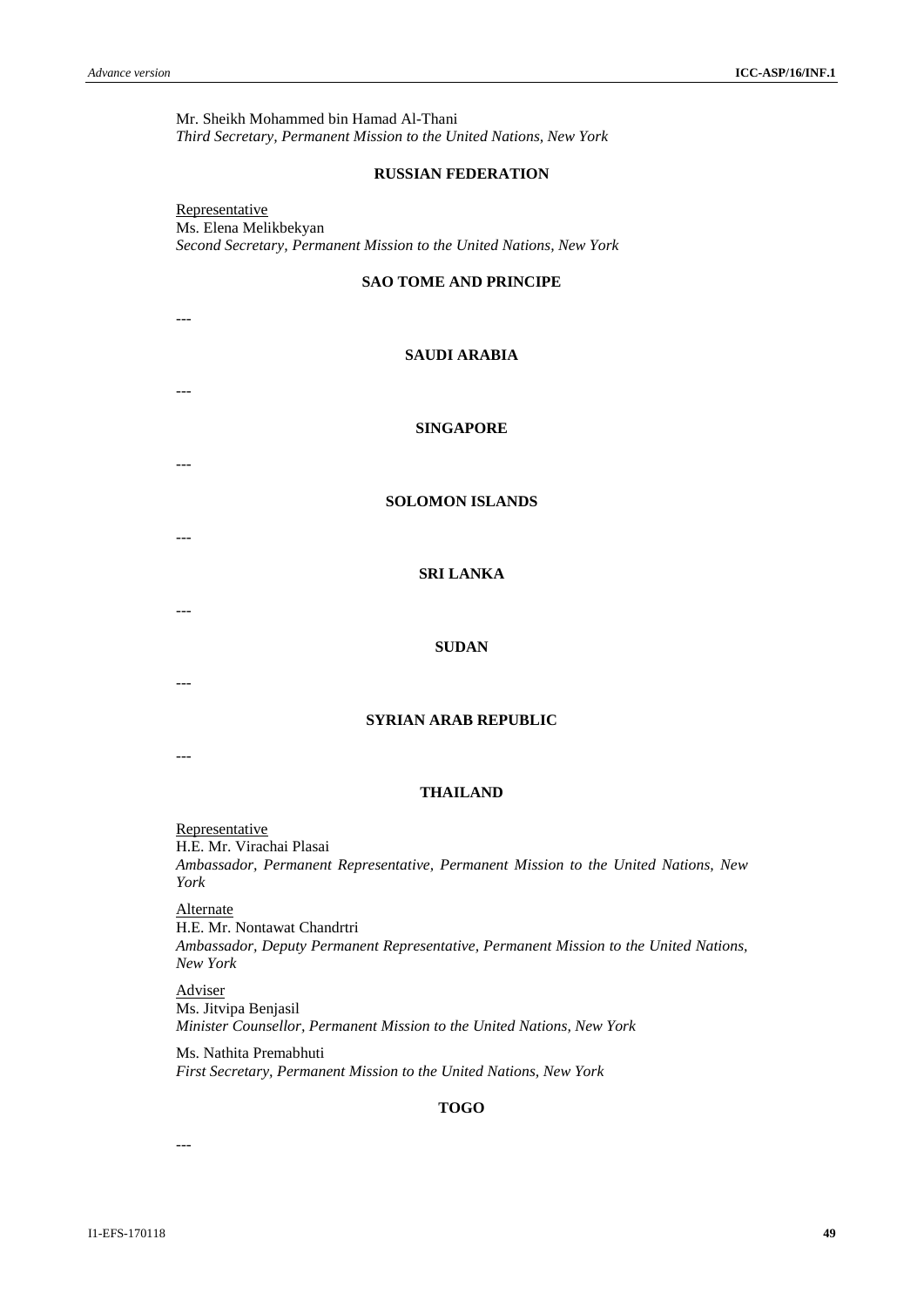#### **TURKEY**

Representative Ms. Ipel Zeytino lu zkan *Counsellor, Permanent Mission to the United Nations, New York*

Alternate Mr. Muhammet zeyir Karabiyik *Counsellor, Permanent Mission to the United Nations, New York*

Adviser Mr. Serdar Özaydin *First Secretary, Permanent Mission to the United Nations, New York*

Mr. Efe Kivanç *Adviser, Permanent Mission to the United Nations, New York*

## **UKRAINE**

Representative H.E. Mr. Andrii Androsov *Deputy Head, Department of the Prosecutor's Office*

Alternate Mr. Igor Bondiuk *First Secretary, Permanent Mission to the United Nations, New York*

#### **UNITED ARAB EMIRATES**

---

#### **UNITED STATES OF AMERICA**

Representative Mr. Richard Visek *Acting Legal Adviser, Department of State*

Alternate Ms. Maegan Conklin *Assistant Legal Adviser, Department of State*

Adviser Ms. Leah Bellshaw *Senior Policy Adviser, Office of Global Criminal Justice, Department of State*

Mr. Karl Chang *Associate General Counsel, Office of General Counsel, Department of Defense*

Ms. Christina Giffin *Deputy Chief, Human Rights and Special Prosecutions, Department of Justice*

Ms. Jennifer Marcovitz *Attorney Adviser, Office of the Legal Adviser, Department of State*

Ms. Katie Rourke *Office of Legal Affairs, Permanent Mission to the United Nations, New York*

Mr. David Rybicki *Deputy Assistant Attorney General, Criminal Division, Department of Justice*

Mr. Mark Simonoff *Minister-Counsellor for Legal Affairs, Permanent Mission to the United Nations, New York*

Mr. Jonathan White *Political Officer, Bureau of European and Eurasian Affairs, Department of State*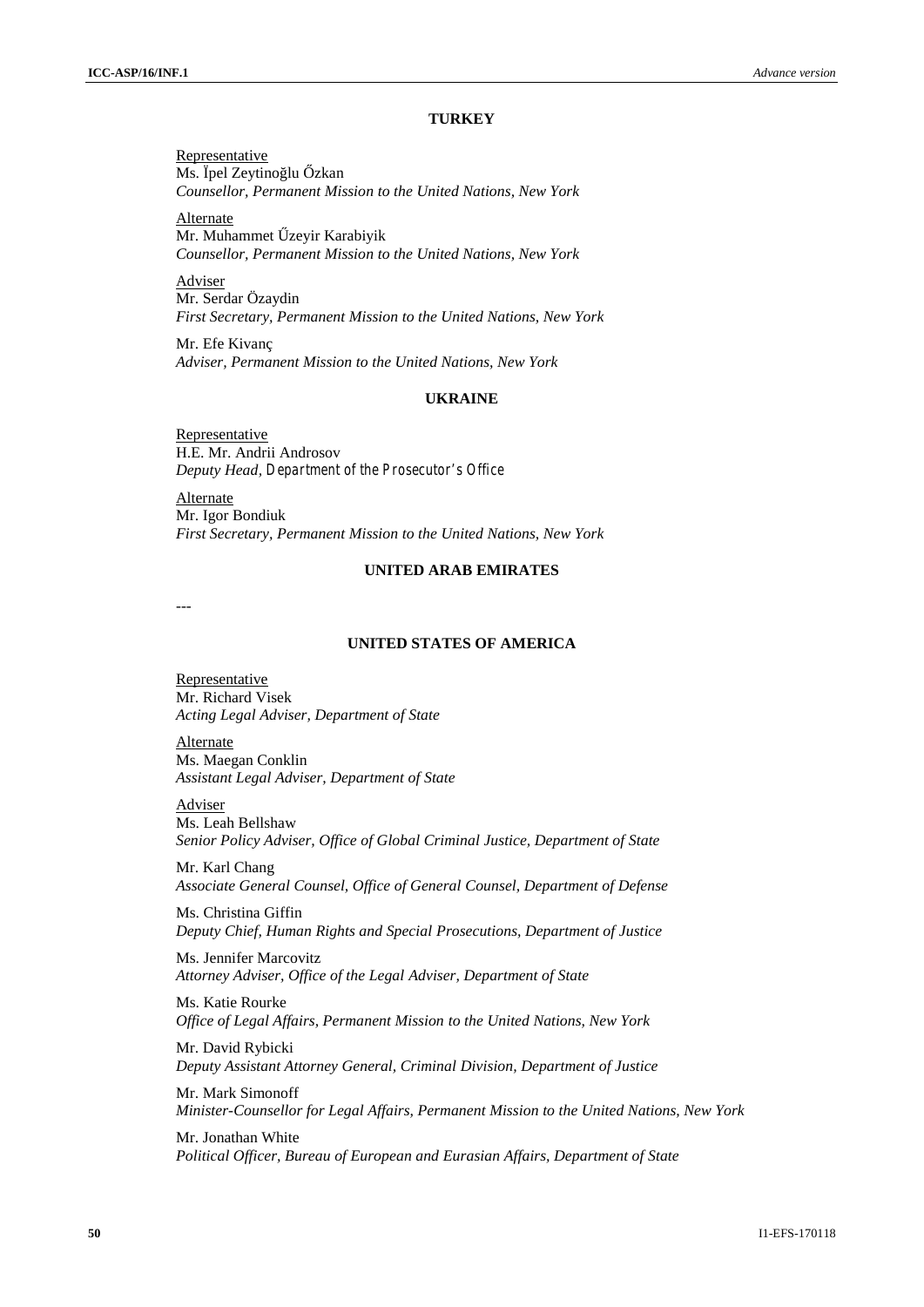|            | <b>UZBEKISTAN</b> |
|------------|-------------------|
| ---<br>--- | <b>VIETNAM</b>    |
| ---        | <b>YEMEN</b>      |
| ---        | <b>ZIMBABWE</b>   |
|            |                   |

**III. States invited to be present during the work of the Assembly / Les États invités à se faire représenter aux travaux de l'Assemblée / Estados invitados a estar presentes durante los trabajos de la Asamblea**

| <b>BHUTAN</b>                         |         |
|---------------------------------------|---------|
| DEMOCRATIC PEOPLE'S REPUBLIC OF KOREA | $---$   |
| EQUATORIAL GUINEA                     | $---$   |
| <b>KIRIBATI</b>                       |         |
| LAO PEOPLE'S DEMOCRATIC REPUBLIC      | $---$   |
| <b>LEBANON</b>                        | $- - -$ |
| <b>MAURITANIA</b>                     |         |
| MICRONESIA (FEDERATED STATES OF)      | $---$   |
| <b>MYANMAR</b>                        | $---$   |
|                                       | $---$   |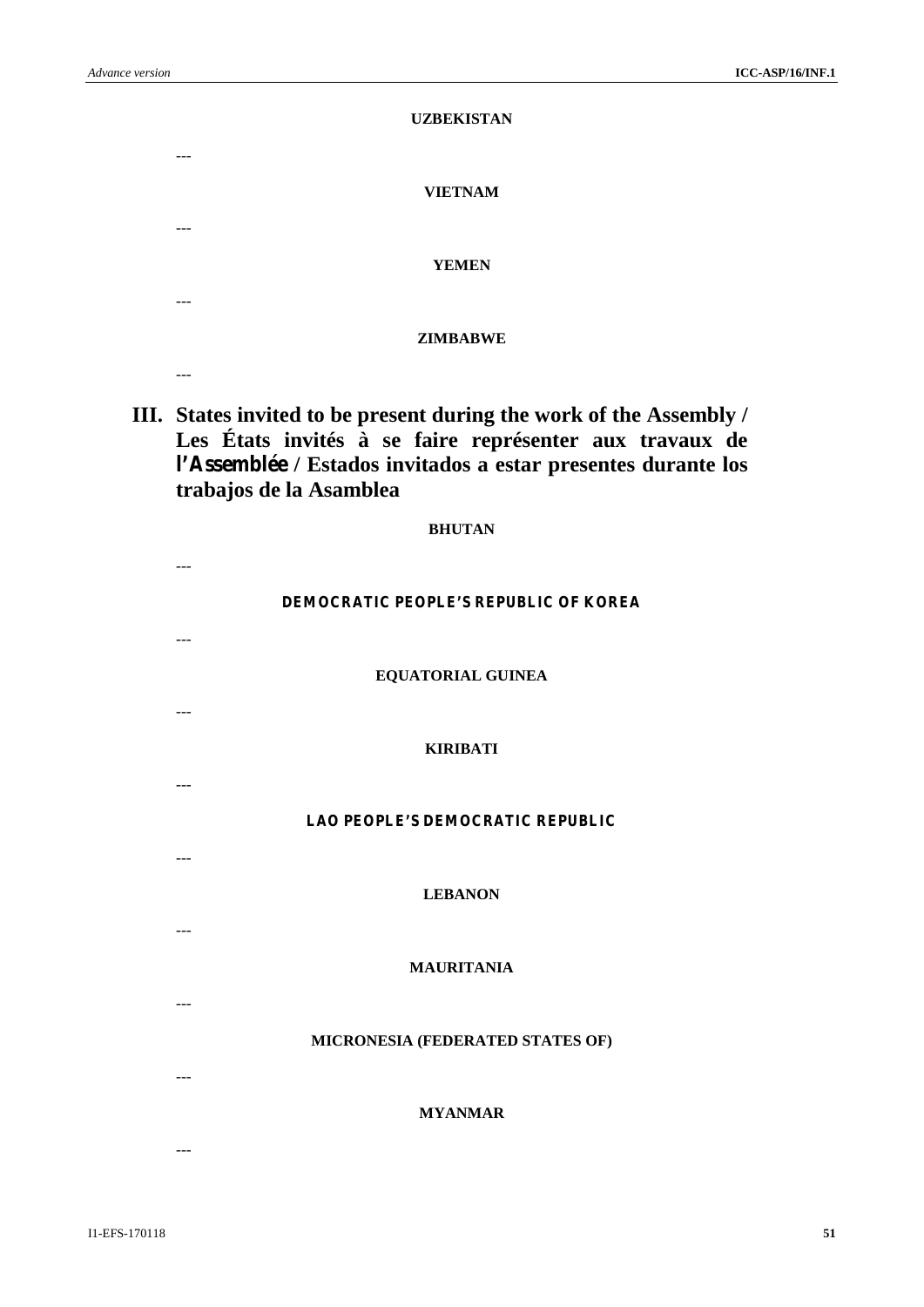|                      | <b>NIUE</b>         |
|----------------------|---------------------|
| $---$<br>$---$       | <b>PALAU</b>        |
| $---$                | PAPUA NEW GUINEA    |
| $---$                | <b>RWANDA</b>       |
|                      | <b>SOMALIA</b>      |
| $---$                | <b>SOUTH SUDAN</b>  |
| $---$                | <b>SWAZILAND</b>    |
| $\scriptstyle\cdots$ | <b>TONGA</b>        |
| $\sim$ $\sim$ $\sim$ | <b>TURKMENISTAN</b> |
| $---$                | <b>TUVALU</b>       |
|                      |                     |

## **IV. Entities, intergovernmental organizations and other entities / Entités, organisations intergouvernementales et autres entités / Entidades, Organizaciones intergubernamentales y otras entidades**

## **African Union Commission**

Mr. Namira Negm *Legal Counsel*

Ms. Mtendere Gondwe *Legal Officer, Treaty Matters*

## **Asian-African Legal Consultative Organization**

Mr. Roy S Lee *Permanent Observer to the United Nations, New York*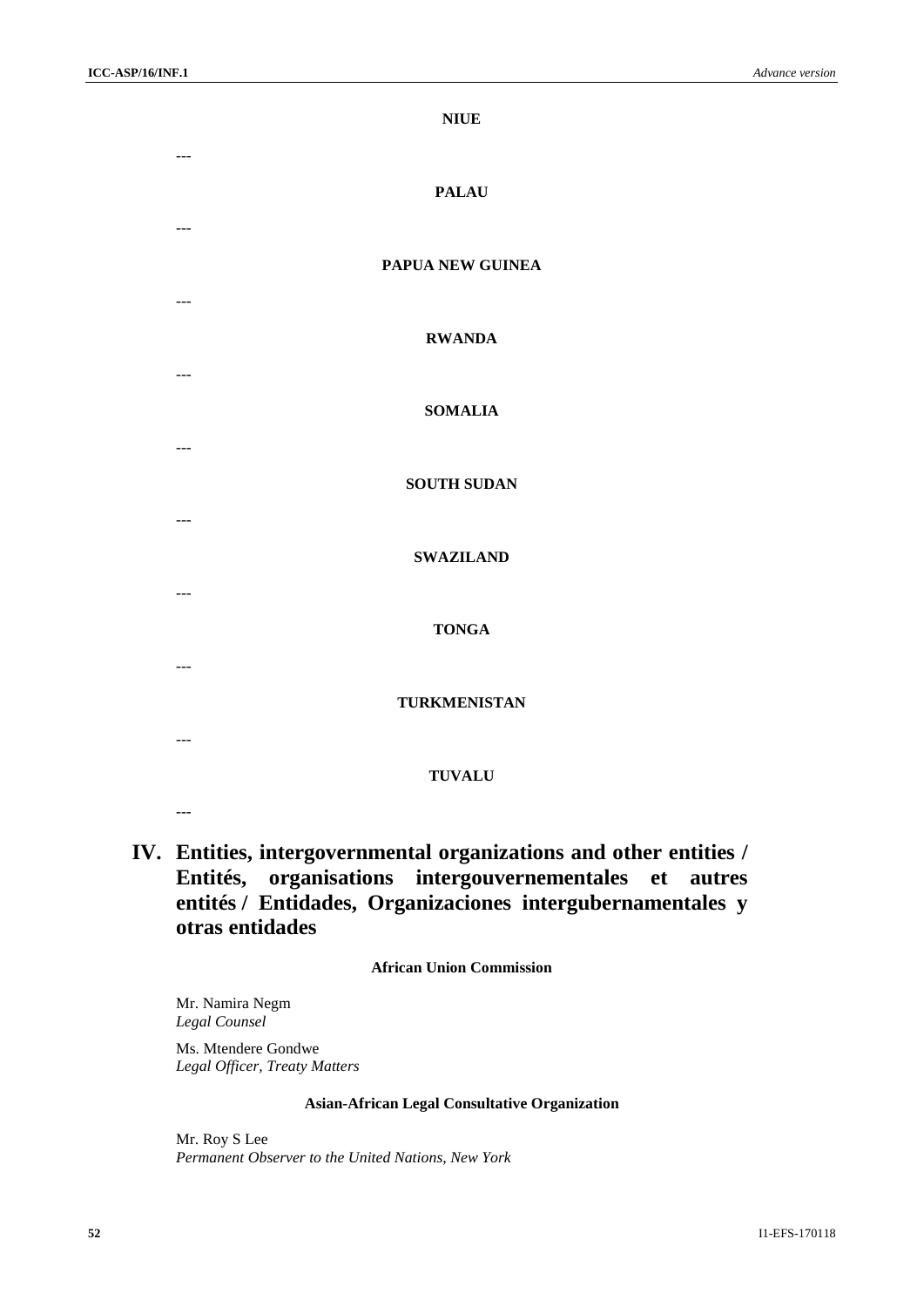## **Commonwealth**

| <b>Commission Economique et Monetaire Ouest Africaine (UEMOA)</b>          |
|----------------------------------------------------------------------------|
| $---$                                                                      |
| Commission International humanitaire d'établissement des faits (IHFFC)     |
| <b>Council of Europe</b>                                                   |
|                                                                            |
| <b>European Union</b>                                                      |
| <b>European Court of Human Rights</b>                                      |
| <b>Economic Community of Central African States (ECCAS)</b>                |
|                                                                            |
| General Secretariat of the Cooperation Council for Arab States of the Gulf |
| Mr. Abdul wahab A. Alenezi                                                 |
| Director Manager, Law Department                                           |

Mr. Sahim A. Alshaalan *First Secretary, Law Department*

---

## **Genocide Network Secretariat**

---

## **International Commission on Missing Persons**

---

#### **International Committee of the Red Cross**

Mr. Philip Spoerri *Head of Delegation to the United Nations, New York*

Mr. Charles Sabga *Deputy Head of Delegation and Legal Adviser, Delegation to the United Nations, New York*

Ms. Agathe Sarfati *Attache, Delegation to the United Nations, New York*

Mr. Pierre Gentile *Head, Central Tracing Agency and Protection Division, Geneva*

Ms. Iris Mueller *Legal Adviser, Geneva*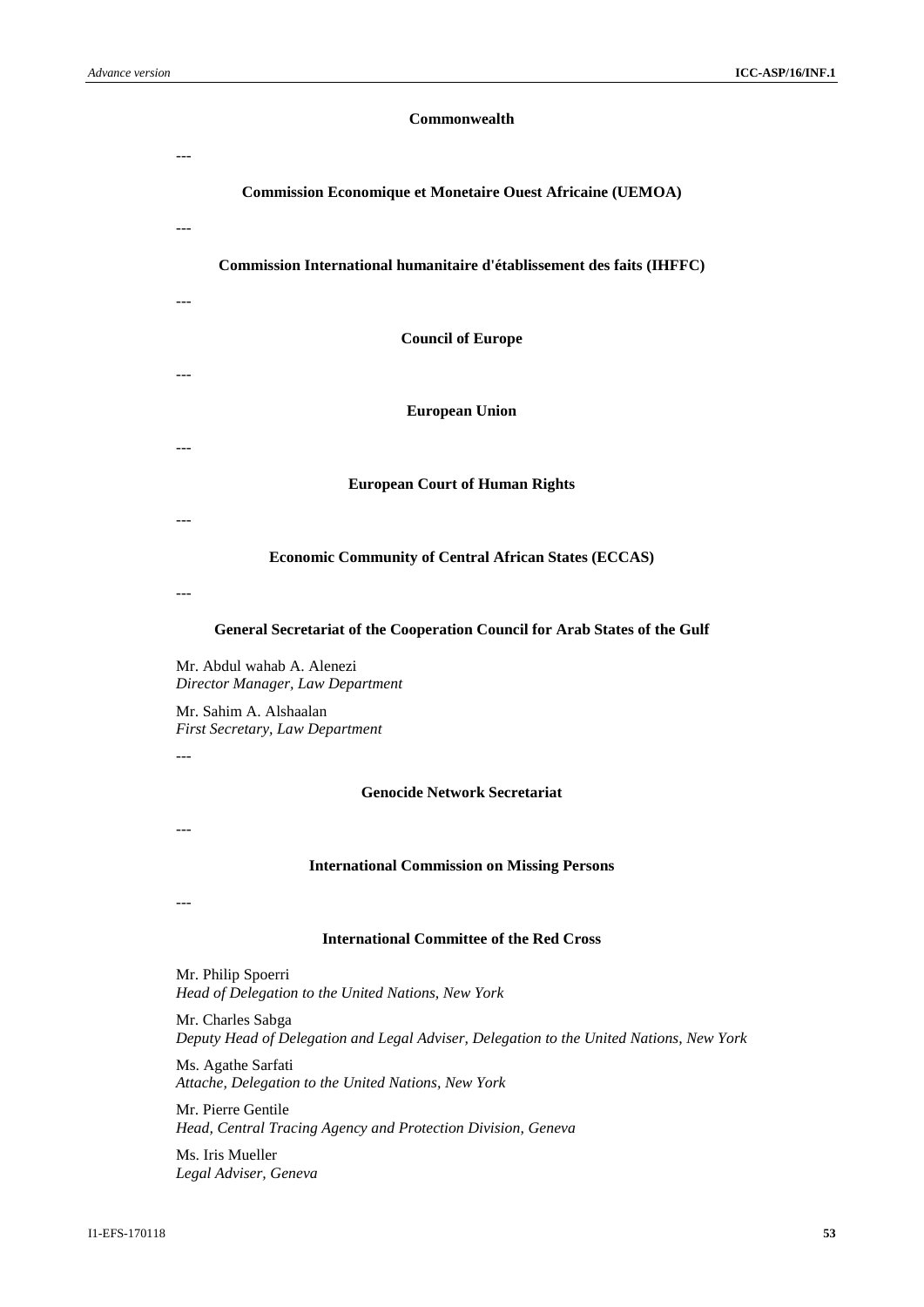#### **International Criminal Police Organization**

---

#### **International Criminal Tribunal for the former Yugoslavia**

Mr. Carmel Agius *Judge, President*

Ms. Ana Cristina Rodriguez Pineda *Chef de Cabinet to the President*

Ms. Amanda Molesworth *Deputy Chef de Cabinet to the President*

Mr. Serge Brammertz *Chief Prosecutor*

Mr. Alphons Orie *Judge*

Mr. John Hocking *Registrar*

Ms. Kate Mackintosh *Deputy Registrar*

Ms. Lydia Durant *Registry Associate Legal Officer*

#### **International Development Law Organization**

---

#### **International Humanitarian Fact-Finding Commission**

Mr. Justinas Žilinskas *Member*

Ms. Melina De Bona *Delegate*

#### **International Institute for Democracy and Electoral Assistance**

Mr. Massimo Tommasoli *Permanent Observer to the United Nations, New York*

#### **International Organization for Migration**

---

#### **International Organization de la Francophonie**

Mme Narjess Saidane *Ambassadrice, Représentante permanente auprès des Nations unies, New York*

Mme Patrica Herdt *Représentante adjointe*

M. Michel Carrié *Coordonnateur des programmes « Droit et justice et médias et liberté de la presse ».*

## **International Tribunal for the Law of the Sea**

---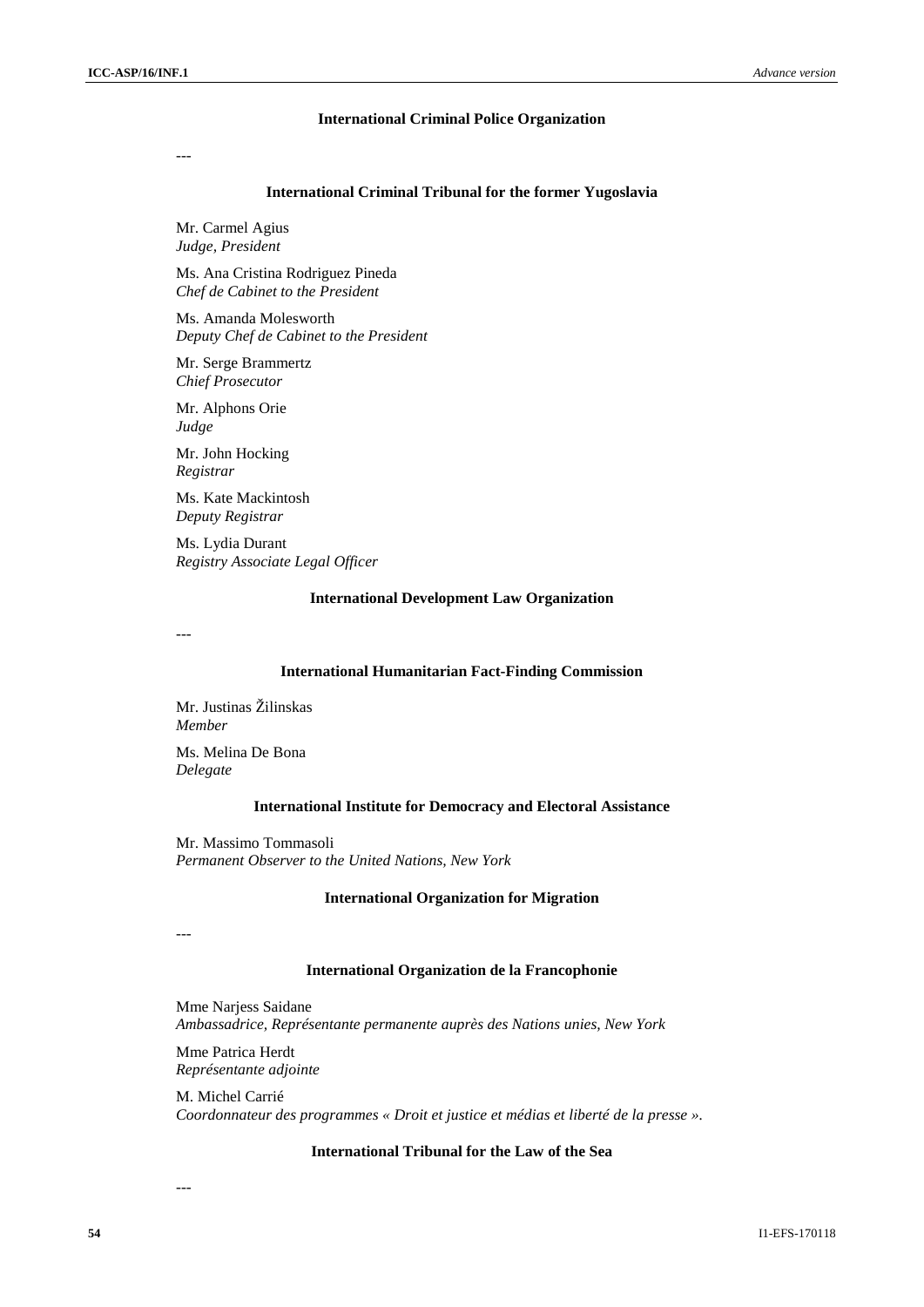#### **Inter-Parliamentary Union**

---

#### **League of Arab States**

---

## **Mechanism for International Criminal Tribunals**

Mr. Theodor Meron *Judge* Ms. Gabrielle McIntyre *Delegate*

#### **Office of the United Nations High Commissioner for Human Rights**

Ms. Cecile Aptel *Senior Legal Policy Adviser, United Nations, New York*

#### **Organization of American States**

--- **Organisation for the Prohibition of Chemical Weapons** --- **Organization of Islamic Cooperation** --- **Parliamentary Assembly of the Mediterranean** --- **Permanent Court of Arbitration** --- **Regional Centre on Small Arms & Light Weapons** --- **Southern African Development Community**

Mr.Teodosio L. Uate *Senior Legal Officer*

## **Sovereign Order of Malta**

H.E. Mr. Oscar R. de Rojas *Ambassador, Permanent Observer to the United Nations, New York*

Mr. Philip Allen Lacovara *Legal Counsellor, Permanent Observer Mission to the United Nations, New York*

Mr. Fra Nicola Tegoni *Counsellor, Permanent Observer Mission to the United Nations, New York*